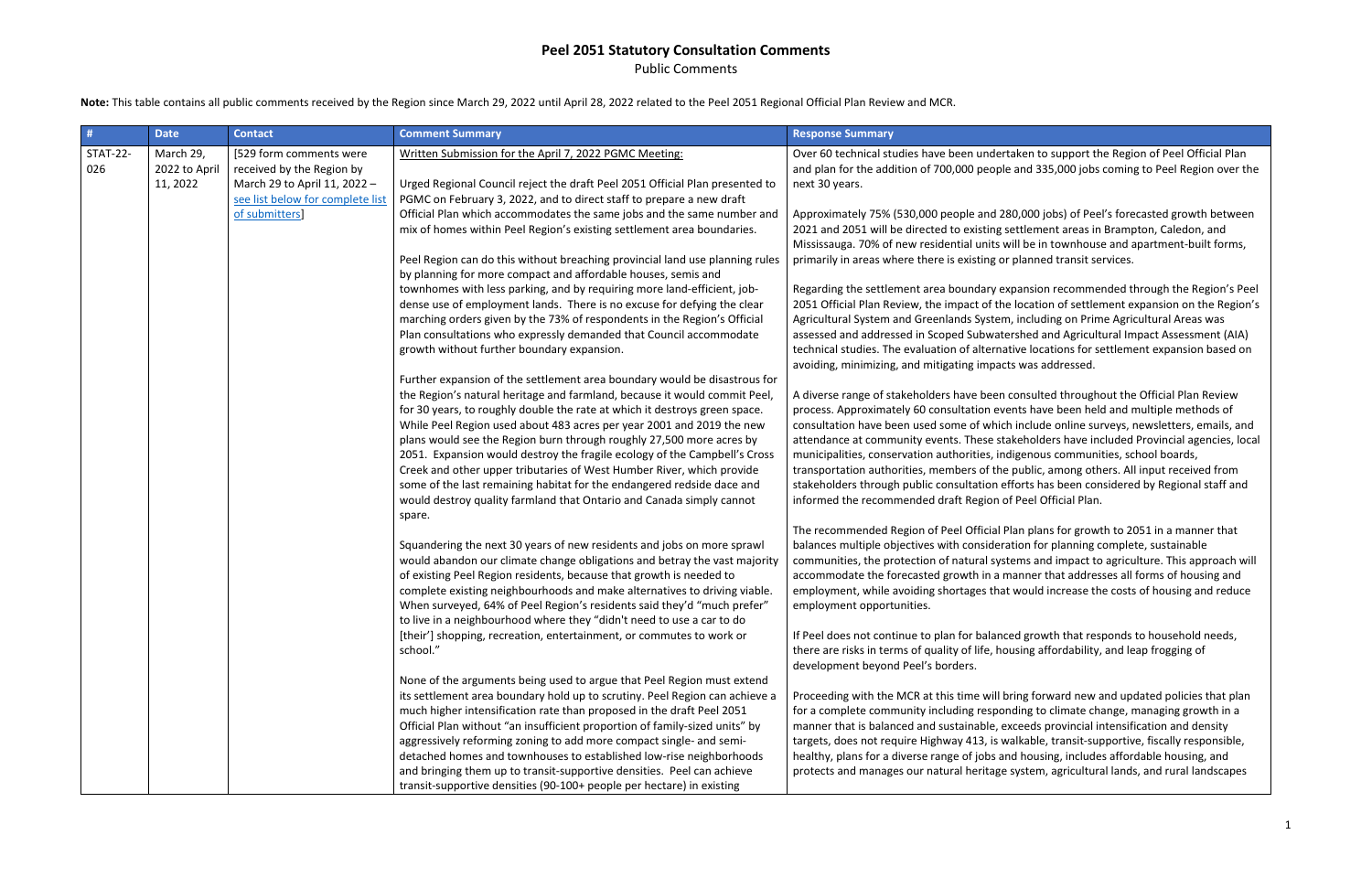Public Comments

| #                      | <b>Date</b>       | <b>Contact</b>                                                    | <b>Comment Summary</b>                                                                                                                                                                                                                                                                                                                                                                                                                                                                                                                                                                                                                                                                                                                                                                                           | <b>Response Summary</b>                                                                                                                                                                                                                                                                                                                                                                                                                                                                                                                             |
|------------------------|-------------------|-------------------------------------------------------------------|------------------------------------------------------------------------------------------------------------------------------------------------------------------------------------------------------------------------------------------------------------------------------------------------------------------------------------------------------------------------------------------------------------------------------------------------------------------------------------------------------------------------------------------------------------------------------------------------------------------------------------------------------------------------------------------------------------------------------------------------------------------------------------------------------------------|-----------------------------------------------------------------------------------------------------------------------------------------------------------------------------------------------------------------------------------------------------------------------------------------------------------------------------------------------------------------------------------------------------------------------------------------------------------------------------------------------------------------------------------------------------|
|                        |                   |                                                                   | designated greenfield areas by planning and zoning for modest family<br>homes with reduced on-lot parking.<br>The draft Peel 2051 Official Plan is a plan to fail. It is Council's responsibility<br>to slam the brakes and change course.                                                                                                                                                                                                                                                                                                                                                                                                                                                                                                                                                                       | Not proceeding with the MCR at this time could result in the Province stepping in to put in<br>place official plan policies for Peel; risk to ongoing local municipal official plan updates; a lack<br>of enabling policies for Major Transit Station Areas, Inclusionary Zoning, and affordable<br>housing; more potential for privately initiated applications to proceed contrary to Peel<br>interests upon appeal; and additional Minister's Zoning Orders that may not be<br>comprehensively planned or consider public and stakeholder input. |
|                        |                   |                                                                   |                                                                                                                                                                                                                                                                                                                                                                                                                                                                                                                                                                                                                                                                                                                                                                                                                  | For further information, please see the commentary in the following April 7, 2022 Planning<br>and Growth Management Committee reports and presentation:                                                                                                                                                                                                                                                                                                                                                                                             |
|                        |                   |                                                                   |                                                                                                                                                                                                                                                                                                                                                                                                                                                                                                                                                                                                                                                                                                                                                                                                                  | Overview of Recent Matters Pertaining to the New Peel 2051 Official Plan<br>Summary of the Peel 2051 Regional Official Plan Review and Municipal Comprehensive<br>Review and a New Region of Peel Official Plan for Regional Council Adoption (see<br>Appendix V and the presentation)                                                                                                                                                                                                                                                              |
|                        |                   |                                                                   |                                                                                                                                                                                                                                                                                                                                                                                                                                                                                                                                                                                                                                                                                                                                                                                                                  | Please also see a response to similar comments STAT-21-067 and STAT-21-316 in the 2021<br>Public Comment Response Table.                                                                                                                                                                                                                                                                                                                                                                                                                            |
| STAT-22-<br>031        | March 22,<br>2022 | Liz Garrison                                                      | Oral Submission for April 7, 2022 PGMC Meeting:                                                                                                                                                                                                                                                                                                                                                                                                                                                                                                                                                                                                                                                                                                                                                                  | See response to STAT-22-026.                                                                                                                                                                                                                                                                                                                                                                                                                                                                                                                        |
|                        |                   |                                                                   | Planning for affordable housing is a multi-faceted challenge that needs to<br>be incorporated into our overall strategies and plans, not isolated from<br>climate change effects. It is unclear how cultural diversity and<br>environmental protection will be maintained and supported. Growth<br>outside the existing settlement boundary will not promote greater transit<br>use and will increase unaffordable housing and car dependence. More<br>creative housing development is needed - i.e., through inclusionary zoning.<br>The Region of Peel has an opportunity to be a leader for IZ and building<br>inside the settlement area boundary. Urged Regional Council to restrict<br>development to within the existing settlement boundary and to support the<br>implementation of inclusionary zoning. |                                                                                                                                                                                                                                                                                                                                                                                                                                                                                                                                                     |
| <b>STAT-22-</b><br>033 | March 24,<br>2022 | Ron Corkum                                                        | Oral Submission for April 7, 2022 PGMC Meeting:<br>Urged the new Regional Official Plan to be adjusted to avoid settlement                                                                                                                                                                                                                                                                                                                                                                                                                                                                                                                                                                                                                                                                                       | See response to STAT-22-026.                                                                                                                                                                                                                                                                                                                                                                                                                                                                                                                        |
|                        |                   |                                                                   | area boundary expansion and to instead accommodate develop through<br>intensification. Mississauga and Brampton have slowly been converted<br>from agricultural lands/natural heritage lands to urban development. This<br>type of development is no longer sustainable, as the ecosystem services<br>from agricultural lands/natural heritage lands are needed to mitigate<br>climate change impacts. Developing these lands is not in the best interest of<br>the Region.                                                                                                                                                                                                                                                                                                                                      |                                                                                                                                                                                                                                                                                                                                                                                                                                                                                                                                                     |
| <b>STAT-22-</b><br>035 | March 25,<br>2022 | <b>Tess Prendergast</b><br>Candidate for NDP Dufferin-<br>Caledon | Oral Submission for April 7, 2022 PGMC Meeting:<br>Asked Regional Council to delay the decision to expand the settlement area<br>boundary to after provincial election, to allow time for Councillors to reflect                                                                                                                                                                                                                                                                                                                                                                                                                                                                                                                                                                                                 | See response to STAT-22-026.                                                                                                                                                                                                                                                                                                                                                                                                                                                                                                                        |
|                        |                   |                                                                   | on this decision. Caledon residents are concerned with the impacts of                                                                                                                                                                                                                                                                                                                                                                                                                                                                                                                                                                                                                                                                                                                                            |                                                                                                                                                                                                                                                                                                                                                                                                                                                                                                                                                     |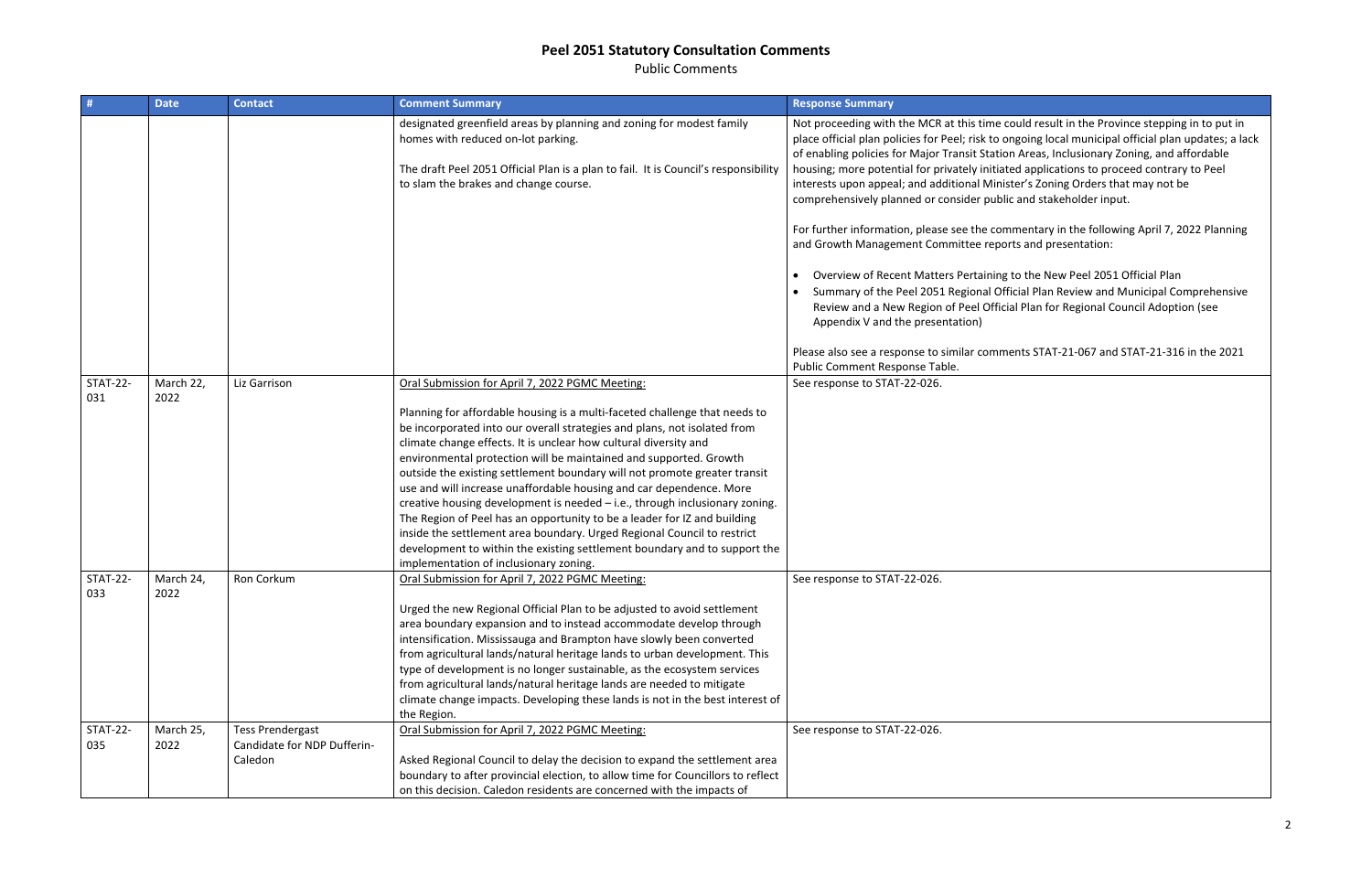Public Comments

| #                      | <b>Date</b>       | <b>Contact</b>                                          | <b>Comment Summary</b>                                                                                                                                                                                                                                                                                                                                                                                                                                                                                                                                                                                                                                                                                                                                                                                                                                                                                                                        | <b>Response Summary</b>                                                                                                                                                                                                                                                                                                                                                                                                                        |
|------------------------|-------------------|---------------------------------------------------------|-----------------------------------------------------------------------------------------------------------------------------------------------------------------------------------------------------------------------------------------------------------------------------------------------------------------------------------------------------------------------------------------------------------------------------------------------------------------------------------------------------------------------------------------------------------------------------------------------------------------------------------------------------------------------------------------------------------------------------------------------------------------------------------------------------------------------------------------------------------------------------------------------------------------------------------------------|------------------------------------------------------------------------------------------------------------------------------------------------------------------------------------------------------------------------------------------------------------------------------------------------------------------------------------------------------------------------------------------------------------------------------------------------|
|                        |                   |                                                         | sprawl on regional infrastructure, taxes, and air/noise pollution. Also<br>concerned with the aggregate needed to build Highway 413.                                                                                                                                                                                                                                                                                                                                                                                                                                                                                                                                                                                                                                                                                                                                                                                                          |                                                                                                                                                                                                                                                                                                                                                                                                                                                |
|                        |                   |                                                         | The Growth Plan for the Greater Golden Horseshoe needs to be pushed<br>back against, as communities on the periphery should not be expected to                                                                                                                                                                                                                                                                                                                                                                                                                                                                                                                                                                                                                                                                                                                                                                                                |                                                                                                                                                                                                                                                                                                                                                                                                                                                |
|                        |                   |                                                         | accommodate large amounts of growth. Regional Council needs to consider<br>Regional priorities, such as housing affordability and food security.                                                                                                                                                                                                                                                                                                                                                                                                                                                                                                                                                                                                                                                                                                                                                                                              |                                                                                                                                                                                                                                                                                                                                                                                                                                                |
| <b>STAT-22-</b><br>036 | March 29,<br>2022 | Leo Longo<br>Solicitor, Aird & Berlis                   | Oral Submission for April 7, 2022 PGMC Meeting:                                                                                                                                                                                                                                                                                                                                                                                                                                                                                                                                                                                                                                                                                                                                                                                                                                                                                               | Although staff did not recommend convers<br>recommended it be further evaluated thro                                                                                                                                                                                                                                                                                                                                                           |
|                        |                   | (request submitted by Phil<br>Stewart, Pound & Stewart) | On behalf of Orlando Corp., presented a mixed-use development concept<br>for the portion of Heartland Town Centre bound by Mavis Road to the west,<br>Matheson Boulevard West to the south, McLaughlin Road to the east, and<br>Rodeo Drive to the north. Asked that Regional Council maintain the<br>potential for an employment conversion of the subject lands. The<br>consulting team will work with planning staff to craft necessary policy.<br>Stressed that the site is advantageously located to fill an existing gap in the<br>parkland system in Mississauga. Provided further planning justification for<br>the proposed employment conversion. Asked that staff reconsider this<br>request.                                                                                                                                                                                                                                      | Comprehensive Review, a Council motion v<br>from the Regional Employment Area.                                                                                                                                                                                                                                                                                                                                                                 |
|                        |                   |                                                         |                                                                                                                                                                                                                                                                                                                                                                                                                                                                                                                                                                                                                                                                                                                                                                                                                                                                                                                                               |                                                                                                                                                                                                                                                                                                                                                                                                                                                |
| <b>STAT-22-</b><br>037 | March 29,<br>2022 | David Laing                                             | Oral Submission for April 7, 2022 PGMC Meeting:<br>Food security is key to a peaceful and productive society. Changes in<br>Southern Ontario are threatening this food security (i.e., COVID-19).<br>Climate change will be the biggest disruptor to our food systems. Resilience<br>needs to be built into Canada's food systems, as demonstrated by the<br>pandemic. Settlement area boundary expansion in the Region of Peel will<br>eliminate significant amounts of prime agricultural lands.<br>The assumptions guiding our plans need to be challenged, as we are living<br>in rapidly changing times. The aspirations of a single-family home may no<br>longer be a viable option for all. Sprawl is no longer sustainable. Asked the<br>Regional Council to freeze the settlement area boundary and accommodate<br>growth through intensification. Locally-grown food should be a significant<br>part of the food sourcing equation. | See response to STAT-22-026.<br>The proposed new Region of Peel Official P<br>planning for agriculture. The Agricultural Sy<br>Agricultural Areas and Rural Lands that link<br>agricultural land base beyond Peel's border<br>Agricultural Area and 35,715 hectares of Ru<br>settlement areas. The proposed growth ma<br>meeting land needs for housing and emplo<br>development into agricultural areas by pro<br>exceed provincial minimums. |
| <b>STAT-22-</b><br>038 | March 30,<br>2022 | Barbara Schumacher                                      | Written Submission for April 7, 2022 PGMC Meeting:<br>With heat domes, fires, floods, and droughts, our environment is being<br>critically stressed. During the pandemic, we experienced how important it is<br>for legal regions to sustain local essential services, while our local<br>agriculture is being damaged by climate change.                                                                                                                                                                                                                                                                                                                                                                                                                                                                                                                                                                                                     | See response to STAT-22-026.<br>Climate change is a key focus area in the Pe<br>has been added to the new Region of Peel<br>framework for collaborative climate change<br>gas emission inventories, undertake adapta<br>reduction planning. Growth management p                                                                                                                                                                                |
|                        |                   |                                                         | The whole of Ontario (including future generations) has an interest in<br>Regional Council's decision regarding the settlement area boundary<br>expansion, as every region has to contribute to climate mitigation and                                                                                                                                                                                                                                                                                                                                                                                                                                                                                                                                                                                                                                                                                                                        | considerations by allocating a significant po<br>setting intensification and greenfield densit<br>Official Plan policy direction emphasizes a r                                                                                                                                                                                                                                                                                                |

sion of the subject lands at this time and rugh a subsequent phase of the Region's Municipal was passed on April 28, 2022 to remove the lands

Plan embodies an agricultural system approach to ystem in Peel consists of designated Prime Prime Agricultural Areas within Peel and the rs. Approximately 18,850 hectares of Prime ural Lands are proposed to be designated outside anagement policies provide a balanced approach to oyment and minimize the expansion of urban pposing intensification and density targets that

eel 2051 Official Plan Review. A new policy section Official Plan with broad climate goals and a framework for conduct greenhouse collainte conduct greenhouse ation planning and greenhouse gas emissions policies have integrated climate change ortion of growth to existing settlement areas and ity targets above provincial minimums. The new more compact, mixed use and transit supportive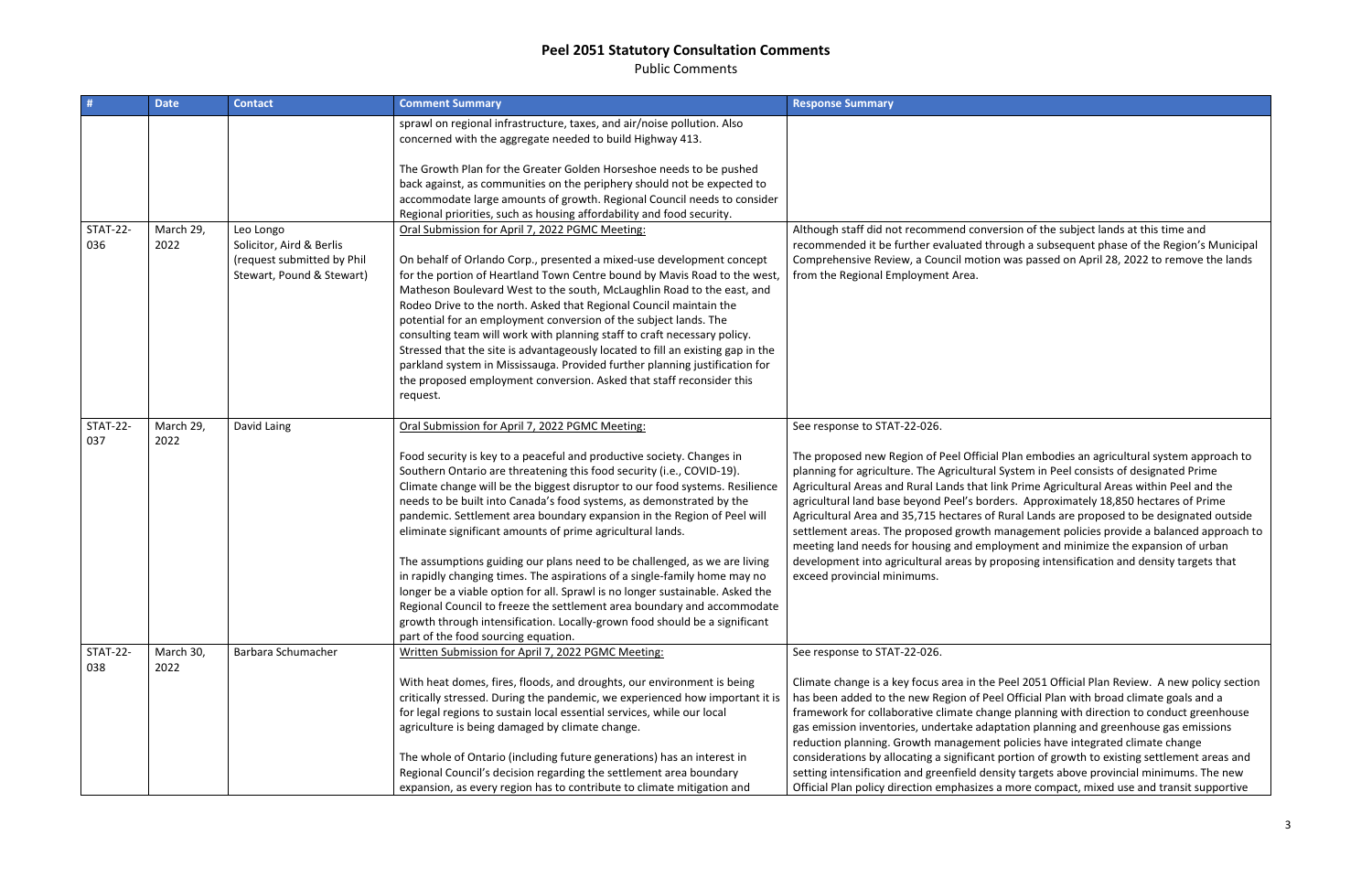Public Comments

|                        | <b>Date</b>       | <b>Contact</b>                                                                           | <b>Comment Summary</b>                                                                                                                                                                                                                                                                                                                                                                                                                                                                                                                                                                                                                                                                                                       | <b>Response Summary</b>                                                                                                                                                                                                                                                                                                                                                                                                                                                                                                                                      |
|------------------------|-------------------|------------------------------------------------------------------------------------------|------------------------------------------------------------------------------------------------------------------------------------------------------------------------------------------------------------------------------------------------------------------------------------------------------------------------------------------------------------------------------------------------------------------------------------------------------------------------------------------------------------------------------------------------------------------------------------------------------------------------------------------------------------------------------------------------------------------------------|--------------------------------------------------------------------------------------------------------------------------------------------------------------------------------------------------------------------------------------------------------------------------------------------------------------------------------------------------------------------------------------------------------------------------------------------------------------------------------------------------------------------------------------------------------------|
|                        |                   |                                                                                          | adaptation.<br>Requested that Council support sustainable development within Peel's<br>existing boundary. Expanding the settlement area boundary would destroy<br>the fragile ecology of Campbell's Cross Creek and other upper tributaries of<br>the West Humber river.<br>The housing crisis can be addressed with growth within the existing urban<br>boundary, as baby boomers are moving out of single-family dwellings and<br>into multi-unit housing with ease of access to transit, shopping and                                                                                                                                                                                                                     | built form and includes policies to support susta<br>implementation of alternative and renewable e<br>protection, restoration and enhancement of na                                                                                                                                                                                                                                                                                                                                                                                                          |
|                        |                   |                                                                                          | services. Intensification also supports cost-efficient development for the<br>Region.                                                                                                                                                                                                                                                                                                                                                                                                                                                                                                                                                                                                                                        |                                                                                                                                                                                                                                                                                                                                                                                                                                                                                                                                                              |
| <b>STAT-22-</b><br>039 | March 30,<br>2022 | Laura Campbell<br>Ontario Green Candidate,<br>Dufferin-Caledon                           | Oral Submission for April 7, 2022 PGMC Meeting:<br>Expressed opposition to the settlement area boundary expansion in Peel<br>and exclusionary zoning. Described support for innovative solutions for the<br>protection of natural heritage, food security, higher greenfield density, and<br>high-quality public transit.                                                                                                                                                                                                                                                                                                                                                                                                    | See response to STAT-22-026.                                                                                                                                                                                                                                                                                                                                                                                                                                                                                                                                 |
| <b>STAT-22-</b><br>040 | March 30,<br>2022 | <b>Stacie Roberts</b>                                                                    | Oral Submission for April 7, 2022 PGMC Meeting:<br>Expressed opposition to the settlement area boundary expansion. Asked for<br>a reduction in the proposed growth numbers in the Official Plan for<br>Caledon. Concerned there will not be enough time for thoughtful planning<br>and environmental assessments while meeting development demand for<br>the proposed population growth. Also concerned that MZO approvals may<br>continue to be used to ensure that the expected population growth is met<br>within the timeline.<br>Described opinions on aggregate extraction, growth plans on Indigenous,<br>treaties, and sacred burial lands, pressures from developers, and roles of<br>elected officials and voters. | See response to STAT-22-026.<br>Consultation and engagement with Indigenous<br>component of the Peel 2051 Official Plan Revier<br>engagement through the Archaeological Assess<br>communities have been considered and addres<br>Peel Official Plan incorporates policies for consu<br>communities formally in the Plan and acknowle<br>Indigenous communities in conserving cultural<br>natural environment.<br>The comments regarding the link between new<br>consumption and extraction are noted. Comme<br>part of the Aggregate Resources Policy Review |
| <b>STAT-22-</b><br>041 | March 30,<br>2022 | Lucrezia Chiappetta<br>Co-Chair, ecoCaledon                                              | Oral Submission for April 7, 2022 PGMC Meeting:<br>Requested that settlement area boundary expansion in the Region of Peel<br>be reconsidered to protect farmland and greenspace.                                                                                                                                                                                                                                                                                                                                                                                                                                                                                                                                            | See response to STAT-22-026 and STAT-22-038.                                                                                                                                                                                                                                                                                                                                                                                                                                                                                                                 |
| <b>STAT-22-</b><br>042 | March 30,<br>2022 | <b>Debbe Crandall</b><br>Policy Advisor, Save the Oak<br><b>Ridges Moraine Coalition</b> | Oral Submission for April 7, 2022 PGMC Meeting:<br>The SABE of the magnitude envisioned by the Regional Official Plan will take<br>~10,000 acres of Caledon's prime agriculture land system. May impact and<br>destroy watercourses, woodlands, hedgerows, groundwater recharge and<br>will put excessive pressure on the south slope of the Oak Ridges Moraine<br>and Greenbelt.                                                                                                                                                                                                                                                                                                                                            | See response to STAT-22-026.<br>The new Official Plan policy direction emphasize<br>watershed planning, land use planning and infra<br>and enhance natural systems, water resources<br>The proposed new Official Plan includes compre<br>environment.                                                                                                                                                                                                                                                                                                        |

t sustainable modes of transportation; ible energy systems; watershed planning; and the of natural systems and agriculture.

nous communities has been an important Review with specific requirements for Indigenous  $s$ ssessment. Input received from Indigenous ddressed in the Plan. The proposed new Region of consultation and engagement with Indigenous owledges treaty rights, interests and needs of tural heritage, archaeological resources and the

n new growth, infrastructure, aggregate omments on aggregates will also be considered as view component of Peel 2051.

hasizes sustainable development and integrates d infrastructure planning in order to protect, restore rces and agricultural systems.

omprehensive updates to policies for the natural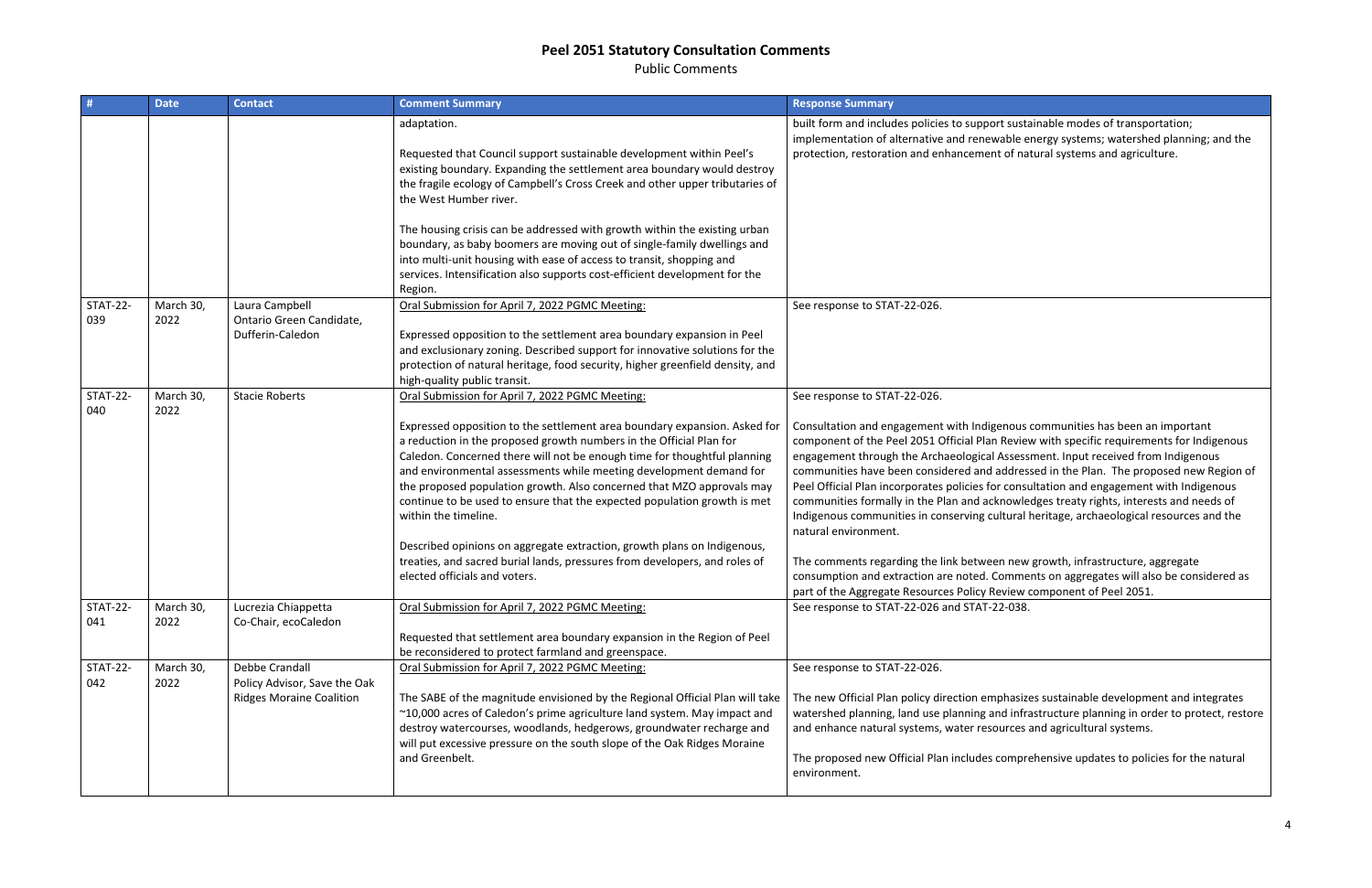Public Comments

| #                      | <b>Date</b>       | <b>Contact</b>                                                                   | <b>Comment Summary</b>                                                                                                                                                                                                                                                                                                                                                                                                                                                                                                                                                                                                                                                                                                                                                                                                                                                                                                                                                                                                                                                                                                                                                                                                                                                                                                                       | <b>Response Summary</b>                                                                                                                            |
|------------------------|-------------------|----------------------------------------------------------------------------------|----------------------------------------------------------------------------------------------------------------------------------------------------------------------------------------------------------------------------------------------------------------------------------------------------------------------------------------------------------------------------------------------------------------------------------------------------------------------------------------------------------------------------------------------------------------------------------------------------------------------------------------------------------------------------------------------------------------------------------------------------------------------------------------------------------------------------------------------------------------------------------------------------------------------------------------------------------------------------------------------------------------------------------------------------------------------------------------------------------------------------------------------------------------------------------------------------------------------------------------------------------------------------------------------------------------------------------------------|----------------------------------------------------------------------------------------------------------------------------------------------------|
|                        |                   |                                                                                  |                                                                                                                                                                                                                                                                                                                                                                                                                                                                                                                                                                                                                                                                                                                                                                                                                                                                                                                                                                                                                                                                                                                                                                                                                                                                                                                                              | New policies incorporate climate change requi<br>areas including a new section with policies for<br>reduce emissions and increase resilience and a |
|                        |                   |                                                                                  |                                                                                                                                                                                                                                                                                                                                                                                                                                                                                                                                                                                                                                                                                                                                                                                                                                                                                                                                                                                                                                                                                                                                                                                                                                                                                                                                              | The New policies provide a transition from a fe<br>water resources and natural heritage planning                                                   |
|                        |                   |                                                                                  |                                                                                                                                                                                                                                                                                                                                                                                                                                                                                                                                                                                                                                                                                                                                                                                                                                                                                                                                                                                                                                                                                                                                                                                                                                                                                                                                              | A strong policy framework is provided to prote<br>as a linked network that supports adaptation t                                                   |
|                        |                   |                                                                                  |                                                                                                                                                                                                                                                                                                                                                                                                                                                                                                                                                                                                                                                                                                                                                                                                                                                                                                                                                                                                                                                                                                                                                                                                                                                                                                                                              | Agricultural System policies and mapping have<br>agri-food businesses and protect Prime Agricu                                                     |
| <b>STAT-22-</b><br>043 | March 31,<br>2022 | David Crombie<br>Chair, Greenbelt Council,<br>Friends of the Golden<br>Horseshoe | Oral and Written Submission for April 7, 2022 PGMC Meeting:<br>The Greater Golden Horseshoe is the fastest growing region in North<br>America. Using never-ending sprawl to accommodate this growth is no<br>longer working, as we can no longer afford to pay the social, economic,<br>environmental, and financial price. Sprawl has also failed to meet the<br>challenge of providing affordable housing for most people.<br>All of us need to make decisions that encourage sustainable growth. Our<br>economic, environmental health and community well-being are<br>interdependent. We need more compact, walkable, transit-oriented<br>communities that offer affordable housing and access to goods and<br>services. We need more local farming. We need to be better appreciative of<br>and stewards to the Region's resources.<br>Applauded the leadership from City of Mississauga Council and the motion<br>that the proposed Highway 413 will have a disastrous impact on the<br>environment and encourage sprawl.<br>With the provincial election upcoming in June and the municipal elections<br>in November, all three levels of government will need to play into the<br>federal government's evolving agenda and address these issues in a post-<br>pandemic world and the continuing and escalating challenges of climate | See response to STAT-22-026 and Stat 22-038.                                                                                                       |
| <b>STAT-22-</b><br>044 | March 30,<br>2022 | <b>William Snell</b>                                                             | change.<br>Oral Submission for April 7, 2022 PGMC Meeting:                                                                                                                                                                                                                                                                                                                                                                                                                                                                                                                                                                                                                                                                                                                                                                                                                                                                                                                                                                                                                                                                                                                                                                                                                                                                                   | See response to STAT-22-026 and STAT-22-042                                                                                                        |
|                        |                   |                                                                                  | Stated opposition to the settlement area boundary expansion and support<br>for walkable, sustainable, higher-density, and transit friendly communities<br>within the existing boundaries. Indicated that every opportunity must be<br>seized to support sustainable development as it relates to climate change<br>and the preservation of natural heritage.                                                                                                                                                                                                                                                                                                                                                                                                                                                                                                                                                                                                                                                                                                                                                                                                                                                                                                                                                                                 |                                                                                                                                                    |
| <b>STAT-22-</b><br>045 | March 30,<br>2022 | <b>Tom Dolson</b><br>Peel Federation of Agriculture                              | Oral Submission for April 7, 2022 PGMC Meeting:                                                                                                                                                                                                                                                                                                                                                                                                                                                                                                                                                                                                                                                                                                                                                                                                                                                                                                                                                                                                                                                                                                                                                                                                                                                                                              | See response to STAT-22-026.                                                                                                                       |

equirements throughout the Plan in key theme s for collaborative climate change planning to and adaptation to a changing climate.

n a features-based to a systems-based approach for ning.

rotect, restore and enhance the Greenlands System ion to a changing climate.

have also been updated to support agriculture and aricultural Areas.<sup>1</sup><br>038.

 $.2 - 042.$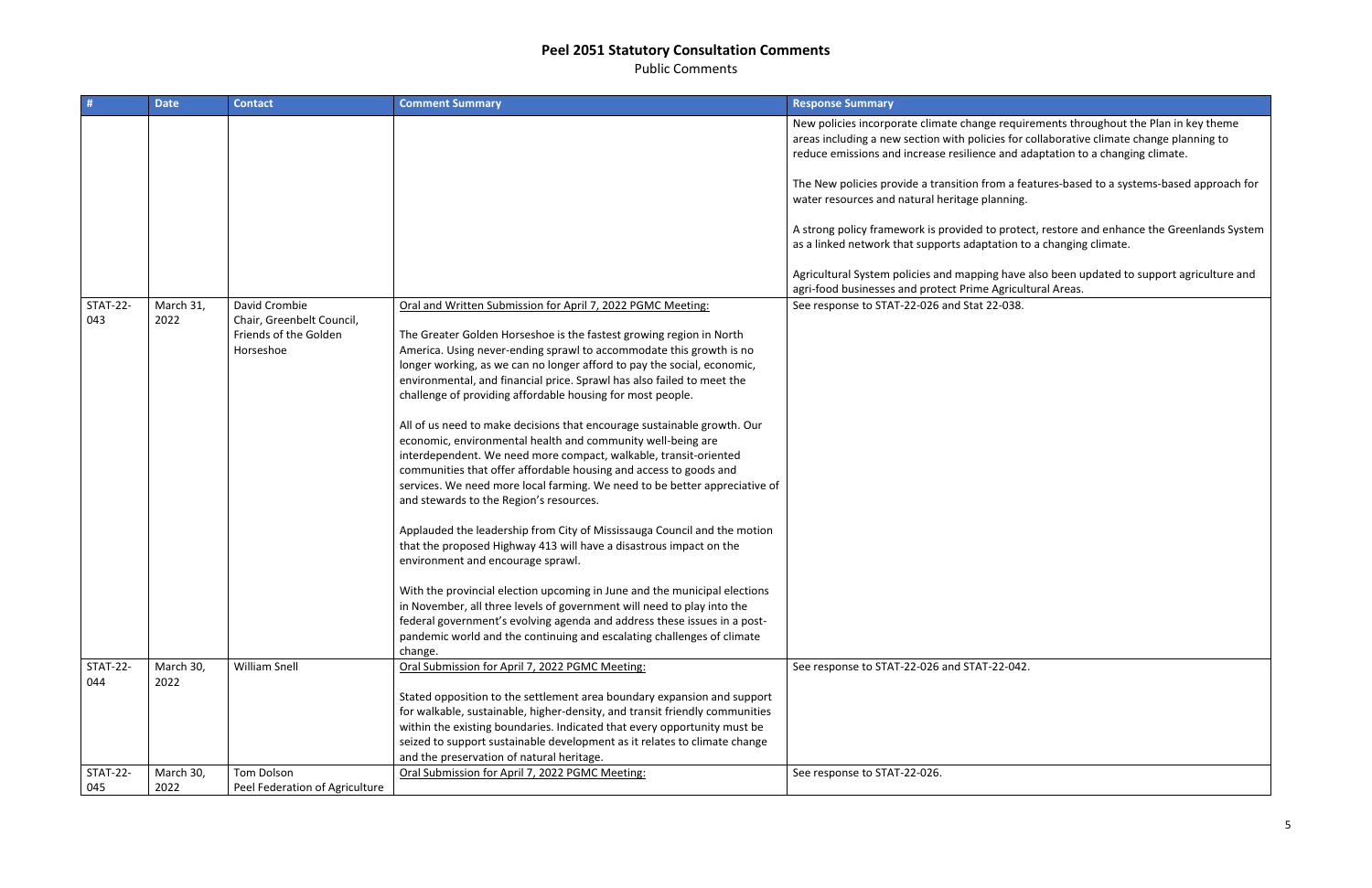Public Comments

| #                      | <b>Date</b>       | <b>Contact</b>                                                                                                                      | <b>Comment Summary</b>                                                                                                                                                                                                                                                                                                                                                                                                                                                                                                                                          | <b>Response Summary</b>                                                                                                                                                                                                                                                                                                                                                                                                                                                                                                                                                                                                                                                                                                                                                                                                                               |
|------------------------|-------------------|-------------------------------------------------------------------------------------------------------------------------------------|-----------------------------------------------------------------------------------------------------------------------------------------------------------------------------------------------------------------------------------------------------------------------------------------------------------------------------------------------------------------------------------------------------------------------------------------------------------------------------------------------------------------------------------------------------------------|-------------------------------------------------------------------------------------------------------------------------------------------------------------------------------------------------------------------------------------------------------------------------------------------------------------------------------------------------------------------------------------------------------------------------------------------------------------------------------------------------------------------------------------------------------------------------------------------------------------------------------------------------------------------------------------------------------------------------------------------------------------------------------------------------------------------------------------------------------|
|                        |                   |                                                                                                                                     | Provided an overview of the Peel Federation of Agriculture (PFA)'s position<br>regarding the settlement area boundary expansion and comments related<br>to the Stop Sprawl in Peel Region campaign. PFA understands that certain<br>types of employment uses offer a compatible buffer between existing farms<br>and residential land uses. Stated that if Regional Council opposes a<br>settlement area boundary expansion, a drastic increase in designated lands<br>will be issued with Ministerial Zoning Orders, offering little input from the<br>public. | The prosperity and sustainability of the agricult<br>Peel and to maintaining the character of the rui<br>Peel Official Plan embodies an agricultural syste<br>Agricultural System in Peel consists of designate<br>that link Prime Agricultural Areas within Peel ar<br>borders. Approximately 18,850 hectares of Prir<br>Rural Lands are proposed to be designated outs<br>management policies provide a balanced appro<br>employment and minimize the expansion of url<br>proposing intensification and density targets th<br>protection of Prime Agricultural Areas and desig<br>agricultural sector in Peel and the objective of p<br>lands for long-term agricultural use. New policie<br>further detailed agricultural impact assessment<br>adjacent agricultural operations in the rural are<br>employment uses adjacent to agricultural areas |
| <b>STAT-22-</b><br>046 | March 29,<br>2022 | Divya Arora<br><b>Community Engagement</b><br>Organizer, David Suzuki<br>Foundation<br>Youth Activist, Community<br>Climate Council | Oral Submission for April 7, 2022 PGMC Meeting:<br>Young people have not been successfully consulted for this project, along<br>with other members of the community. Asked that Council delay their<br>decision until all demographics, including those who have been historically<br>underrepresented in decision-making processes, have been consulted<br>meaningfully.                                                                                                                                                                                       | A diverse range of stakeholders have been cons<br>process. Approximately 60 consultation events<br>consultation have been used some of which inc<br>attendance at community events. These stakeh<br>the public, Provincial agencies, local municipalit<br>transportation authorities and other special inte<br>stakeholders through public consultation effort<br>informed the recommended draft Region of Pe                                                                                                                                                                                                                                                                                                                                                                                                                                         |
|                        |                   |                                                                                                                                     | Requested that Regional Council put their support behind the zero-<br>boundary urban expansion and consider other options. Young people will<br>be pushed out of the Region by locking in more sprawl. The needle has not<br>moved in a meaningful way in regard to implementing climate change plans<br>prepared several years ago.                                                                                                                                                                                                                            | See response to STAT-22-026 and STAT-22-038.                                                                                                                                                                                                                                                                                                                                                                                                                                                                                                                                                                                                                                                                                                                                                                                                          |
| <b>STAT-22-</b><br>047 | March 30,<br>2022 | Gabriella Kalapos<br>Executive Director, Clean<br>Partnership                                                                       | Oral Submission for April 7, 2022 PGMC Meeting:<br>Recommended that Regional Council not expand the urban boundary and<br>undertake planning analysis that would better understand the connection<br>between growth management, climate change, and financial sustainability.<br>Requested that the Region of Peel incorporate servicing and rehabilitation<br>costs of infrastructure, revenue from property taxes from different land use<br>archetypes, and greenhouse gas emissions into the growth management<br>analysis.                                 | See response to STAT-22-026 and STAT-22-038.                                                                                                                                                                                                                                                                                                                                                                                                                                                                                                                                                                                                                                                                                                                                                                                                          |
| <b>STAT-22-</b><br>048 | March 29,<br>2022 | Kathleen Moleski                                                                                                                    | Oral Submission for April 7, 2022 PGMC Meeting:<br>Asked Regional Council to reject the adoption of the draft plan and instead<br>develop a plan with a zero-boundary settlement area boundary expansion.<br>The Region of Peel can longer absorb sprawl.<br>A newly released IPCC report warns that we will not reach our                                                                                                                                                                                                                                      | See response to STAT-22-026 and STAT-22-038.                                                                                                                                                                                                                                                                                                                                                                                                                                                                                                                                                                                                                                                                                                                                                                                                          |
|                        |                   |                                                                                                                                     |                                                                                                                                                                                                                                                                                                                                                                                                                                                                                                                                                                 |                                                                                                                                                                                                                                                                                                                                                                                                                                                                                                                                                                                                                                                                                                                                                                                                                                                       |

icultural sector are important to the economy of e rural community. The proposed new Region of system approach to planning for agriculture. The gnated Prime Agricultural Areas and Rural Lands el and the agricultural land base beyond Peel's f Prime Agricultural Area and 35,715 hectares of outside settlement areas. The proposed growth pproach to meeting land needs for housing and of urban development into agricultural areas by ts that exceed provincial minimums. The designation of Rural Lands supports the of protecting the most productive agricultural olicies for the 2051 New Urban Area will require nents and address the mitigation of impacts to l area. Comments regarding the placement of reas are noted.

consulted throughout the Official Plan Review ents have been held and multiple methods of n include online surveys, newsletters, emails, and akeholders have included a range of members of palities, conservation authorities, school boards, I interest groups. All input received from fforts has been considered by Regional staff and if Peel Official Plan.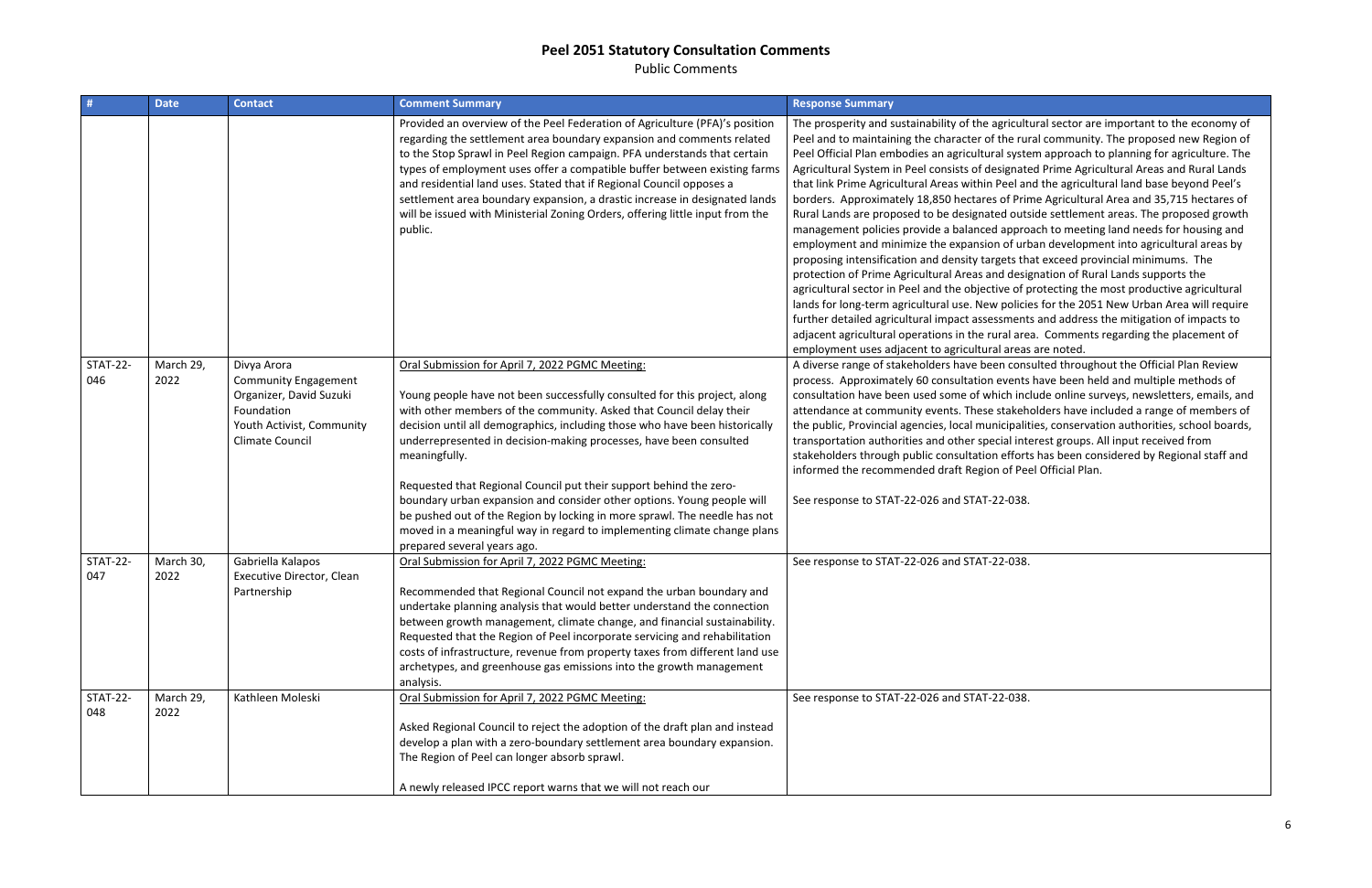Public Comments

| commitments to stay within 1.5 degree Celsius warming. Sprawl adds to<br>climate change. Municipalities have a role to play in mitigating climate<br>change. The Region of Peel should follow the lead of the City of Hamilton<br>and the Town of Halton Hills.<br><b>STAT-22-</b><br>March 31,<br>Bette-Ann Goldstein<br>Oral Submission for April 7, 2022 PGMC Meeting:<br>See response to STAT-22-026.<br>049<br>2022<br>Sierra Club Peel<br>Opposed to the settlement area boundary expansion and support for a new<br>draft Regional Official Plan. Expressed opinions on the destruction of<br>farmland, food supply, and wetlands.<br><b>STAT-22-</b><br>March 31,<br>Oral Submission for April 7, 2022 PGMC Meeting:<br>Jenni Le Forestier<br>See response to STAT-22-026.<br>050<br>2022<br>Stop Sprawl Peel<br>Opposed to urban sprawl and supportive of a zero-expansion of the<br>settlement area boundary area. Expressed opinions on flooding, climate<br>change, pollution, truck traffic, aggregate mining, wetlands, and public<br>consultation for the Regional Official Plan.<br><b>STAT-22-</b><br>March 31,<br>Paula Oake<br>Oral Submission for April 7, 2022 PGMC Meeting:<br>See response to STAT-22-026.<br>2022<br>051<br>Supportive of a zero expansion of the urban boundary. Expressed opinions<br>on car-centric planning, the proposed Caledon GO station, transit systems,<br>and climate change effects.<br><b>STAT-22-</b><br>Rahul Mehta<br>April 1, 2022<br>Oral Submission for April 7, 2022 PGMC Meeting:<br>See response to STAT-22-026.<br>052<br>Founder, Sustainable<br>Opposed to urban sprawl and supportive of a zero expansion of the urban<br>Mississauga<br>boundary. Expressed opinions on innovative solutions, density, food supply,<br>car dependency, provincial targets, built-up infrastructure, comprehensive<br>consultation. Requested that Regional Council defer its decisions. Described<br>alternatives to urban expansion.<br><b>STAT-22-</b><br>April 1, 2022<br>Julius Lindsay<br>Oral Submission for April 7, 2022 PGMC Meeting:<br>See response to STAT-22-026 and STAT-22-038.<br>Director, David Suzuki<br>053<br>Expressed opinions on exclusionary zoning, e-commerce, and employment<br>Foundation<br>in the Region of Peel. Suggested that the Region consider planned retreat<br>options, such as land acquisition, a climate change tool used by other<br>municipalities, to increase natural heritage in the Town of Caledon and the<br>Region in general.<br>March 31,<br><b>STAT-22-</b><br>Scott Arbuckle<br>Written Submission for April 7, 2022 PGMC Meeting:<br>This comment is noted.<br>2022<br>Deputy Regional Director,<br>054<br>IBI Group represents the owners of 12561 Centreville Creek Road in the<br>Canada East, IBI Group<br>Town of Caledon. Provided a letter of support to Peel Region's MCR project<br>Michelle Lu<br>team in regard to including the subject lands as a Community Area in the<br>Planner, IBI Group<br>draft SABE map dated January 2022. Outlined planning justification for the<br>inclusion of the subject lands in the SABE. SABE request #83<br><b>STAT-22-</b><br>April 4, 2022<br>Christine Fang-Denissov<br>Oral and Written Submissions for April 7, 2022 PGMC Meeting:<br>See Response to STAT-22-077 |     | <b>Date</b> | <b>Contact</b>                   | <b>Comment Summary</b> | <b>Response Summary</b> |
|-------------------------------------------------------------------------------------------------------------------------------------------------------------------------------------------------------------------------------------------------------------------------------------------------------------------------------------------------------------------------------------------------------------------------------------------------------------------------------------------------------------------------------------------------------------------------------------------------------------------------------------------------------------------------------------------------------------------------------------------------------------------------------------------------------------------------------------------------------------------------------------------------------------------------------------------------------------------------------------------------------------------------------------------------------------------------------------------------------------------------------------------------------------------------------------------------------------------------------------------------------------------------------------------------------------------------------------------------------------------------------------------------------------------------------------------------------------------------------------------------------------------------------------------------------------------------------------------------------------------------------------------------------------------------------------------------------------------------------------------------------------------------------------------------------------------------------------------------------------------------------------------------------------------------------------------------------------------------------------------------------------------------------------------------------------------------------------------------------------------------------------------------------------------------------------------------------------------------------------------------------------------------------------------------------------------------------------------------------------------------------------------------------------------------------------------------------------------------------------------------------------------------------------------------------------------------------------------------------------------------------------------------------------------------------------------------------------------------------------------------------------------------------------------------------------------------------------------------------------------------------------------------------------------------------------------------------------------------------------------------------------------------------------------------------------------------------------------------------------------------------------------------------------------------------------------------------------------------------------------------------------------------------------------------------------------------------------|-----|-------------|----------------------------------|------------------------|-------------------------|
|                                                                                                                                                                                                                                                                                                                                                                                                                                                                                                                                                                                                                                                                                                                                                                                                                                                                                                                                                                                                                                                                                                                                                                                                                                                                                                                                                                                                                                                                                                                                                                                                                                                                                                                                                                                                                                                                                                                                                                                                                                                                                                                                                                                                                                                                                                                                                                                                                                                                                                                                                                                                                                                                                                                                                                                                                                                                                                                                                                                                                                                                                                                                                                                                                                                                                                                                     |     |             |                                  |                        |                         |
|                                                                                                                                                                                                                                                                                                                                                                                                                                                                                                                                                                                                                                                                                                                                                                                                                                                                                                                                                                                                                                                                                                                                                                                                                                                                                                                                                                                                                                                                                                                                                                                                                                                                                                                                                                                                                                                                                                                                                                                                                                                                                                                                                                                                                                                                                                                                                                                                                                                                                                                                                                                                                                                                                                                                                                                                                                                                                                                                                                                                                                                                                                                                                                                                                                                                                                                                     |     |             |                                  |                        |                         |
|                                                                                                                                                                                                                                                                                                                                                                                                                                                                                                                                                                                                                                                                                                                                                                                                                                                                                                                                                                                                                                                                                                                                                                                                                                                                                                                                                                                                                                                                                                                                                                                                                                                                                                                                                                                                                                                                                                                                                                                                                                                                                                                                                                                                                                                                                                                                                                                                                                                                                                                                                                                                                                                                                                                                                                                                                                                                                                                                                                                                                                                                                                                                                                                                                                                                                                                                     |     |             |                                  |                        |                         |
|                                                                                                                                                                                                                                                                                                                                                                                                                                                                                                                                                                                                                                                                                                                                                                                                                                                                                                                                                                                                                                                                                                                                                                                                                                                                                                                                                                                                                                                                                                                                                                                                                                                                                                                                                                                                                                                                                                                                                                                                                                                                                                                                                                                                                                                                                                                                                                                                                                                                                                                                                                                                                                                                                                                                                                                                                                                                                                                                                                                                                                                                                                                                                                                                                                                                                                                                     |     |             |                                  |                        |                         |
|                                                                                                                                                                                                                                                                                                                                                                                                                                                                                                                                                                                                                                                                                                                                                                                                                                                                                                                                                                                                                                                                                                                                                                                                                                                                                                                                                                                                                                                                                                                                                                                                                                                                                                                                                                                                                                                                                                                                                                                                                                                                                                                                                                                                                                                                                                                                                                                                                                                                                                                                                                                                                                                                                                                                                                                                                                                                                                                                                                                                                                                                                                                                                                                                                                                                                                                                     |     |             |                                  |                        |                         |
|                                                                                                                                                                                                                                                                                                                                                                                                                                                                                                                                                                                                                                                                                                                                                                                                                                                                                                                                                                                                                                                                                                                                                                                                                                                                                                                                                                                                                                                                                                                                                                                                                                                                                                                                                                                                                                                                                                                                                                                                                                                                                                                                                                                                                                                                                                                                                                                                                                                                                                                                                                                                                                                                                                                                                                                                                                                                                                                                                                                                                                                                                                                                                                                                                                                                                                                                     |     |             |                                  |                        |                         |
|                                                                                                                                                                                                                                                                                                                                                                                                                                                                                                                                                                                                                                                                                                                                                                                                                                                                                                                                                                                                                                                                                                                                                                                                                                                                                                                                                                                                                                                                                                                                                                                                                                                                                                                                                                                                                                                                                                                                                                                                                                                                                                                                                                                                                                                                                                                                                                                                                                                                                                                                                                                                                                                                                                                                                                                                                                                                                                                                                                                                                                                                                                                                                                                                                                                                                                                                     |     |             |                                  |                        |                         |
|                                                                                                                                                                                                                                                                                                                                                                                                                                                                                                                                                                                                                                                                                                                                                                                                                                                                                                                                                                                                                                                                                                                                                                                                                                                                                                                                                                                                                                                                                                                                                                                                                                                                                                                                                                                                                                                                                                                                                                                                                                                                                                                                                                                                                                                                                                                                                                                                                                                                                                                                                                                                                                                                                                                                                                                                                                                                                                                                                                                                                                                                                                                                                                                                                                                                                                                                     |     |             |                                  |                        |                         |
|                                                                                                                                                                                                                                                                                                                                                                                                                                                                                                                                                                                                                                                                                                                                                                                                                                                                                                                                                                                                                                                                                                                                                                                                                                                                                                                                                                                                                                                                                                                                                                                                                                                                                                                                                                                                                                                                                                                                                                                                                                                                                                                                                                                                                                                                                                                                                                                                                                                                                                                                                                                                                                                                                                                                                                                                                                                                                                                                                                                                                                                                                                                                                                                                                                                                                                                                     |     |             |                                  |                        |                         |
|                                                                                                                                                                                                                                                                                                                                                                                                                                                                                                                                                                                                                                                                                                                                                                                                                                                                                                                                                                                                                                                                                                                                                                                                                                                                                                                                                                                                                                                                                                                                                                                                                                                                                                                                                                                                                                                                                                                                                                                                                                                                                                                                                                                                                                                                                                                                                                                                                                                                                                                                                                                                                                                                                                                                                                                                                                                                                                                                                                                                                                                                                                                                                                                                                                                                                                                                     |     |             |                                  |                        |                         |
|                                                                                                                                                                                                                                                                                                                                                                                                                                                                                                                                                                                                                                                                                                                                                                                                                                                                                                                                                                                                                                                                                                                                                                                                                                                                                                                                                                                                                                                                                                                                                                                                                                                                                                                                                                                                                                                                                                                                                                                                                                                                                                                                                                                                                                                                                                                                                                                                                                                                                                                                                                                                                                                                                                                                                                                                                                                                                                                                                                                                                                                                                                                                                                                                                                                                                                                                     |     |             |                                  |                        |                         |
|                                                                                                                                                                                                                                                                                                                                                                                                                                                                                                                                                                                                                                                                                                                                                                                                                                                                                                                                                                                                                                                                                                                                                                                                                                                                                                                                                                                                                                                                                                                                                                                                                                                                                                                                                                                                                                                                                                                                                                                                                                                                                                                                                                                                                                                                                                                                                                                                                                                                                                                                                                                                                                                                                                                                                                                                                                                                                                                                                                                                                                                                                                                                                                                                                                                                                                                                     |     |             |                                  |                        |                         |
|                                                                                                                                                                                                                                                                                                                                                                                                                                                                                                                                                                                                                                                                                                                                                                                                                                                                                                                                                                                                                                                                                                                                                                                                                                                                                                                                                                                                                                                                                                                                                                                                                                                                                                                                                                                                                                                                                                                                                                                                                                                                                                                                                                                                                                                                                                                                                                                                                                                                                                                                                                                                                                                                                                                                                                                                                                                                                                                                                                                                                                                                                                                                                                                                                                                                                                                                     |     |             |                                  |                        |                         |
|                                                                                                                                                                                                                                                                                                                                                                                                                                                                                                                                                                                                                                                                                                                                                                                                                                                                                                                                                                                                                                                                                                                                                                                                                                                                                                                                                                                                                                                                                                                                                                                                                                                                                                                                                                                                                                                                                                                                                                                                                                                                                                                                                                                                                                                                                                                                                                                                                                                                                                                                                                                                                                                                                                                                                                                                                                                                                                                                                                                                                                                                                                                                                                                                                                                                                                                                     |     |             |                                  |                        |                         |
|                                                                                                                                                                                                                                                                                                                                                                                                                                                                                                                                                                                                                                                                                                                                                                                                                                                                                                                                                                                                                                                                                                                                                                                                                                                                                                                                                                                                                                                                                                                                                                                                                                                                                                                                                                                                                                                                                                                                                                                                                                                                                                                                                                                                                                                                                                                                                                                                                                                                                                                                                                                                                                                                                                                                                                                                                                                                                                                                                                                                                                                                                                                                                                                                                                                                                                                                     |     |             |                                  |                        |                         |
|                                                                                                                                                                                                                                                                                                                                                                                                                                                                                                                                                                                                                                                                                                                                                                                                                                                                                                                                                                                                                                                                                                                                                                                                                                                                                                                                                                                                                                                                                                                                                                                                                                                                                                                                                                                                                                                                                                                                                                                                                                                                                                                                                                                                                                                                                                                                                                                                                                                                                                                                                                                                                                                                                                                                                                                                                                                                                                                                                                                                                                                                                                                                                                                                                                                                                                                                     |     |             |                                  |                        |                         |
|                                                                                                                                                                                                                                                                                                                                                                                                                                                                                                                                                                                                                                                                                                                                                                                                                                                                                                                                                                                                                                                                                                                                                                                                                                                                                                                                                                                                                                                                                                                                                                                                                                                                                                                                                                                                                                                                                                                                                                                                                                                                                                                                                                                                                                                                                                                                                                                                                                                                                                                                                                                                                                                                                                                                                                                                                                                                                                                                                                                                                                                                                                                                                                                                                                                                                                                                     |     |             |                                  |                        |                         |
|                                                                                                                                                                                                                                                                                                                                                                                                                                                                                                                                                                                                                                                                                                                                                                                                                                                                                                                                                                                                                                                                                                                                                                                                                                                                                                                                                                                                                                                                                                                                                                                                                                                                                                                                                                                                                                                                                                                                                                                                                                                                                                                                                                                                                                                                                                                                                                                                                                                                                                                                                                                                                                                                                                                                                                                                                                                                                                                                                                                                                                                                                                                                                                                                                                                                                                                                     |     |             |                                  |                        |                         |
|                                                                                                                                                                                                                                                                                                                                                                                                                                                                                                                                                                                                                                                                                                                                                                                                                                                                                                                                                                                                                                                                                                                                                                                                                                                                                                                                                                                                                                                                                                                                                                                                                                                                                                                                                                                                                                                                                                                                                                                                                                                                                                                                                                                                                                                                                                                                                                                                                                                                                                                                                                                                                                                                                                                                                                                                                                                                                                                                                                                                                                                                                                                                                                                                                                                                                                                                     |     |             |                                  |                        |                         |
|                                                                                                                                                                                                                                                                                                                                                                                                                                                                                                                                                                                                                                                                                                                                                                                                                                                                                                                                                                                                                                                                                                                                                                                                                                                                                                                                                                                                                                                                                                                                                                                                                                                                                                                                                                                                                                                                                                                                                                                                                                                                                                                                                                                                                                                                                                                                                                                                                                                                                                                                                                                                                                                                                                                                                                                                                                                                                                                                                                                                                                                                                                                                                                                                                                                                                                                                     |     |             |                                  |                        |                         |
|                                                                                                                                                                                                                                                                                                                                                                                                                                                                                                                                                                                                                                                                                                                                                                                                                                                                                                                                                                                                                                                                                                                                                                                                                                                                                                                                                                                                                                                                                                                                                                                                                                                                                                                                                                                                                                                                                                                                                                                                                                                                                                                                                                                                                                                                                                                                                                                                                                                                                                                                                                                                                                                                                                                                                                                                                                                                                                                                                                                                                                                                                                                                                                                                                                                                                                                                     |     |             |                                  |                        |                         |
|                                                                                                                                                                                                                                                                                                                                                                                                                                                                                                                                                                                                                                                                                                                                                                                                                                                                                                                                                                                                                                                                                                                                                                                                                                                                                                                                                                                                                                                                                                                                                                                                                                                                                                                                                                                                                                                                                                                                                                                                                                                                                                                                                                                                                                                                                                                                                                                                                                                                                                                                                                                                                                                                                                                                                                                                                                                                                                                                                                                                                                                                                                                                                                                                                                                                                                                                     |     |             |                                  |                        |                         |
|                                                                                                                                                                                                                                                                                                                                                                                                                                                                                                                                                                                                                                                                                                                                                                                                                                                                                                                                                                                                                                                                                                                                                                                                                                                                                                                                                                                                                                                                                                                                                                                                                                                                                                                                                                                                                                                                                                                                                                                                                                                                                                                                                                                                                                                                                                                                                                                                                                                                                                                                                                                                                                                                                                                                                                                                                                                                                                                                                                                                                                                                                                                                                                                                                                                                                                                                     |     |             |                                  |                        |                         |
|                                                                                                                                                                                                                                                                                                                                                                                                                                                                                                                                                                                                                                                                                                                                                                                                                                                                                                                                                                                                                                                                                                                                                                                                                                                                                                                                                                                                                                                                                                                                                                                                                                                                                                                                                                                                                                                                                                                                                                                                                                                                                                                                                                                                                                                                                                                                                                                                                                                                                                                                                                                                                                                                                                                                                                                                                                                                                                                                                                                                                                                                                                                                                                                                                                                                                                                                     |     |             |                                  |                        |                         |
|                                                                                                                                                                                                                                                                                                                                                                                                                                                                                                                                                                                                                                                                                                                                                                                                                                                                                                                                                                                                                                                                                                                                                                                                                                                                                                                                                                                                                                                                                                                                                                                                                                                                                                                                                                                                                                                                                                                                                                                                                                                                                                                                                                                                                                                                                                                                                                                                                                                                                                                                                                                                                                                                                                                                                                                                                                                                                                                                                                                                                                                                                                                                                                                                                                                                                                                                     |     |             |                                  |                        |                         |
|                                                                                                                                                                                                                                                                                                                                                                                                                                                                                                                                                                                                                                                                                                                                                                                                                                                                                                                                                                                                                                                                                                                                                                                                                                                                                                                                                                                                                                                                                                                                                                                                                                                                                                                                                                                                                                                                                                                                                                                                                                                                                                                                                                                                                                                                                                                                                                                                                                                                                                                                                                                                                                                                                                                                                                                                                                                                                                                                                                                                                                                                                                                                                                                                                                                                                                                                     |     |             |                                  |                        |                         |
|                                                                                                                                                                                                                                                                                                                                                                                                                                                                                                                                                                                                                                                                                                                                                                                                                                                                                                                                                                                                                                                                                                                                                                                                                                                                                                                                                                                                                                                                                                                                                                                                                                                                                                                                                                                                                                                                                                                                                                                                                                                                                                                                                                                                                                                                                                                                                                                                                                                                                                                                                                                                                                                                                                                                                                                                                                                                                                                                                                                                                                                                                                                                                                                                                                                                                                                                     |     |             |                                  |                        |                         |
|                                                                                                                                                                                                                                                                                                                                                                                                                                                                                                                                                                                                                                                                                                                                                                                                                                                                                                                                                                                                                                                                                                                                                                                                                                                                                                                                                                                                                                                                                                                                                                                                                                                                                                                                                                                                                                                                                                                                                                                                                                                                                                                                                                                                                                                                                                                                                                                                                                                                                                                                                                                                                                                                                                                                                                                                                                                                                                                                                                                                                                                                                                                                                                                                                                                                                                                                     |     |             |                                  |                        |                         |
|                                                                                                                                                                                                                                                                                                                                                                                                                                                                                                                                                                                                                                                                                                                                                                                                                                                                                                                                                                                                                                                                                                                                                                                                                                                                                                                                                                                                                                                                                                                                                                                                                                                                                                                                                                                                                                                                                                                                                                                                                                                                                                                                                                                                                                                                                                                                                                                                                                                                                                                                                                                                                                                                                                                                                                                                                                                                                                                                                                                                                                                                                                                                                                                                                                                                                                                                     |     |             |                                  |                        |                         |
|                                                                                                                                                                                                                                                                                                                                                                                                                                                                                                                                                                                                                                                                                                                                                                                                                                                                                                                                                                                                                                                                                                                                                                                                                                                                                                                                                                                                                                                                                                                                                                                                                                                                                                                                                                                                                                                                                                                                                                                                                                                                                                                                                                                                                                                                                                                                                                                                                                                                                                                                                                                                                                                                                                                                                                                                                                                                                                                                                                                                                                                                                                                                                                                                                                                                                                                                     |     |             |                                  |                        |                         |
|                                                                                                                                                                                                                                                                                                                                                                                                                                                                                                                                                                                                                                                                                                                                                                                                                                                                                                                                                                                                                                                                                                                                                                                                                                                                                                                                                                                                                                                                                                                                                                                                                                                                                                                                                                                                                                                                                                                                                                                                                                                                                                                                                                                                                                                                                                                                                                                                                                                                                                                                                                                                                                                                                                                                                                                                                                                                                                                                                                                                                                                                                                                                                                                                                                                                                                                                     |     |             |                                  |                        |                         |
|                                                                                                                                                                                                                                                                                                                                                                                                                                                                                                                                                                                                                                                                                                                                                                                                                                                                                                                                                                                                                                                                                                                                                                                                                                                                                                                                                                                                                                                                                                                                                                                                                                                                                                                                                                                                                                                                                                                                                                                                                                                                                                                                                                                                                                                                                                                                                                                                                                                                                                                                                                                                                                                                                                                                                                                                                                                                                                                                                                                                                                                                                                                                                                                                                                                                                                                                     |     |             |                                  |                        |                         |
|                                                                                                                                                                                                                                                                                                                                                                                                                                                                                                                                                                                                                                                                                                                                                                                                                                                                                                                                                                                                                                                                                                                                                                                                                                                                                                                                                                                                                                                                                                                                                                                                                                                                                                                                                                                                                                                                                                                                                                                                                                                                                                                                                                                                                                                                                                                                                                                                                                                                                                                                                                                                                                                                                                                                                                                                                                                                                                                                                                                                                                                                                                                                                                                                                                                                                                                                     |     |             |                                  |                        |                         |
|                                                                                                                                                                                                                                                                                                                                                                                                                                                                                                                                                                                                                                                                                                                                                                                                                                                                                                                                                                                                                                                                                                                                                                                                                                                                                                                                                                                                                                                                                                                                                                                                                                                                                                                                                                                                                                                                                                                                                                                                                                                                                                                                                                                                                                                                                                                                                                                                                                                                                                                                                                                                                                                                                                                                                                                                                                                                                                                                                                                                                                                                                                                                                                                                                                                                                                                                     | 055 |             | Principal, Urban Strategies Inc. |                        |                         |
| Urban Strategies Inc. represents SmartCentres REIT in regard to the<br>(via Alex Heath)                                                                                                                                                                                                                                                                                                                                                                                                                                                                                                                                                                                                                                                                                                                                                                                                                                                                                                                                                                                                                                                                                                                                                                                                                                                                                                                                                                                                                                                                                                                                                                                                                                                                                                                                                                                                                                                                                                                                                                                                                                                                                                                                                                                                                                                                                                                                                                                                                                                                                                                                                                                                                                                                                                                                                                                                                                                                                                                                                                                                                                                                                                                                                                                                                                             |     |             |                                  |                        |                         |
| employment conversion requests for 2155 Argentia Road (SmartCentres                                                                                                                                                                                                                                                                                                                                                                                                                                                                                                                                                                                                                                                                                                                                                                                                                                                                                                                                                                                                                                                                                                                                                                                                                                                                                                                                                                                                                                                                                                                                                                                                                                                                                                                                                                                                                                                                                                                                                                                                                                                                                                                                                                                                                                                                                                                                                                                                                                                                                                                                                                                                                                                                                                                                                                                                                                                                                                                                                                                                                                                                                                                                                                                                                                                                 |     |             |                                  |                        |                         |

| $\overline{T-22}$ -038. |  |
|-------------------------|--|
|                         |  |
|                         |  |
|                         |  |
|                         |  |
|                         |  |
|                         |  |
|                         |  |
|                         |  |
|                         |  |
|                         |  |
|                         |  |
|                         |  |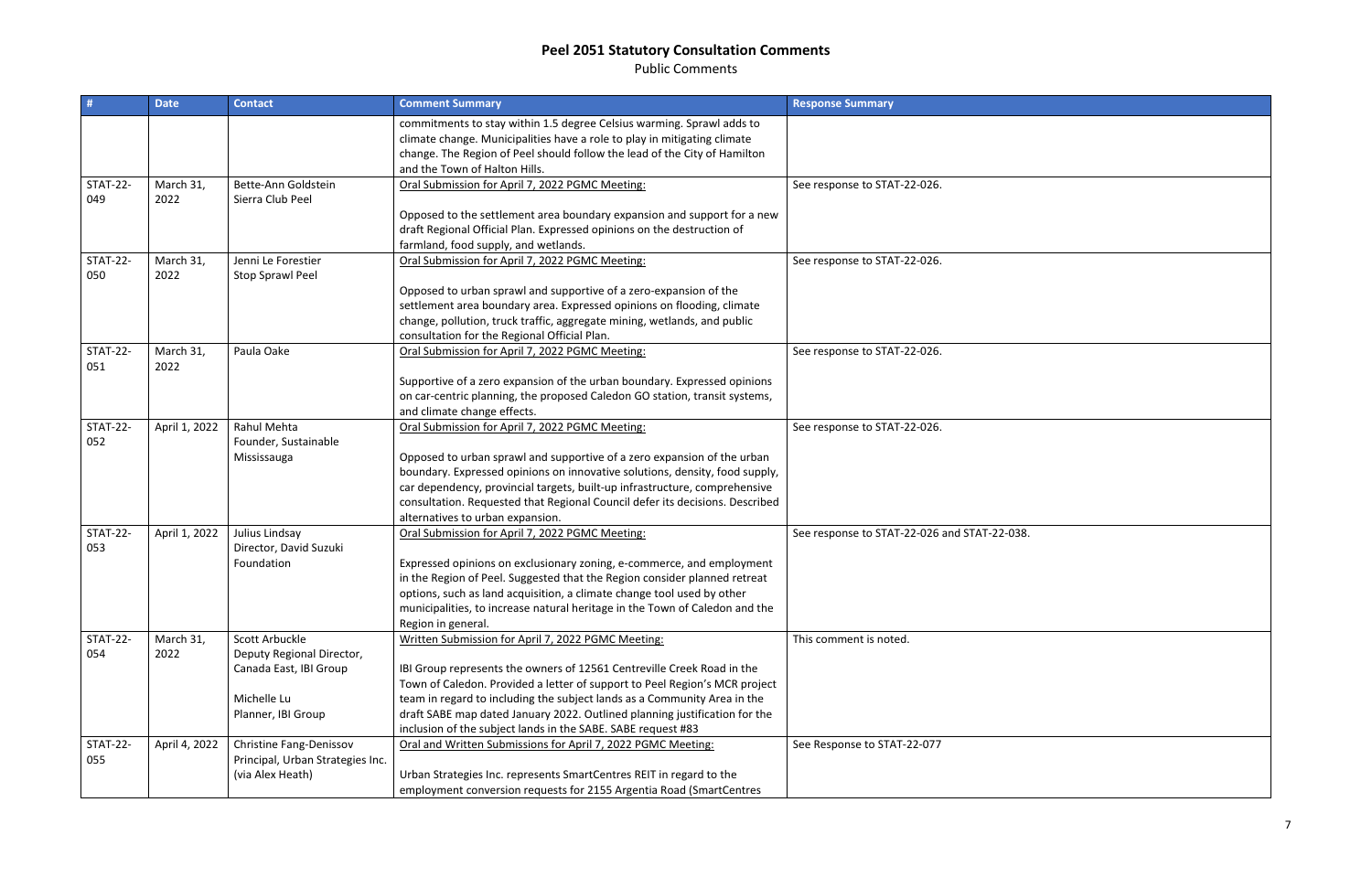Public Comments

sion of the subject lands at this time and recommended it be further evaluated through a subsequent phase of the Region's Municipal Comprehensive Review, a Council motion was passed on April 28, 2022 to remove the lands

### **State for an employment conversion.**

|                        | <b>Date</b>   | <b>Contact</b>                                             | <b>Comment Summary</b>                                                                                                                                                                                                                                                                                                                                                                                                                                                     | <b>Response Summary</b>                                                                                                                                                                                                                 |
|------------------------|---------------|------------------------------------------------------------|----------------------------------------------------------------------------------------------------------------------------------------------------------------------------------------------------------------------------------------------------------------------------------------------------------------------------------------------------------------------------------------------------------------------------------------------------------------------------|-----------------------------------------------------------------------------------------------------------------------------------------------------------------------------------------------------------------------------------------|
|                        |               |                                                            | Meadowvale), 1100 Burnhamthorpe Road West, and 780 Burnhamthorpe<br>West. Provided an overview of each of the sites, along with the proposed<br>mixed-use redevelopment of each. Described the planning justification for<br>the subject lands to be removed from the draft Employment Areas<br>identified on proposed Schedule Y6. Requested that the employment<br>conversions and redesignation of the subject lands be reconsidered to<br>achieve the proposed vision. |                                                                                                                                                                                                                                         |
| <b>STAT-22-</b><br>056 | April 3, 2022 | Betty de Groot                                             | Oral and Written Submission for April 7, 2022 PGMC Meeting:<br>Concerned about the Region locking in sprawl as if Highway 413 is set to be                                                                                                                                                                                                                                                                                                                                 | See response to STAT-22-026 and STAT-22-038.                                                                                                                                                                                            |
|                        |               |                                                            | constructed, though the federal Environmental Assessment has not yet<br>been completed.                                                                                                                                                                                                                                                                                                                                                                                    |                                                                                                                                                                                                                                         |
|                        |               |                                                            | Identified elements listed by the Town of Caledon's Land Use Planning and<br>Climate Change Policy Discussion Paper. Argued that there is no evidence<br>that these elements have been considered, especially since the Region of<br>Peel is continuing to implement exclusionary zoning practices. This<br>approach does not address the housing crisis or promote transit-supportive<br>densities.                                                                       |                                                                                                                                                                                                                                         |
|                        |               |                                                            | Argued that climate change requires us to think differently. Urged Regional<br>Council to reject the settlement area boundary expansion and to support<br>creating growth within the existing urban boundaries.                                                                                                                                                                                                                                                            |                                                                                                                                                                                                                                         |
|                        |               |                                                            | Provided links to four articles regarding Highway 413 and growth<br>management in Peel Region.                                                                                                                                                                                                                                                                                                                                                                             |                                                                                                                                                                                                                                         |
| <b>STAT-22-</b><br>057 | April 3, 2022 | Alexis Wright                                              | Oral Submission for April 7, 2022 PGMC Meeting:                                                                                                                                                                                                                                                                                                                                                                                                                            | See response to STAT-22-026.                                                                                                                                                                                                            |
|                        |               |                                                            | Opposed to the settlement area boundary expansion. Expressed opinions<br>on growth on Indigenous lands, planning in Peel, urban expansion, loss of<br>farmlands, zoning by-laws, housing density, and Class 1 and Class 2<br>farmlands.                                                                                                                                                                                                                                    |                                                                                                                                                                                                                                         |
| <b>STAT-22-</b><br>058 | April 4, 2022 | Dean Orr                                                   | Oral Submission for April 7, 2022 PGMC Meeting:                                                                                                                                                                                                                                                                                                                                                                                                                            | See response to STAT-22-026.                                                                                                                                                                                                            |
|                        |               |                                                            | Opposed to the settlement area boundary expansion. Expressed opinions<br>on food imports, preservation of farmland, local food supply, projected<br>population in Ontario, car dependability, inclusion of agriculture as part of<br>city design, and sustainability.                                                                                                                                                                                                      |                                                                                                                                                                                                                                         |
| <b>STAT-22-</b><br>059 | April 4, 2022 | Colin Chung<br>Partner, GSAI (sent via Sanjam<br>Raisuada) | Oral Submission for April 14, 2022 Regional Council Meeting:<br>GSAI represents the owners of 9400 Goreway Drive in the City of Brampton,<br>in regard to an employment conversion request submitted in February<br>2021. Provided an overview of the context of the subject lands and the<br>proposed development concept.                                                                                                                                                | Although staff did not recommend conversion o<br>recommended it be further evaluated through a<br>Comprehensive Review, a Council motion was pa<br>from the Regional Employment Area.<br>Staff recommended this site not be supported t |
|                        |               |                                                            |                                                                                                                                                                                                                                                                                                                                                                                                                                                                            |                                                                                                                                                                                                                                         |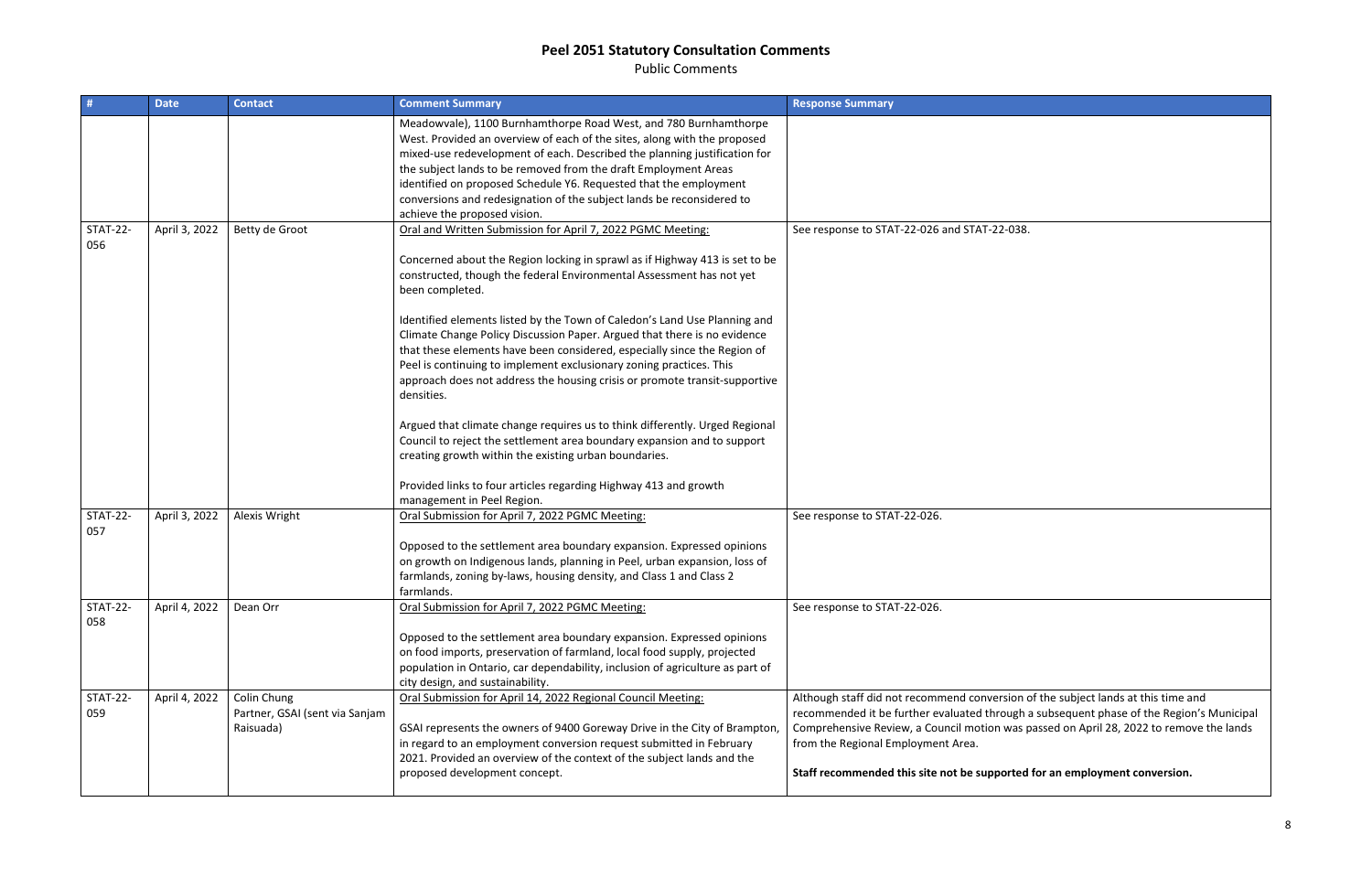Public Comments

|                        | <b>Date</b>       | <b>Contact</b>                                                                                                                       | <b>Comment Summary</b>                                                                                                                                                                                                                                                                                                                                                                                                                                                                                                                                                                                                                                                              | <b>Response Summary</b>                                                                                                                                                                                                                                                                                                                                                                                                                                                   |
|------------------------|-------------------|--------------------------------------------------------------------------------------------------------------------------------------|-------------------------------------------------------------------------------------------------------------------------------------------------------------------------------------------------------------------------------------------------------------------------------------------------------------------------------------------------------------------------------------------------------------------------------------------------------------------------------------------------------------------------------------------------------------------------------------------------------------------------------------------------------------------------------------|---------------------------------------------------------------------------------------------------------------------------------------------------------------------------------------------------------------------------------------------------------------------------------------------------------------------------------------------------------------------------------------------------------------------------------------------------------------------------|
|                        |                   |                                                                                                                                      | Outlined justification for the employment conversion request based on the<br>economic analysis undertaken by Altus Group. Requested Council's support<br>for this request on the subject lands, and noted the request is support by<br>City of Brampton staff and the Ward Councillors.                                                                                                                                                                                                                                                                                                                                                                                             | At the April 28 Regional Council meeting w<br>was adopted, staff were directed by Regio<br><b>Employment Area designation on Schedule</b>                                                                                                                                                                                                                                                                                                                                 |
| <b>STAT-22-</b><br>060 | April 4, 2022     | Dan O'Reilly                                                                                                                         | Written Submission for April 7, 2022 PGMC Meeting:<br>Requested that the Region of Peel follow the City of Hamilton in voting<br>down a plan to increase its urban boundaries. Urged the Region to consider<br>alternative options to provide needed housing over the next 30 years,<br>including accommodating growth in existing built-up areas through<br>intensification. Expanding existing settlement area boundaries will have a<br>devasting impact on natural heritage features and farmland, causing the<br>Region to double the rate of greenspace being lost. Approving the<br>settlement area boundary expansion will accentuate the ongoing climate<br>change crisis. | See response to STAT-22-026 and STAT-22-                                                                                                                                                                                                                                                                                                                                                                                                                                  |
| <b>STAT-22-</b><br>061 | April 4, 2022     | Dr. Ralph Martin<br>Professor (retired), University<br>of Guelph                                                                     | Oral Submission for April 7, 2022 PGMC Meeting:<br>Provided an overview of the importance of preserving prime farmland, the<br>ecological benefits of well-managed farmland, classes of farmland, prime<br>agricultural areas, and climate change as it relates to farm yields, nitrogen,<br>and phosphorus pollution.                                                                                                                                                                                                                                                                                                                                                              | See responses to STAT-22-013 in the Januar<br>response table, and STAT-21-026 and STAT<br>The January 1, 2022 to March 28, 2022 Pub<br>Public Consultation webpage: https://www<br>consultation.asp                                                                                                                                                                                                                                                                       |
| <b>STAT-22-</b><br>062 | April 4, 2022     | Yvonne Pigott                                                                                                                        | Oral Submission for April 7, 2022 PGMC Meeting:<br>Opposed to the settlement area boundary expansion. Stated support for<br>sustainable growth that promotes sensible infill development through re-<br>dedication of areas within the existing urban boundaries. Expressed<br>opinions on the MCR, current and future infrastructure, habitat loss,<br>greenspace, impacts of urban sprawl, and the protection of natural and<br>agricultural areas.                                                                                                                                                                                                                               | See response to STAT-22-026.                                                                                                                                                                                                                                                                                                                                                                                                                                              |
| <b>STAT-22-</b><br>063 | April 4, 2022     | Dr. David Rosen<br>Active Member, Canadian<br>Association of Physicians for<br>the Environment, Ontario<br><b>Regional Committee</b> | Oral Submission for April 7, 2022 PGMC Meeting:<br>Advocated against the settlement area boundary expansion in the Region of<br>Peel. Supported an alternative plan for a zero-boundary expansion to better<br>serve the health needs of Peel's residents. Highlighted the connection<br>between urban development and health and well-being of citizens,<br>population, and employment intensifications in Peel and active<br>transportation.                                                                                                                                                                                                                                      | See responses to STAT-22-013 in the Januar<br>response table and STAT-21-026 in this con<br>March 28, 2022 Public Response Table can<br>webpage: https://www.peelregion.ca/offic<br>Section 7.5 of the Official Plan includes obje<br>that facilitate physical activity and optimize<br>In the April 2022 Official Plan, approximate<br>forecasted growth between 2021 and 2051<br>Brampton, Caledon, and Mississauga. 70%<br>apartment-built forms, primarily in areas w |
| <b>STAT-22-</b><br>064 | April 10,<br>2022 | Janine Le Forestier                                                                                                                  | Disappointed with the April 7 <sup>th</sup> PGMC meeting. Stated that voters were not<br>able to adequately present their concerns and that insufficient time was                                                                                                                                                                                                                                                                                                                                                                                                                                                                                                                   | Comment is noted.                                                                                                                                                                                                                                                                                                                                                                                                                                                         |

**At the April 2022 Region of Peel Official Plan** onal Council to covert the site removing it from the le E-4.

 $\overline{2-038.}$ 

Bry 1, 2022 to March 28, 2022 public comment r-22-037 in this comment response table.

blic Response Table can be found on the Peel 2051 Public Consultation webpatches.

Iry 1, 2022 to March 28, 2022 public comment mment response table. The January 1, 2022 to be found on the Peel 2051 Public Consultation cialplan/review/fall-consultation.asp

ectives and policies to create built environments that facilitate in complete communities.

ely 75% (530,000 people and 280,000 jobs) of Peel's for will be directed to existing settlement areas in  $\delta$  of new residential units will be in townhouse and vhere there is existing or planned transit services.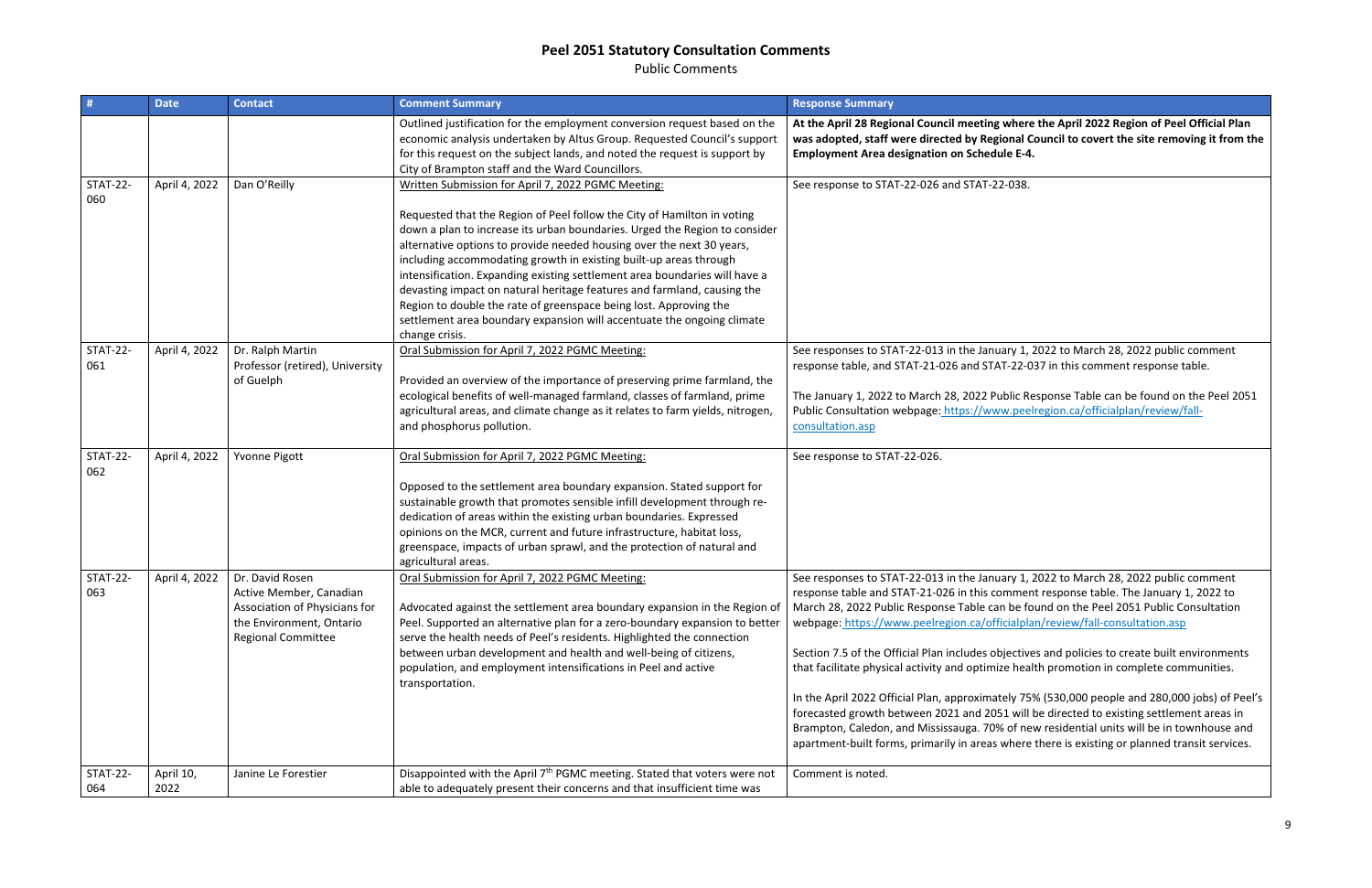Public Comments

| #                      | <b>Date</b>   | <b>Contact</b>                                                                                  | <b>Comment Summary</b>                                                                                                                                                                                                                                                                                                                                                                                                                                                                                                                                                                                                                                                                                                                                                                                                                                                                                                                                                                                                                                                 | <b>Response Summary</b>                                                                                                                                                                                                                                                                                                                          |
|------------------------|---------------|-------------------------------------------------------------------------------------------------|------------------------------------------------------------------------------------------------------------------------------------------------------------------------------------------------------------------------------------------------------------------------------------------------------------------------------------------------------------------------------------------------------------------------------------------------------------------------------------------------------------------------------------------------------------------------------------------------------------------------------------------------------------------------------------------------------------------------------------------------------------------------------------------------------------------------------------------------------------------------------------------------------------------------------------------------------------------------------------------------------------------------------------------------------------------------|--------------------------------------------------------------------------------------------------------------------------------------------------------------------------------------------------------------------------------------------------------------------------------------------------------------------------------------------------|
|                        |               |                                                                                                 | allocated for delegations. Requested Regional Council to not submit the<br>Official Plan until after the Provincial election.                                                                                                                                                                                                                                                                                                                                                                                                                                                                                                                                                                                                                                                                                                                                                                                                                                                                                                                                          | Staff continue to recommend Regional adopt<br>a progressive policy framework to guide grow<br>and policies.                                                                                                                                                                                                                                      |
| <b>STAT-22-</b><br>065 | April 2, 2022 | Susan LaBerge                                                                                   | Written Submission for April 7, 2022 PGMC Meeting:                                                                                                                                                                                                                                                                                                                                                                                                                                                                                                                                                                                                                                                                                                                                                                                                                                                                                                                                                                                                                     | See response to STAT-22-026.                                                                                                                                                                                                                                                                                                                     |
|                        |               |                                                                                                 | Agrees with the Brampton 2040 Vision for friendly, sustainable living<br>neighbourhoods. Continuing to build either high-rise condominiums or<br>outdated, car-dependent subdivisions does not fit into the Brampton 2040<br>Vision. Eco-friendly designs, including solar power, geothermal, green roofs,<br>and wastewater recapture, also need to be enforced.<br>Settlement area boundary expansion should not proceed to ensure that<br>Peel Region builds compact, connected, and complete communities that<br>are accessible and affordable to all. Regional Council should direct staff to<br>reconsider all the input factors that go into determining how much new<br>land is needed and develop a zero-boundary expansion option and a<br>broader range of low-expansion options, like Halton and Hamilton.                                                                                                                                                                                                                                                 | The Regional Official Plan policies align with t<br>climate change and sustainable development<br>direction to require the local municipalities to<br>requirements, guidelines and tools including<br>resources and materials. The new policy dire<br>planning to undertake greenhouse gas emissi<br>greenhouse gas emission reduction planning. |
| <b>STAT-22-</b><br>066 | April 6, 2022 | Paul Lowes<br>Principal, SGL (sent via Sierra<br>Horton)                                        | Oral and Written Submission for April 14, 2022 Regional Council Meeting:<br>SGL represents Wildfield Village Landowners Group who own and control a<br>significant portion of the land in the concession block bound by Healey<br>Road to the north, The Gore Road to the east, Mayfield Road to the south,<br>and Centreville Creek Road to the west. The Wildfield Village lands have<br>been identified on draft Schedule E-1 as 2041 New Urban Area. Supports<br>the Region's work in identifying the proposed settlement area boundary<br>and the appropriate distribution and location of the 2051 Urban Area.<br>Provided an overview of the proposed mixed-use development of the<br>Wildfield Village lands. SGL is of the opinion that the subject lands<br>represent a logical first phase of settlement expansion, as the lands<br>immediately abut residential neighbourhoods to the south. Existing water<br>and wastewater infrastructure can also easily be extended from the south,<br>optimizing planned growth and infrastructure. SABE request #57 | Noted. Following adoption of the Peel Officia<br>developed by the Town of Caledon in collabo                                                                                                                                                                                                                                                     |
| <b>STAT-22-</b><br>067 | April 6, 2022 | Andrew Walker<br>Principal Planner, GWD<br>Michael Gagnon<br>Managing Principal Partner,<br>GWD | Written Submission for April 28, 2022 Regional Council Meeting:<br>GWD represents the Mayfield East Landowners Group, who own and<br>control lands in south Caledon generally bound on the west by the eastern<br>limit of the existing Mayfield West Rural Service Centre and Campbells<br>Cross Creek, on the east by Torbram Road and an unnamed<br>tributary/natural heritage corridor, to the south by Mayfield Road, and to<br>the north with the northern limit of the GTA West Transportation Corridor<br>Study Limit in the Town of Caledon. Pleased to note that the March 31,                                                                                                                                                                                                                                                                                                                                                                                                                                                                               | This comment is noted.                                                                                                                                                                                                                                                                                                                           |

option of the Official Plan at this time to implement rowth in the Region and conform to Provincial plans

th the local municipal land use planning vision. New ent sections have been included with policy to implement sustainable development ng green building practices that promote reuse of firection will require collaborative climate change ission inventories, adaptation planning and

icial Plan, staging and sequencing Plans will be aboration with the Region.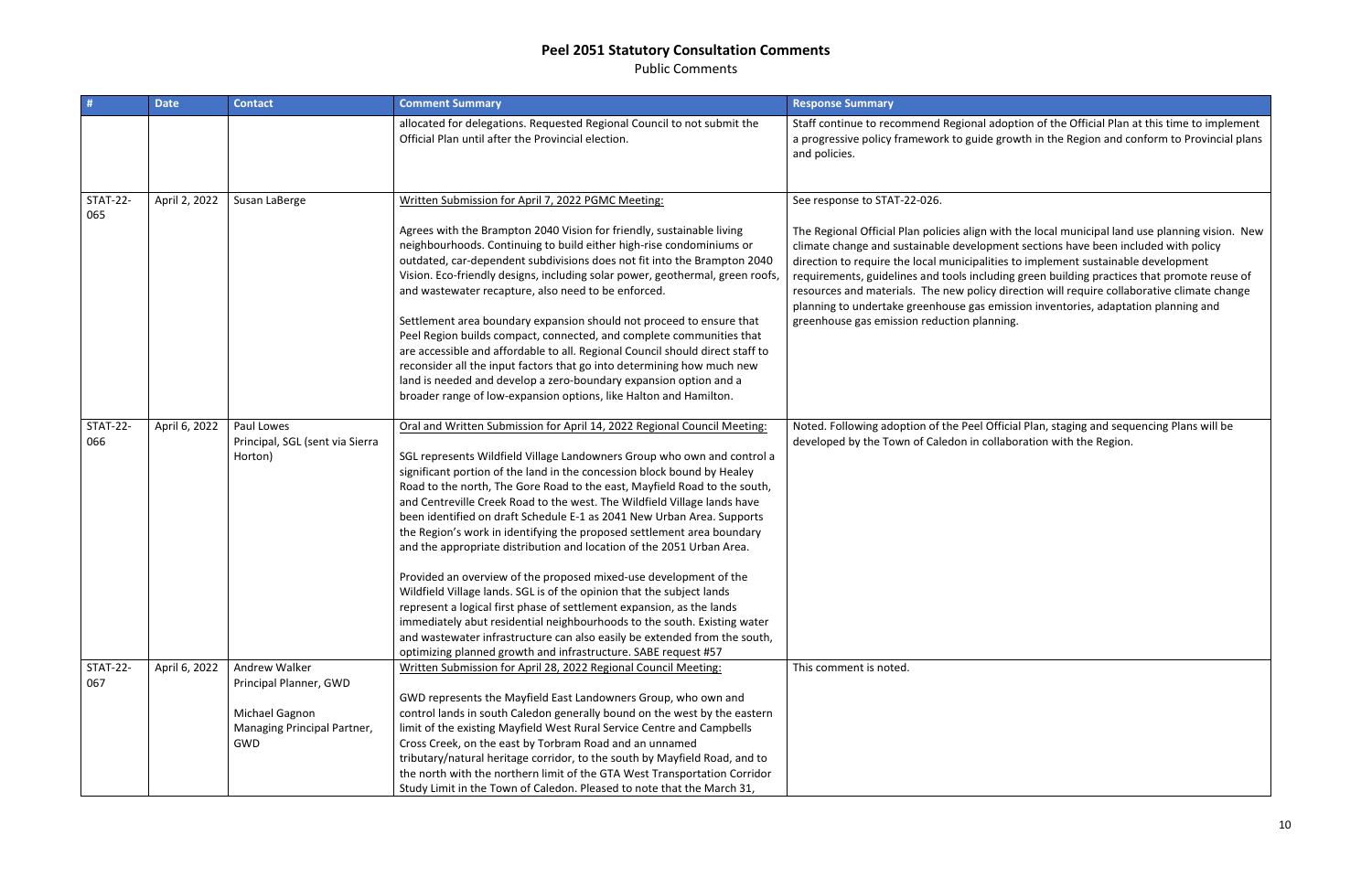Public Comments

| #                      | <b>Date</b>   | <b>Contact</b>                                              | <b>Comment Summary</b>                                                                                                                                                                                                                                                                                                                                                                                                                                                                                                                                                                                                                                                                                                                                                                                                                                                                                                                                                                                                                                                                                                                                                                                                                                                                                                                                                                                         | <b>Response Summary</b>                 |
|------------------------|---------------|-------------------------------------------------------------|----------------------------------------------------------------------------------------------------------------------------------------------------------------------------------------------------------------------------------------------------------------------------------------------------------------------------------------------------------------------------------------------------------------------------------------------------------------------------------------------------------------------------------------------------------------------------------------------------------------------------------------------------------------------------------------------------------------------------------------------------------------------------------------------------------------------------------------------------------------------------------------------------------------------------------------------------------------------------------------------------------------------------------------------------------------------------------------------------------------------------------------------------------------------------------------------------------------------------------------------------------------------------------------------------------------------------------------------------------------------------------------------------------------|-----------------------------------------|
|                        |               |                                                             | 2022 New 2051 Region of Peel Official Plan includes the subject lands in the<br>settlement area boundary expansion as part of the Mayfield West Rural<br>Service (except for approximately 2.7 hectares).                                                                                                                                                                                                                                                                                                                                                                                                                                                                                                                                                                                                                                                                                                                                                                                                                                                                                                                                                                                                                                                                                                                                                                                                      |                                         |
|                        |               |                                                             | Requested notice of any decision regarding the new Peel 2051 Official Plan.<br>SABE request #37                                                                                                                                                                                                                                                                                                                                                                                                                                                                                                                                                                                                                                                                                                                                                                                                                                                                                                                                                                                                                                                                                                                                                                                                                                                                                                                |                                         |
| <b>STAT-22-</b><br>068 | April 6, 2022 | <b>Andrew Walker</b><br>Principal Planner, GWD              | Written Submission for April 28, 2022 Regional Council Meeting:<br>Provided comments on behalf of Caledon Village Properties GP Inc., the                                                                                                                                                                                                                                                                                                                                                                                                                                                                                                                                                                                                                                                                                                                                                                                                                                                                                                                                                                                                                                                                                                                                                                                                                                                                      | This comment is noted.                  |
|                        |               | Michael Gagnon<br>Managing Principal Partner,<br><b>GWD</b> | owner of '0' and 2785 Charleston Sideroad in the Town of Caledon. Caledon<br>Village Properties GP Inc. believes there is merit for the inclusion of a<br>portion of the subject lands within an expanded Caledon Village Rural<br>settlement area boundary. GWD is pleased to note that Regional staff<br>continue to support the proposed policy identified in the March 31, 2022<br>New 2051 Official Plan as Policy 5.7.18.19.                                                                                                                                                                                                                                                                                                                                                                                                                                                                                                                                                                                                                                                                                                                                                                                                                                                                                                                                                                             |                                         |
|                        |               |                                                             | Requested notice of any decision regarding the new Peel 2051 Official Plan.<br>SABE request #3                                                                                                                                                                                                                                                                                                                                                                                                                                                                                                                                                                                                                                                                                                                                                                                                                                                                                                                                                                                                                                                                                                                                                                                                                                                                                                                 |                                         |
| <b>STAT-22-</b><br>069 | April 5, 2022 | Al Axworthy                                                 | Written Submission for April 7, 2022 PGMC Meeting:<br>Very concerned with the adverse impacts of sprawl, including loss of<br>productive farmland, increased food dependence of non-local sources,<br>environmental degradation of air and water quality, loss of wildlife and fish<br>habitat, accelerating climate change from car dependent travel, reduced<br>ability to adapt to extreme weather events as natural water courses are<br>modified, and increased operating costs to the Region and municipalities<br>due to low densities. Sprawl also ignores the affordable housing crisis,<br>creates car dependence rather than walkable communities, makes<br>investments in public transit non-viable, and creates loss of natural areas<br>for public enjoyment.<br>Believes that residential growth can be limited to existing built-up areas and<br>designated greenfield areas without the need to expand the settlement<br>area boundary expansion. Peel Region should adopt the innovative planning<br>practices that have enabled other GTHA jurisdictions to develop plans that<br>meet their growth requirements without the need to expand their<br>settlement area boundaries. Implored Regional Council to direct planning<br>staff to develop an option that does not require expansion of settlement<br>boundaries, which may be considered along with the other developed<br>options. | See response to STAT-22-026 and STAT-22 |
| <b>STAT-22-</b><br>070 | April 4, 2022 | Gail MacLennan                                              | Written Submission for April 7, 2022 PGMC Meeting:                                                                                                                                                                                                                                                                                                                                                                                                                                                                                                                                                                                                                                                                                                                                                                                                                                                                                                                                                                                                                                                                                                                                                                                                                                                                                                                                                             | See response to STAT-22-026 and STAT-22 |
|                        |               |                                                             | Urged Regional Council to halt the settlement area boundary expansion.<br>Asked that Council support smart growth principles by encouraging building<br>within existing communities. Also asked that the Region looks globally for                                                                                                                                                                                                                                                                                                                                                                                                                                                                                                                                                                                                                                                                                                                                                                                                                                                                                                                                                                                                                                                                                                                                                                             |                                         |

 $2 - 042.$  $\overline{2-038.}$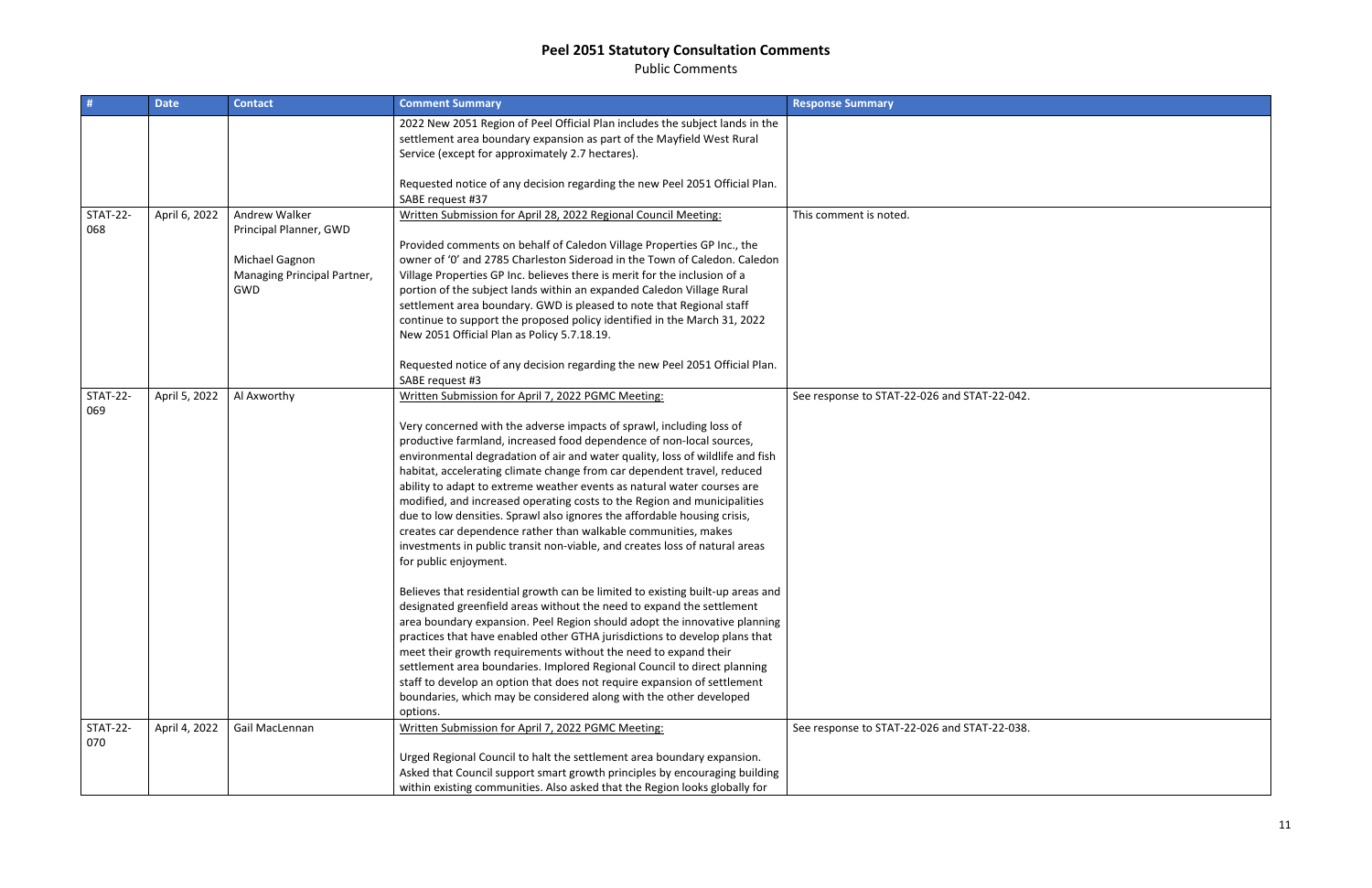Public Comments

| #                      | <b>Date</b>   | <b>Contact</b>                     | <b>Comment Summary</b>                                                                                                                            | <b>Response Summary</b>                         |
|------------------------|---------------|------------------------------------|---------------------------------------------------------------------------------------------------------------------------------------------------|-------------------------------------------------|
|                        |               |                                    | best planning practices that could be adopted for Peel before committing to<br>a growth plan that favours spawl.                                  |                                                 |
|                        |               |                                    | There are many issues facing Peel, including a need for affordable housing                                                                        |                                                 |
|                        |               |                                    | and mitigating the disastrous impacts of our pending climate crisis.<br>Affordable housing will be realized by building smaller scale apartment   |                                                 |
|                        |               |                                    | buildings and a mix of detached and semis and townhomes. We should                                                                                |                                                 |
|                        |               |                                    | aspire to create communities that are not only affordable, but attractive                                                                         |                                                 |
|                        |               |                                    | and walkable. Stopping the settlement area boundary expansion will also                                                                           |                                                 |
|                        |               |                                    | be more cost-efficient and transit-supportive.                                                                                                    |                                                 |
|                        |               |                                    | Peel has made a commitment to combat climate change but promoting car                                                                             |                                                 |
|                        |               |                                    | dependent sprawl will only exacerbate climate issues, pave over farmland,                                                                         |                                                 |
|                        |               |                                    | increase risk of flooding, and destroy natural habitats.                                                                                          |                                                 |
| <b>STAT-22-</b>        | April 5, 2022 | Dr. Gail Krantzberg                | Written Submission for April 7, 2022 PGMC Meeting:                                                                                                | See responses to STAT-22-013 in the January     |
| 071                    |               | Professor, W. Booth School of      |                                                                                                                                                   | and STAT-21-026 in this comment response t      |
|                        |               | <b>Engineering Practice and</b>    | Asked that Regional Council accept a zero-boundary expansion in order to                                                                          | Public Response Table can be found on the P     |
|                        |               | Technology, McMaster<br>University | protect the Greenbelt, Peel Plain, and 10,000 acres of prime farmland.<br>Shocked that Peel residents have not been informed or consulted on this | https://www.peelregion.ca/officialplan/revie    |
|                        |               |                                    | matter.                                                                                                                                           | Technical studies, including a Scoped Subwat    |
|                        |               | Douglas Markoff                    |                                                                                                                                                   | location of settlement expansion on the Reg     |
|                        |               | Executive Director (retired),      | Reminded Council of the importance of headwaters, the original source of                                                                          | and Agricultural System. The evaluation of a    |
|                        |               | The Riverwood Conservancy          | water that replenished the Region's drinking water. This asset will be                                                                            | based on avoiding, minimizing, and mitigatin    |
|                        |               |                                    | degraded by pavement, vehicle emissions, road salt, and the heavy                                                                                 | been included in the new Official Plan for the  |
|                        |               |                                    | extraction associated with sprawl. The Peel Plan (Whitebelt) is covered in                                                                        | identification, protection, restoration and en  |
|                        |               |                                    | fragile streams and tributaries that are important for people and wildlife                                                                        | water resources systems including the imple     |
|                        |               |                                    | downstream. The settlement area boundary expansion is contrary to the                                                                             | management, low impact development prac         |
|                        |               |                                    | need for resilience to severe storm events and flooding, in an era where<br>municipalities are declaring climate change emergencies.              | resilience and mitigate flooding and erosion.   |
|                        |               |                                    |                                                                                                                                                   | Additional policies are included in the draft r |
|                        |               |                                    | Argued that applications for warehousing on prime farmland will be                                                                                | planning, adaptation planning and detailed s    |
|                        |               |                                    | disastrous. Local food is a climate change mitigation strategy for which the                                                                      | Areas and Employment Areas in the 2051 Ne       |
|                        |               |                                    | Region is privileged to have abundant resources, which should not be                                                                              |                                                 |
|                        |               |                                    | destroyed.                                                                                                                                        |                                                 |
| <b>STAT-22-</b><br>072 | April 4, 2022 | Christine Lynes                    | Oral Submission for April 7, 2022 PGMC Meeting:                                                                                                   | See response to STAT-22-026.                    |
|                        |               |                                    | Argued that it is possible to add new family homes within existing                                                                                |                                                 |
|                        |               |                                    | neighbourhoods, rather than expand into our Greenbelt. If demand for                                                                              |                                                 |
|                        |               |                                    | greenfield is reduced proportionally by eliminating exclusionary zoning and                                                                       |                                                 |
|                        |               |                                    | adopting new intensification policies, the need to build on the Greenbelt                                                                         |                                                 |
|                        |               |                                    | will decrease. The area required for industrial/warehousing uses should                                                                           |                                                 |
|                        |               |                                    | also be reduced by mandating land-efficient multi-storey typologies existing                                                                      |                                                 |
|                        |               |                                    | in densely populated parts of Europe and Asia.                                                                                                    |                                                 |
|                        |               |                                    | (Unavailable at the time of her delegation but submitted her written                                                                              |                                                 |

ary 1, 2022 to March 28, 2022 public response table se table. The January 1, 2022 to March 28, 2022 Public Consultation webpage: eview/fall-consultation.asp

watershed Study, assessed the impact of the Region's Water Resource System, Greenlands System of alternative locations for settlement expansion ating impacts was addressed. Policy direction has  $\cdot$  the 2051 New Urban Area that will require I enhancement of natural heritage systems and plementation of water management, stormwater ractices and green infrastructure to address

aft new Official Plan to require emissions reduction ed subwatershed studies for the new Community New Urban Area.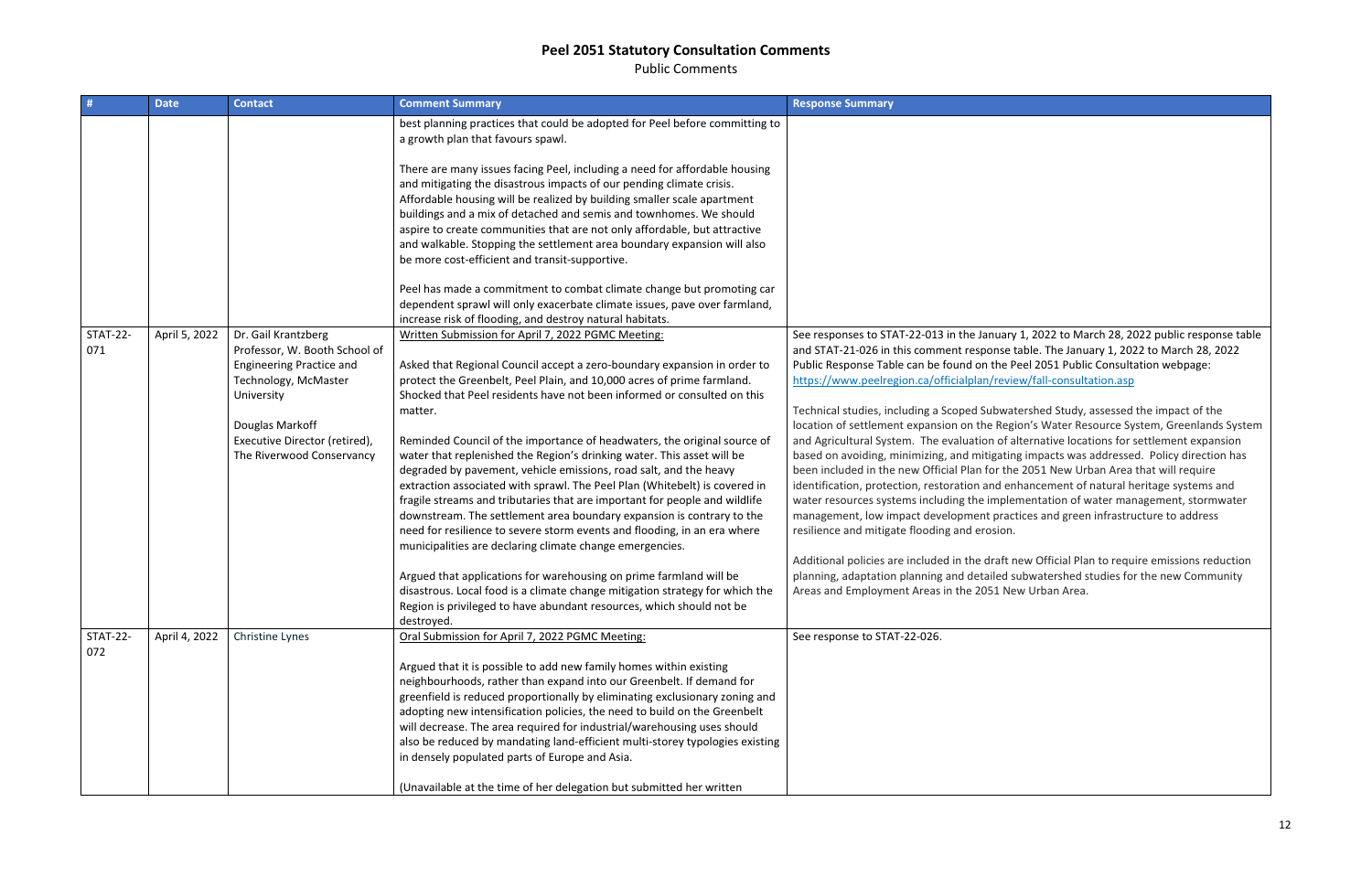Public Comments

| #                        | <b>Date</b>   | <b>Contact</b>                                              | <b>Comment Summary</b>                                                                                                                                                                                                                                                                                                                                                                                                                                                                                                                                                                                                                                                                                                                                                                                                                                                                                                                                                                                                                                                                                                                                                              | <b>Response Summary</b>                                                                                                                                                                                                                                                                                                                                                                                                                                                                                                                                                                                                                                               |
|--------------------------|---------------|-------------------------------------------------------------|-------------------------------------------------------------------------------------------------------------------------------------------------------------------------------------------------------------------------------------------------------------------------------------------------------------------------------------------------------------------------------------------------------------------------------------------------------------------------------------------------------------------------------------------------------------------------------------------------------------------------------------------------------------------------------------------------------------------------------------------------------------------------------------------------------------------------------------------------------------------------------------------------------------------------------------------------------------------------------------------------------------------------------------------------------------------------------------------------------------------------------------------------------------------------------------|-----------------------------------------------------------------------------------------------------------------------------------------------------------------------------------------------------------------------------------------------------------------------------------------------------------------------------------------------------------------------------------------------------------------------------------------------------------------------------------------------------------------------------------------------------------------------------------------------------------------------------------------------------------------------|
|                          |               |                                                             | remarks to the Office of the Regional Clerk to form part of her delegation<br>request.)                                                                                                                                                                                                                                                                                                                                                                                                                                                                                                                                                                                                                                                                                                                                                                                                                                                                                                                                                                                                                                                                                             |                                                                                                                                                                                                                                                                                                                                                                                                                                                                                                                                                                                                                                                                       |
| <b>STAT-22-</b><br>073   | April 4, 2022 | Vicki Tran                                                  | Oral Submission for April 7, 2022 PGMC Meeting:<br>Urged Regional Council to reject the settlement area boundary expansion.<br>Voiced concerns for the loss in local farmland and green spaces, and<br>environmental impact, caused by boundary expansion.                                                                                                                                                                                                                                                                                                                                                                                                                                                                                                                                                                                                                                                                                                                                                                                                                                                                                                                          | See response to STAT-22-026.                                                                                                                                                                                                                                                                                                                                                                                                                                                                                                                                                                                                                                          |
| <b>STAT-22-</b><br>074i  | April 8, 2022 | Michael Gagnon<br>Managing Principal Partner,<br>GWD        | Written Submission for April 14, 2022 Regional Council Meeting:<br>Represents Centennial Mall Brampton Ltd., the registered owner of 227<br>Vodden Street East in the City of Brampton. Provided an overview for the<br>proposed mixed-use redevelopment of the subject lands.<br>Thanked Regional staff for engaging with GWD during the consultation<br>process and supporting the inclusion of the subject lands within the QUE-2<br>Primary MTSA Boundary Delineation.                                                                                                                                                                                                                                                                                                                                                                                                                                                                                                                                                                                                                                                                                                          | This comment is noted.                                                                                                                                                                                                                                                                                                                                                                                                                                                                                                                                                                                                                                                |
| <b>STAT-22-</b><br>074ii | April 8, 2022 | Michael Gagnon<br>Managing Principal Partner,<br><b>GWD</b> | Section 5.6.19.18 b): Does not support this draft policy as it could<br>inappropriately restrict density and development on sites that are within<br>MTSAs, but not immediately abutting MTSA Station Stops.<br>Prior to the development of the lands that immediately abut the QUE-2<br>MTSA Station Stop, this draft policy could be used to obstruct the<br>processing and approval of the proposed Official Plan Amendment for the<br>subject lands, which locates high density development primarily along<br>Kennedy Road North within immediate, but not abutting, proximity to the<br>QUE-2 BRT Station Stop.<br>Requested Modification: Modify draft policy 5.6.19.18 b) to read as follows:<br>"Until such time as the local municipality has established Major Transit<br>Station Area policies in accordance with Section 16(16) of the Planning Act<br>and Policy 5.6.19.9, proposed developments within a Major Transit Station<br>Area identified on schedule E-5 shall be reviewed with consideration to the<br>objectives of this Plan to ensure the proposed development: b) supports<br>compact urban form that directs the highest intensity transit-supportive | Policy 5.6.19.9 and 5.6.19.10 in the Region<br>undertake comprehensive planning for del<br>including the identification of authorized u<br>structure to meet the overall minimum dei<br>will consider the unique conditions in each<br>within station areas and transition to the s<br>In the absence of this detailed implementa<br>for the review of proposed developments \<br>development of transit supportive commu<br>consideration of the existing site context.<br>Policy 5.6.19.18 (b) supports a direction for<br>transit station or stops. The principle of co<br>immediate proximity to transit stations/sto<br>development and does not preclude high o |

nal Official Plan directs local municipalities to lineated Major Transit Station Areas (MTSA) ises and minimum densities for each building and nsity prescribed by the Region. This detailed work n MTSA and respond to development potential surrounding communities.

ation work, Policy 5.6.19.18 provides considerations within MTSAs. These objectives support the inities and are intended to be applied with

or the highest intensity uses to be located close to ncentrating growth and intensification in the op is a common strategy for transit supportive density development throughout the MTSA.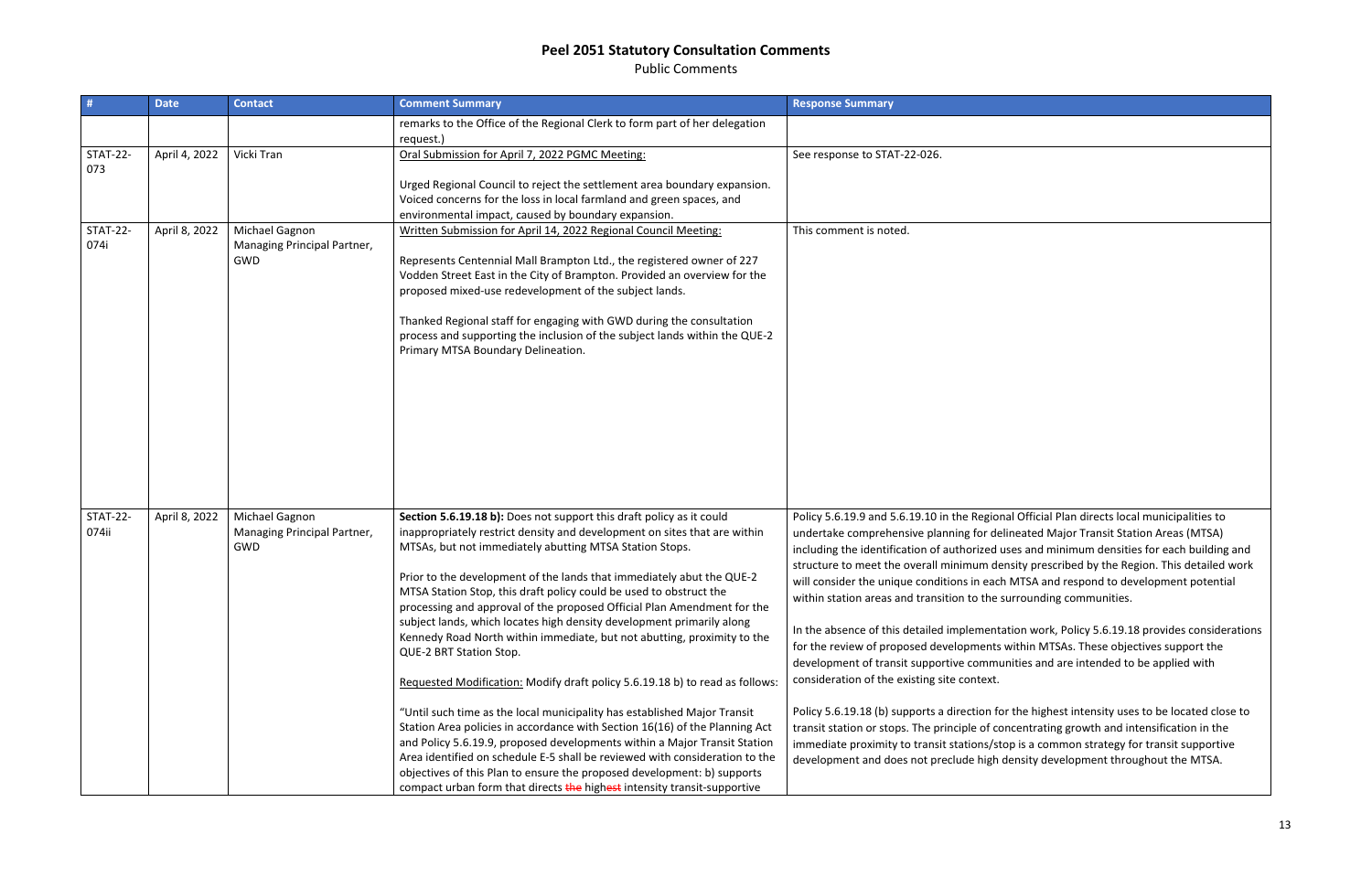Public Comments

| #                         | <b>Date</b>       | <b>Contact</b>                                       | <b>Comment Summary</b>              |                                                                                                                                                                                                                                                                                                                                                                                                                                                                                                                                                                                                                                         |                                                                                                                                                                                                                                                                                                                                       | <b>Response Summary</b>                                                                                                                                                                                                                                                                                                                             |
|---------------------------|-------------------|------------------------------------------------------|-------------------------------------|-----------------------------------------------------------------------------------------------------------------------------------------------------------------------------------------------------------------------------------------------------------------------------------------------------------------------------------------------------------------------------------------------------------------------------------------------------------------------------------------------------------------------------------------------------------------------------------------------------------------------------------------|---------------------------------------------------------------------------------------------------------------------------------------------------------------------------------------------------------------------------------------------------------------------------------------------------------------------------------------|-----------------------------------------------------------------------------------------------------------------------------------------------------------------------------------------------------------------------------------------------------------------------------------------------------------------------------------------------------|
|                           |                   |                                                      |                                     | uses close to the transit station or stop;"                                                                                                                                                                                                                                                                                                                                                                                                                                                                                                                                                                                             |                                                                                                                                                                                                                                                                                                                                       |                                                                                                                                                                                                                                                                                                                                                     |
| <b>STAT-22-</b><br>074iii | April 8, 2022     | Michael Gagnon<br>Managing Principal Partner,<br>GWD |                                     | Peel-Wide New Housing Targets (Table 4): Concerned that the established<br>targets for affordable housing and rental housing are overly aggressive and<br>may serve to discourage the implementation of new housing within the<br>Region and the City of Brampton.<br>Continues to request that the Region reduce the established affordable<br>housing and rental housing targets in Table 4 of the draft new Official Plan<br>or include clear policy direction that these are intended to be aspirational<br>targets, rather than targets that must be achieved.<br>Requested Modification: Modify draft Table 4 to read as follows: |                                                                                                                                                                                                                                                                                                                                       | Each residential development application is<br>options, including affordable housing. Whil<br>application meet each target, all applicants<br>toward Peel-wide new housing unit targets<br>are based on local housing need as identifie<br>Regional Housing Strategy. Developments s<br>and local municipal housing objectives such<br>communities. |
|                           |                   |                                                      | <b>Target Area</b><br>Affordability | <b>Aspiration Target</b><br><b>Encourage That 30%</b><br>of all new housing<br>units are affordable<br>housing, of which<br>50% of all affordable<br>housing units are<br>encouraged to be                                                                                                                                                                                                                                                                                                                                                                                                                                              |                                                                                                                                                                                                                                                                                                                                       |                                                                                                                                                                                                                                                                                                                                                     |
|                           |                   |                                                      | Rental                              | affordable to low<br>income households.<br><b>Encourage That 25%</b><br>of all new housing<br>units are rental<br>tenure.                                                                                                                                                                                                                                                                                                                                                                                                                                                                                                               |                                                                                                                                                                                                                                                                                                                                       |                                                                                                                                                                                                                                                                                                                                                     |
|                           |                   |                                                      | Density                             | That 50% of all new<br>housing units are in<br>forms other than<br>detached and semi-<br>detached houses.                                                                                                                                                                                                                                                                                                                                                                                                                                                                                                                               |                                                                                                                                                                                                                                                                                                                                       |                                                                                                                                                                                                                                                                                                                                                     |
| <b>STAT-22-</b><br>075    | April 10,<br>2022 | Kate Hepworth                                        |                                     | Oral Submission for April 14, 2022 Regional Council Meeting:<br>more sprawl, the impact of growth on water consumption, and the<br>expansion of existing aggregate resources.                                                                                                                                                                                                                                                                                                                                                                                                                                                           | Expressed concerns regarding planning in growth for Caledon, development<br>applications that would require residents to be car-dependent and result in                                                                                                                                                                               | See response to STAT-22-026.                                                                                                                                                                                                                                                                                                                        |
| <b>STAT-22-</b><br>076    | April 10,<br>2022 | Dean Cox                                             |                                     | Oral Submission for April 14, 2022 Regional Council Meeting:<br>the Region of Peel should promote high density development in areas                                                                                                                                                                                                                                                                                                                                                                                                                                                                                                     | Requested that Regional Council delay consideration of the Regional Official<br>Plan until after the June 2 <sup>nd</sup> election. Noted the ecological stress that urban<br>sprawl places on sensitive habitats. Stressed that climate change and food<br>insecurity must be addressed through progressive policies. Suggested that | See response to STAT-22-026.                                                                                                                                                                                                                                                                                                                        |

s expected to provide a range and mix of housing ile it is not expected that every development s are expected to demonstrate contributions s on affordability, rental, and density. These targets ied in the Peel Housing and Homelessness Plan and should also demonstrate consistency with Regional h as compact, complete, and mixed-use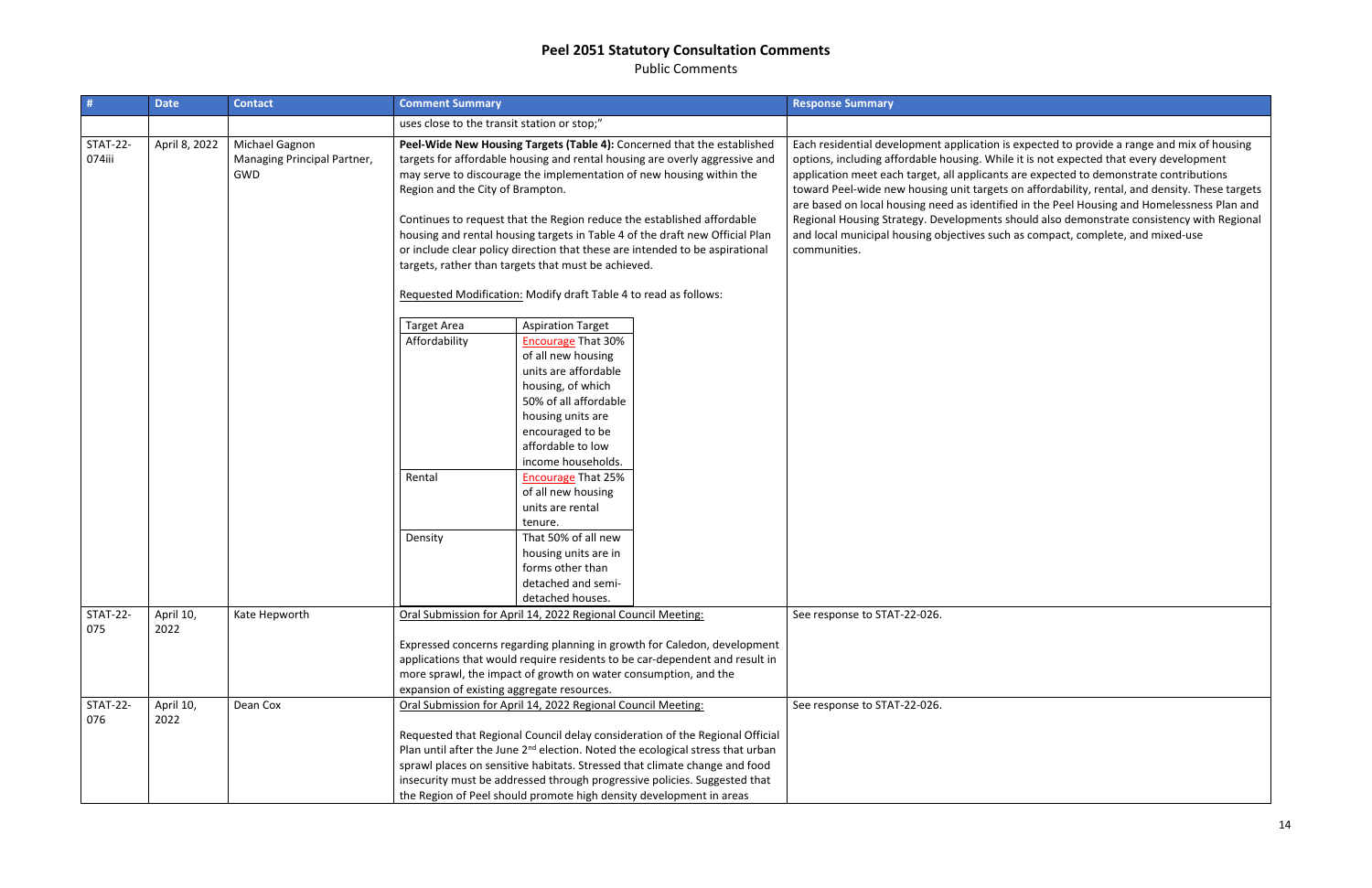Public Comments

| #                      | <b>Date</b>       | <b>Contact</b>                                                                         | <b>Comment Summary</b>                                                                                                                                                                                                                                                                                                                                                                                                                                                                                                                   | <b>Response Summary</b>                                                                                                                                                                                                                                                                                             |
|------------------------|-------------------|----------------------------------------------------------------------------------------|------------------------------------------------------------------------------------------------------------------------------------------------------------------------------------------------------------------------------------------------------------------------------------------------------------------------------------------------------------------------------------------------------------------------------------------------------------------------------------------------------------------------------------------|---------------------------------------------------------------------------------------------------------------------------------------------------------------------------------------------------------------------------------------------------------------------------------------------------------------------|
|                        |                   |                                                                                        | where infrastructure, such as mass transit, already exists to allow people to<br>live in proximity to work, school, and recreation.                                                                                                                                                                                                                                                                                                                                                                                                      |                                                                                                                                                                                                                                                                                                                     |
| <b>STAT-22-</b><br>077 | April 11,<br>2022 | Christine Fang-Denissov<br>Principal, Urban Strategies Inc.<br>(via Alex Heath)        | Written Submission for April 14, 2022 Regional Council Meeting:<br>Urban Strategies Inc. represents SmartCentres REIT in regard to the<br>employment conversion requests for 2155 Argentia Road (SmartCentres<br>Meadowvale), 1100 Burnhamthorpe Road West, and 780 Burnhamthorpe<br>West.                                                                                                                                                                                                                                               | Through the April 14, 2022 report to Counc<br>conversions for the subject properties at th<br>be evaluated further through a subsequent<br>detailed technical analysis and local plannir<br>the conversion.                                                                                                         |
|                        |                   |                                                                                        | Provided an overview of each of the sites and descriptions of the<br>preliminary redevelopment concepts. Outlined planning justification for the<br>subject lands to be removed from the draft Employment Areas identified on<br>proposed Schedule Y6 to permit a full range of uses, including residential,<br>on the subject lands. Requested that the employment conversions and<br>redesignations of the subject lands be reconsidered.                                                                                              |                                                                                                                                                                                                                                                                                                                     |
| <b>STAT-22-</b><br>078 | April 5, 2022     | Janet Quinlan                                                                          | Written Submission for April 14, 2022 Regional Council Meeting:<br>Expressed opposition to the settlement area boundary expansion.<br>Advocated for smart city development in the Region of Peel, as sprawl in<br>Mississauga has not been a good model for the Region.                                                                                                                                                                                                                                                                  | See response to STAT-22-026.                                                                                                                                                                                                                                                                                        |
|                        |                   |                                                                                        | Stressed the importance of the Region maintaining its green spaces. Argued<br>that destroying valuable arable land and bulldozing for aggregates at the<br>outskirts of the urban boundary will severely limit the Region's opportunity<br>to build viable connected housing in the future.                                                                                                                                                                                                                                              |                                                                                                                                                                                                                                                                                                                     |
| <b>STAT-22-</b><br>080 | April 12,<br>2022 | John Corbett<br>President, Corbett Land<br>Strategies (sent via Jonabelle<br>Ceremuga) | Written Submission for April 14, 2022 Regional Council Meeting:<br>Submitted comments on behalf of the Muzzo Group of Companies (Caledon<br>Farms), who own 5450 Mayfield Road, 12729 Torbram Road, 14747 The<br>Gore Road, and 14297 Mount Hope Road in Caledon. Expressed strong<br>support for the Regional staff recommendation on the final settlement area<br>boundary expansion.                                                                                                                                                  | The comment is noted.                                                                                                                                                                                                                                                                                               |
|                        |                   |                                                                                        | Argued that the deferral of this recommendation would undermine the<br>planning efforts undertaken by staff and retained consultants. Encouraged<br>Regional Council to approve the MCR and the adoption of the new Region<br>of Peel Official Plan. SABE ID #24                                                                                                                                                                                                                                                                         |                                                                                                                                                                                                                                                                                                                     |
| <b>STAT-22-</b><br>081 | April 13,<br>2022 | <b>Matthew Cory</b><br>Principal, MGP (sent via Elyse<br>Holwell)                      | Oral and Written Submission for April 28, 2022 Regional Council Meeting:<br>On behalf of Brookvalley Project Management Inc., requested that the<br>Prime Agricultural Area designation in the Mayfield West Phase 2 Stage 3<br>lands be included in their entirety in the phasing of growth to 2041.<br>Requested that further agricultural analysis be conducted to include the<br>portion of the Brookvalley lands located outside of the settlement area<br>boundary area and currently designed lands as Prime Agricultural Area be | Regional staff has reviewed the proposed n<br>of the Brookvalley lands in the Mayfield We<br>(i.e., within the Regional Urban Boundary) a<br>proposed Schedule D-1 Rural System map (<br>second screen capture below).<br>Only those portions of the lands in the Gree<br>GTA West Corridor are designated Prime Ag |

cil, staff continue to not support employment his time. However, it is recommended that the sites phase of the Peel 2051 MCR, allowing more ing to be advanced to inform the appropriateness of

new Region of Peel Official Plan and confirm that all est area identified within the 2051 New Urban Area are not designated Prime Agricultural Area on the (see proposed Schedules D-1 and E-1 attached and

enbelt Plan Area (i.e., Greenbelt fingers) and the gricultural Area; however, please note that should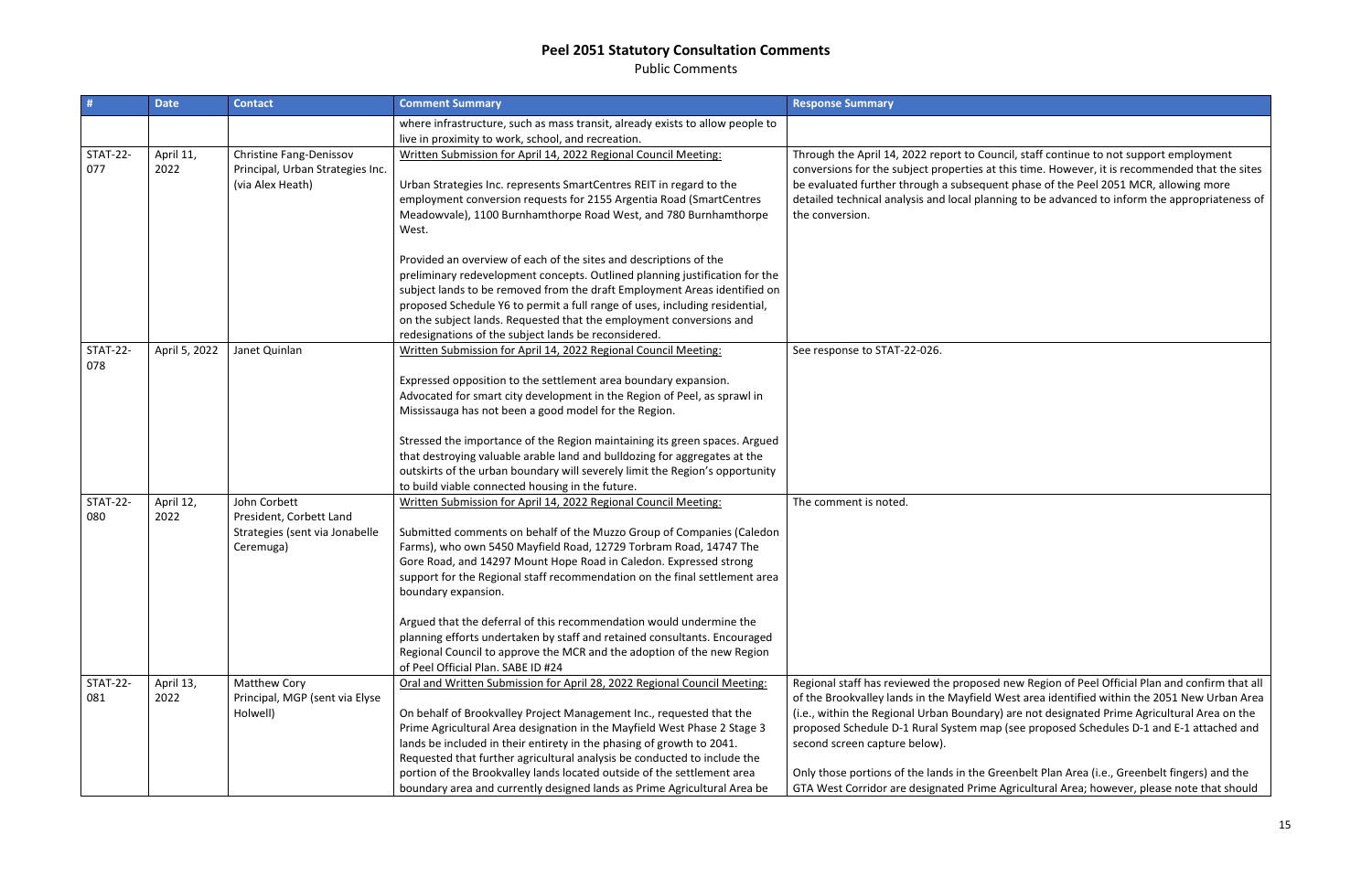Public Comments

| # | <b>Date</b> | <b>Contact</b> | <b>Comment Summary</b>                                                                                                    | <b>Response Summary</b>                                                                                                                                                                                                                                                                                                                                                                                                                         |
|---|-------------|----------------|---------------------------------------------------------------------------------------------------------------------------|-------------------------------------------------------------------------------------------------------------------------------------------------------------------------------------------------------------------------------------------------------------------------------------------------------------------------------------------------------------------------------------------------------------------------------------------------|
|   |             |                | re-designated to Rural Lands following submission to the Province. Provided<br>planning justification for these requests. | MTO release GTA West Corridor protection, t<br>Corridor outside the Greenbelt would be sub<br>5.6.20.14.10 provides that the lands would b<br>assume the adjacent Designated Greenfield /<br>in Policy 5.6.20.14. Redesignating the Prime /<br>recommended or needed. Policy 3.3.10 perm<br>for settlement area boundary expansions ma<br>with no net increase in settlement area, and<br>(see Policies 3.3.10 and 5.6.20.14.10 below).         |
|   |             |                |                                                                                                                           | Adjustments to the 2051 New Urban Area wo<br>through and in accordance with the Peel 205<br>which are to be implemented in the Town of<br>interpret the local adjustments to be in confo<br>and not require an amendment to the Regior<br>Agricultural Area designation.                                                                                                                                                                        |
|   |             |                |                                                                                                                           | 3.3.10 Permit the removal of land from the Pi<br>boundary expansion or adjustment in accord                                                                                                                                                                                                                                                                                                                                                     |
|   |             |                |                                                                                                                           | 5.6.20.14.10 Should any portions of the GTA<br>Schedule F-2 be released from corridor proted<br>lands which are located between the 2051 Ne<br>south or east and west) on Schedule E-1 shall<br>the adjacent Designated Greenfield Area desi<br>as per Section 5.6.20.14. In instances where t<br>Community Area and Employment Area, loca<br>boundary within the limits of the GTA West T<br>corridor protection.                              |
|   |             |                |                                                                                                                           | The designation of the Prime Agricultural Are<br>Agricultural Area designation in southern Cal<br>refinement undertaken by the Region. It is no<br>Area in the Greenbelt portions be redesignat<br>designation is appropriate and supports exist<br>compatible new urban agricultural uses to be<br>active and complete communities consistent<br>Caledon Official Plans. Settlement Areas outs<br>into the Greenbelt in accordance with the Gr |
|   |             |                |                                                                                                                           | The need to redesignate Prime Agricultural A<br>valley and tablelands that extend through the<br>uses within the Rural Lands designation is no<br>Agricultural Area and Greenlands System (im<br>System/Environmental Policy Area in the Cale                                                                                                                                                                                                   |

n, the Brookvalley lands within the GTA West ubject to proposed Policy 5.6.20.14.10. Policy I be automatically added to the Urban System and d Area designation of Community Area as described ie Agricultural Area in the GTA West Corridor is not rmits adjustments to the Prime Agricultural Area made through MCRs, adjustments outside MCRs nd for settlement expansions less than 40 hectares

would be considered to have been completed 051 MCR and Policies 3.3.10 and 5.6.20.14.10, of Caledon Official Plan. Regional staff would nformity with the Region of Peel Official Plan policy ion Official Plan Schedule D-1 Rural System Prime

### *3.3.10 Permit the removal of land from the Prime Agricultural Area only for a settlement area boundary expansion or adjustment in accordance with Policies 5.4.14, 5.5.7, 5.5.8 and 5.5.9.*

*5.6.20.14.10 Should any portions of the GTA West Transportation Corridor identified on Schedule F-2 be released from corridor protection by the Province and the Region of Peel, New Urban Area on both sides (to the north and south or east and west) on Schedule E-1 shall be added to the Urban System and will assume the adjacent Designated Greenfield Area designation of Community Area or Employment Area as per Section 5.6.20.14. In instances where the Corridor forms the boundary between*  cal municipal official plans may determine new the *boundary within the limits of the GTA West Transportation Corridor that was released from* 

Area in the Greenbelt is contiguous with the Prime Caledon and consistent with the mapping not recommended that that the Prime Agricultural ated to Rural Lands. The Prime Agricultural Area disting agricultural uses to continue and/or be established to support development of healthy, Int with the visions in the Regional and local utside the Greenbelt are not permitted to expand Greenbelt Plan Policy 3.4.2.1.

Areas to Rural Lands within the narrow Greenbelt the Brookvalley lands to permit a broader range of not recommended or required. The Prime implemented as Natural Heritage Caledon Official Plan) are considered dual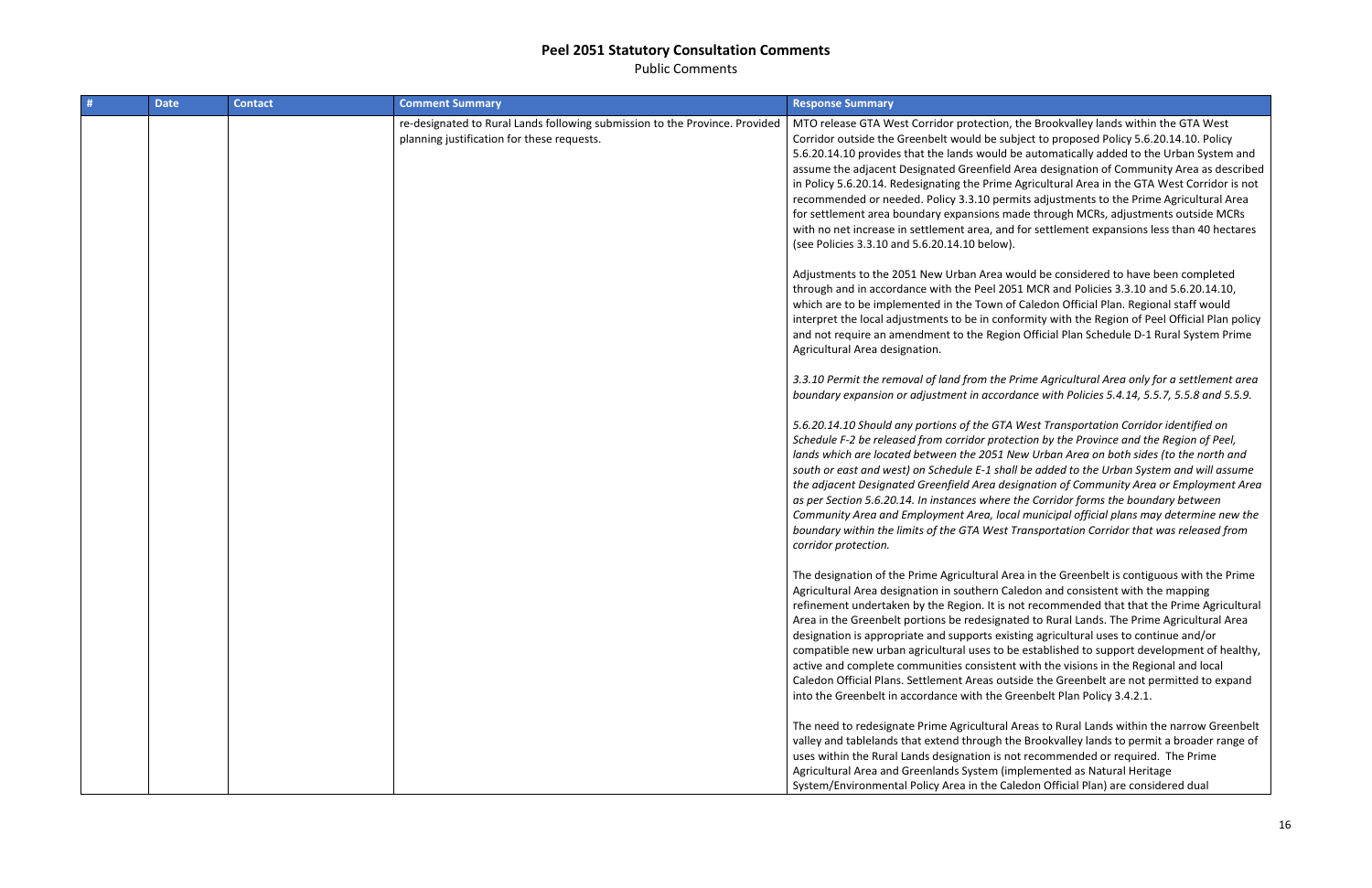Public Comments

| #                      | <b>Date</b>       | <b>Contact</b>                                                                         | <b>Comment Summary</b>                                                                                                                                                                                                                                                                                                                                                                                                                                                                                                                                                                                                                                                                                                                                                                                                                                                                                                                                                                                                                                                                                     | <b>Response Summary</b>                                                                                                                                                                                                                                                                                                                                                                                                                                                                                                                                                          |
|------------------------|-------------------|----------------------------------------------------------------------------------------|------------------------------------------------------------------------------------------------------------------------------------------------------------------------------------------------------------------------------------------------------------------------------------------------------------------------------------------------------------------------------------------------------------------------------------------------------------------------------------------------------------------------------------------------------------------------------------------------------------------------------------------------------------------------------------------------------------------------------------------------------------------------------------------------------------------------------------------------------------------------------------------------------------------------------------------------------------------------------------------------------------------------------------------------------------------------------------------------------------|----------------------------------------------------------------------------------------------------------------------------------------------------------------------------------------------------------------------------------------------------------------------------------------------------------------------------------------------------------------------------------------------------------------------------------------------------------------------------------------------------------------------------------------------------------------------------------|
|                        |                   |                                                                                        |                                                                                                                                                                                                                                                                                                                                                                                                                                                                                                                                                                                                                                                                                                                                                                                                                                                                                                                                                                                                                                                                                                            | designations in the Region of Peel Official P<br>Plan permits non-intensive recreational pul<br>and enhancement and essential infrastruct<br>Agricultural Area. The Town of Caledon alr<br>permissions for these uses in its Official Pla<br>its draft Official Plan currently undergoing o<br>be in conformity with the Region of Peel Of<br>enable an appropriate range of uses to be p<br>communities in the adjacent 2051 New Urk<br>Rural Lands designation is not being consid<br>discussion with Brookvalley to understand<br>and broader land uses in the Greenbelt vall |
| <b>STAT-22-</b><br>082 | April 12,<br>2022 | Angela Grella                                                                          | Written Submission for April 28, 2022 Regional Council Meeting:<br>Expressed concern about sprawl and opposition to settlement area<br>boundary expansion in the Greater Golden Horseshoe. Argued that, on April<br>7 <sup>th</sup> , the PGMC had already decided to endorse the staff report without<br>concern for the impact on the Region's long-term financial and<br>environmental sustainability.<br>Stated that a settlement area boundary expansion will not promote<br>affordable housing and instead builds expensive housing, chips away at our<br>food base, and destroys sensitive habitat - the Region instead needs more<br>gentle density and walkable communities. Advocated for the end of<br>exclusionary zoning. Argued that destroying valuable arable land and<br>bulldozing for aggregates at the outskirts of the urban boundary will<br>severely limit the Region's opportunity to build viable connected housing in<br>the future.<br>Requested that Regional Council delay submitting the new Official Plan to<br>the Province until after the June 2 <sup>nd</sup> election. | See response to STAT-22-026.                                                                                                                                                                                                                                                                                                                                                                                                                                                                                                                                                     |
| <b>STAT-22-</b><br>083 | April 13,<br>2022 | Phil Pothen<br><b>Ontario Environment Program</b><br>Manager, Environmental<br>Defence | Oral Submission for April 28, 2022 Regional Council Meeting:<br>Requested that any Regional Council vote on the Draft Peel 2051 Official<br>Plan be deferred until the June 16 <sup>th</sup> Regional Council meeting, after the<br>Provincial election but before the Growth Plan conformity deadline. Argued<br>that voting for this plan will allow the Province to lock the Region into<br>sprawl, environmental degradation, and car dependence, which is<br>incompatible with sound climate change policies. Recommended that staff<br>be directed to prepare alternate growth management policies within the<br>existing settlement area boundary at a density of at least 100 people/jobs<br>per hectare, to re-examine permissions in existing low density<br>neighbourhoods, and to require employment facilities to be multi-storey.<br>Argued that these changes would rectify errors in consulting work and                                                                                                                                                                                   | See responses to STAT-22-013 in the Januar<br>response table and STAT-21-026 in this con<br>The Public Response Tables can be found o<br>https://www.peelregion.ca/officialplan/rev                                                                                                                                                                                                                                                                                                                                                                                              |

Plan where they overlap. The Region of Peel Official ablic uses, environmental management, restoration ture, in addition to agricultural uses in the Prime ready includes policies establishing appropriate an and has proposed to include the same policies in consultation. The Region deems these policies to fficial Plan thereby providing a framework to permitted to support the development of complete ban Area without a Rural Lands designation. A dered at this time for the reasons stated. Further I the requested need for a Rural Lands designation lleys is recommended.

Sepany 1, 2022 to March 28, 2022 public comment mment response table.

on the Peel 2051 Public Consultation webpage: htter wiew/fall-consultation.asp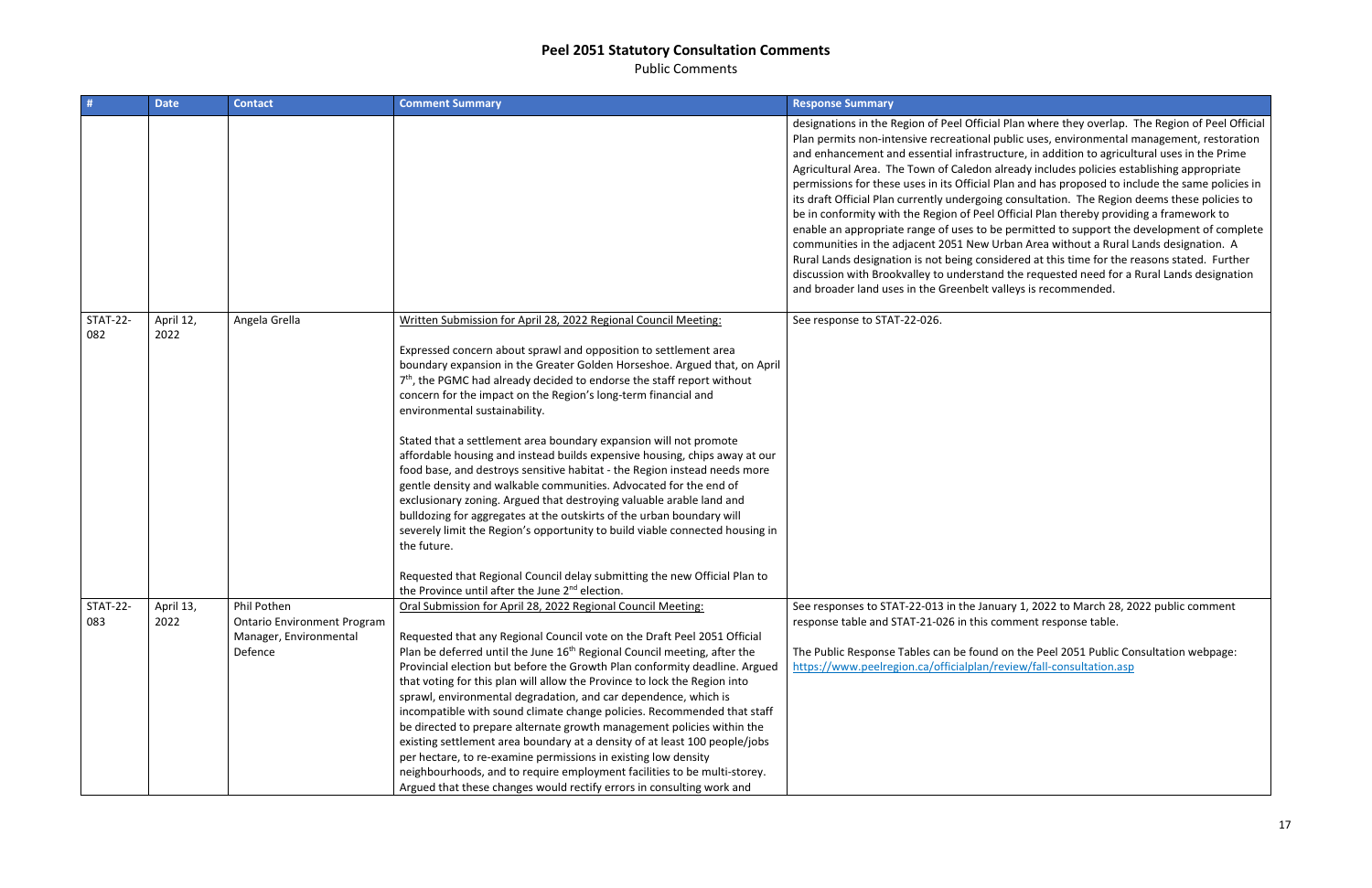Public Comments

| #                      | <b>Date</b>       | <b>Contact</b>                                                                    | <b>Comment Summary</b>                                                                                                                                                                                                                                                                                                                                                                                                                                                                                                                                                                                                                                                       | <b>Response Summary</b>                                                                   |
|------------------------|-------------------|-----------------------------------------------------------------------------------|------------------------------------------------------------------------------------------------------------------------------------------------------------------------------------------------------------------------------------------------------------------------------------------------------------------------------------------------------------------------------------------------------------------------------------------------------------------------------------------------------------------------------------------------------------------------------------------------------------------------------------------------------------------------------|-------------------------------------------------------------------------------------------|
|                        |                   |                                                                                   | would still conform to Provincial policies by meeting mix of use<br>requirements.                                                                                                                                                                                                                                                                                                                                                                                                                                                                                                                                                                                            |                                                                                           |
| <b>STAT-22-</b><br>084 | April 13,<br>2022 | Alfiya Kakal<br>Senior Planner, Weston<br>Consulting (sent via Steven<br>Pham)    | Weston Consulting represents Anatolia Investment Corp., the owner of<br>12600 Bramalea Road (Banty's Roost Golf Course) in the Town of Caledon.<br>Reviewed Regional staff's recommendations and expressed support for the<br>proposed settlement area boundary expansion, along with the policies for<br>New Community Areas and Designated Greenfield Areas.<br>Requested to be notified of any further studies, revisions, approvals and/or                                                                                                                                                                                                                               | This comment is noted.                                                                    |
| <b>STAT-22-</b><br>085 | April 12,<br>2022 | Johanna R. Shapira<br>Woodbull LLP (sent via Tina<br>Fang)                        | notices applicable to the MCR process. SABE ID #51<br>Written Submission for April 28, 2022 Regional Council Meeting:<br>Woodbull LLP represents Morguard Corporation, the owners of the lands<br>located at Highway 410 and Steeles Avenue and 25 Peel Centre Drive<br>(Bramalea City Centre). Requested clarification that the new Region of Peel<br>Official Plan policies do not negatively impact the operation and expansion<br>of existing developments on the Morguard Property, nor the future<br>redevelopment potential of the subject lands.<br>Noted that the Employment Area policies do not provide adequate retail                                           | See response to STAT-22-125i                                                              |
|                        |                   |                                                                                   | and commercial use permissions in these areas, as set out by policy 5.8.31.<br>The tests in respect to introducing residential uses in Employment Areas are<br>unclear.                                                                                                                                                                                                                                                                                                                                                                                                                                                                                                      |                                                                                           |
| <b>STAT-22-</b><br>086 | April 13,<br>2022 | Kevin Bechard<br>Senior Associate, Weston<br>Consulting (sent via Steven<br>Pham) | Weston Consulting represents Dhillon Business Centre Inc., the owner of<br>13790 Airport Road in the Town of Caledon. Provided comments to follow<br>up to the previous MCR submission dated November 19, 2020 and respond<br>to Regional staff's recommendation for Council adoption of the Peel 2051<br>Region of Peel Official Plan dated April 2022.<br>Reviewed Regional staff's recommendation and expressed support for the<br>proposed Future Strategic Employment Area proposed for the lands<br>between Sandhill and Tullamore Settlement Areas, particularly policy<br>5.8.51.6. Concurred that the Peel 2051 RPOP meets the requirements of the<br>Planning Act. | This comment is noted, and further discuss<br>on the details of the assessment as per Reg |
|                        |                   |                                                                                   | Requested that Regional staff work with Town staff to clarify the nature of<br>the assessment that the Town will need to conduct in consultation with the<br>Region, including whether or not it can be privately initiated and addressed<br>by a landowner through the development approvals process. Also<br>requested to be notified of any further studies, revisions, approvals/and or<br>notices applicable to the MCR process. SABE ID #1                                                                                                                                                                                                                             |                                                                                           |
| <b>STAT-22-</b><br>088 | April 11,<br>2022 | Jason Afonso<br>Partner, GSAI                                                     | Written Submission for April 28, 2022 Regional Council Meeting:<br>GSAI represents Argo TFP Brampton Limited and Argo TFP Brampton II<br>Limited, owners of 10124 and 10244 Mississauga Road in the City of                                                                                                                                                                                                                                                                                                                                                                                                                                                                  | This comment is noted.                                                                    |

sions will be undertaken with the Town of Caledon on<br>gional Official Plan Policy 5.8.51.6.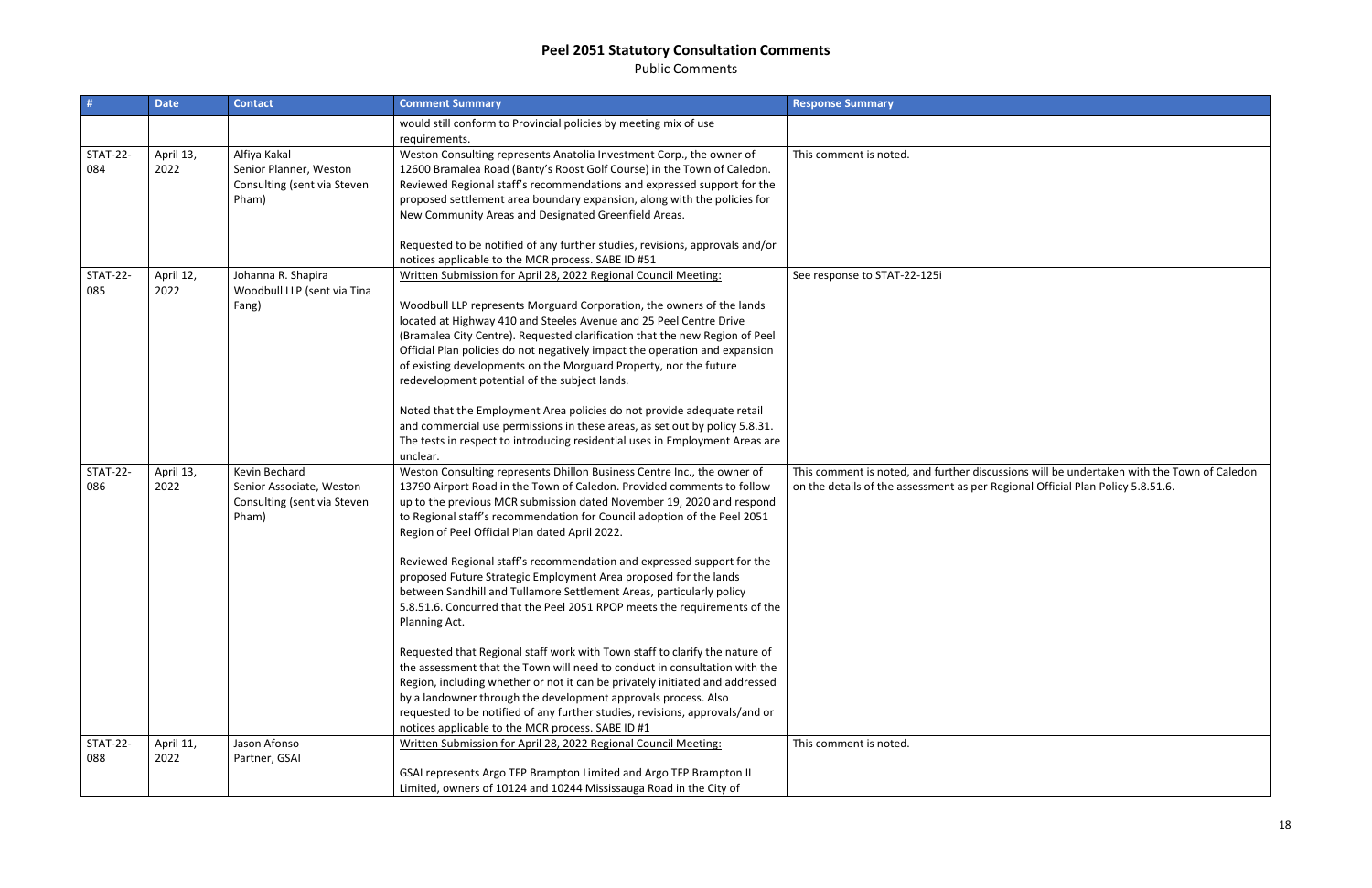Public Comments

| #                      | <b>Date</b>       | <b>Contact</b> | <b>Comment Summary</b>                                                                                                                                                                                                                                                                                                                                                                                                                                                                                                                                                                                                                                                                                                                                                                                                                                                                                                                                                                                                                                                                                                                                                                                                                                                                                                                                                                                                                                      | <b>Response Summary</b>      |
|------------------------|-------------------|----------------|-------------------------------------------------------------------------------------------------------------------------------------------------------------------------------------------------------------------------------------------------------------------------------------------------------------------------------------------------------------------------------------------------------------------------------------------------------------------------------------------------------------------------------------------------------------------------------------------------------------------------------------------------------------------------------------------------------------------------------------------------------------------------------------------------------------------------------------------------------------------------------------------------------------------------------------------------------------------------------------------------------------------------------------------------------------------------------------------------------------------------------------------------------------------------------------------------------------------------------------------------------------------------------------------------------------------------------------------------------------------------------------------------------------------------------------------------------------|------------------------------|
|                        |                   |                | Brampton. Commended Regional staff for the completion of the Peel 2051<br>Official Plan Review and MCR. Appreciated efforts from the Region on the<br>extensive public consultation process. Expressed support for complete and<br>sustainable community planning that allows for compact, multi-modal,<br>mixed-use communities that are pedestrian- and cyclist-friendly and transit-<br>supportive.                                                                                                                                                                                                                                                                                                                                                                                                                                                                                                                                                                                                                                                                                                                                                                                                                                                                                                                                                                                                                                                      |                              |
|                        |                   |                | Requested to be notified of the decision of Council in relation to the<br>proposed Region of Peel Official Plan.                                                                                                                                                                                                                                                                                                                                                                                                                                                                                                                                                                                                                                                                                                                                                                                                                                                                                                                                                                                                                                                                                                                                                                                                                                                                                                                                            |                              |
| <b>STAT-22-</b><br>089 | April 12,<br>2022 | Roman Caruk    | Written Submission for April 28, 2022 Regional Council Meeting:<br>Urged Regional Council to stop urban sprawl and protect farmland. Argued<br>that municipalities are being forced by a dictatorial government to expand<br>urban boundaries for development purposes. This farmland is prime<br>agricultural land, needed to feed the Province for years to come. Stated<br>that the greatest issue is that developers are only interested in building                                                                                                                                                                                                                                                                                                                                                                                                                                                                                                                                                                                                                                                                                                                                                                                                                                                                                                                                                                                                    | See response to STAT-22-026. |
| <b>STAT-22-</b><br>090 | April 12,<br>2022 | Sabeen Abbas   | expensive housing, which will not solve the housing crisis.<br>Written Submission for April 28, 2022 Regional Council Meeting:<br>Argued that sprawl is not an option in this era of climate change. The<br>Region of Peel has farmland to support local food production, which does<br>not make sense to pave over. The proposed homes built over farmland will<br>not serve those who need affordable housing.<br>Expressed concern about sprawl and opposition to settlement area<br>boundary expansion in the Greater Golden Horseshoe. Argued that, on April<br>7 <sup>th</sup> , the PGMC had already decided to endorse the staff report without<br>concern for the impact on the Region's long-term financial and<br>environmental sustainability.<br>Stated that a settlement area boundary expansion will not promote<br>affordable housing and instead builds expensive housing, chips away at our<br>food base, and destroys sensitive habitat - the Region instead needs more<br>gentle density and walkable communities. Advocated for the end of<br>exclusionary zoning. Argued that destroying valuable arable land and<br>bulldozing for aggregates at the outskirts of the urban boundary will<br>severely limit the Region's opportunity to build viable connected housing in<br>the future.<br>Requested that Regional Council delay submitting the new Official Plan to<br>the Province until after the June 2 <sup>nd</sup> election. | See response to STAT-22-026. |
| <b>STAT-22-</b><br>091 | April 12,<br>2022 | Nancy Hurst    | Written Submission for April 28, 2022 Regional Council Meeting:<br>Urged Regional Council to reject settlement area boundary expansion.                                                                                                                                                                                                                                                                                                                                                                                                                                                                                                                                                                                                                                                                                                                                                                                                                                                                                                                                                                                                                                                                                                                                                                                                                                                                                                                     | See response to STAT-22-026. |
|                        |                   |                | Argued that the Region's plan to open up 10,000 acres to development is                                                                                                                                                                                                                                                                                                                                                                                                                                                                                                                                                                                                                                                                                                                                                                                                                                                                                                                                                                                                                                                                                                                                                                                                                                                                                                                                                                                     |                              |

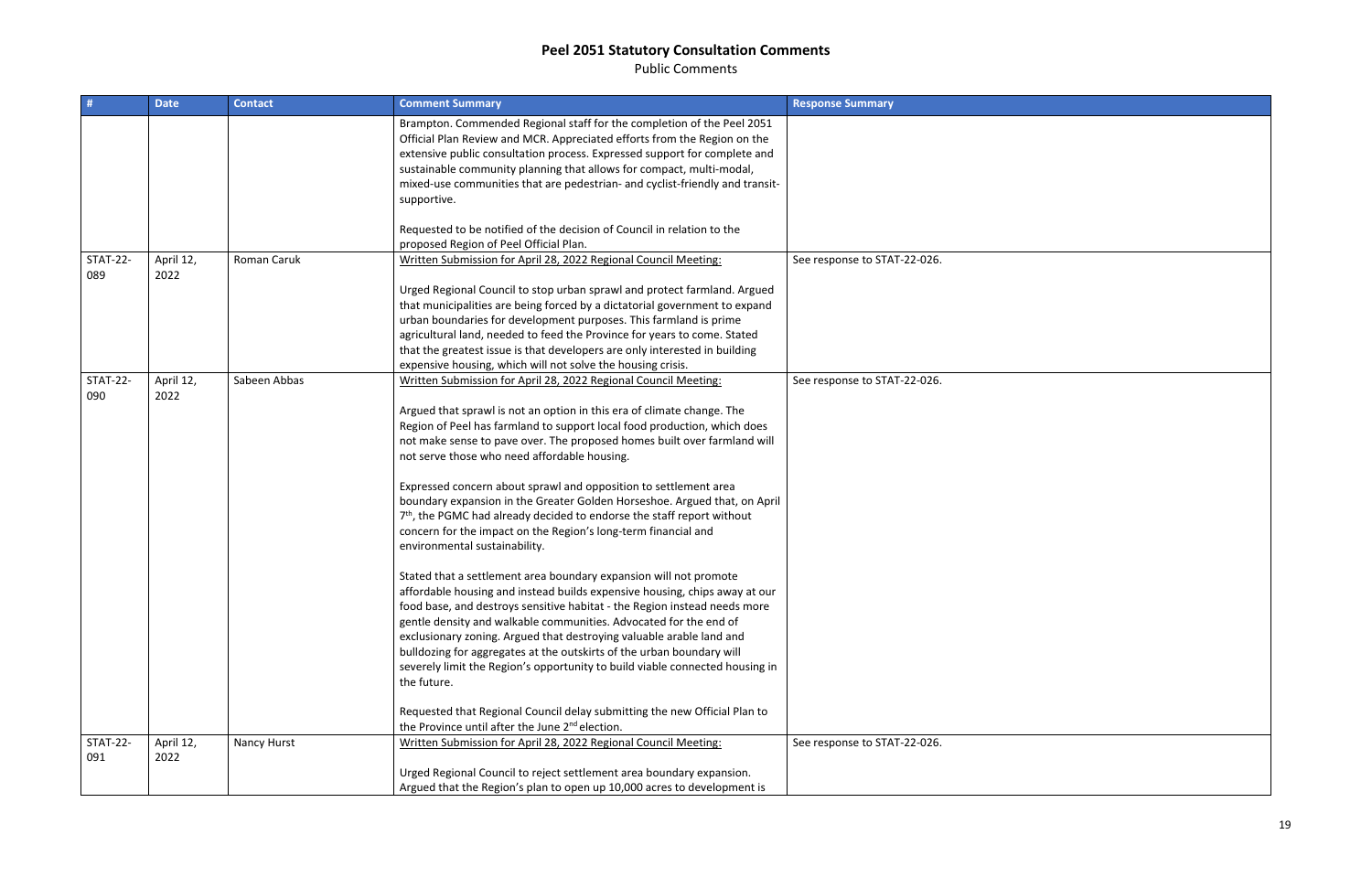Public Comments

|                        | <b>Date</b>       | <b>Contact</b>                                             | <b>Comment Summary</b>                                                                                                                                                                                                                                                                                                                                                                                                                                                                                                                                                                                                                                                                                                                                                                                                                                                                                                                                                              | <b>Response Summary</b>                                                                                                                                                                                                                                                                       |
|------------------------|-------------------|------------------------------------------------------------|-------------------------------------------------------------------------------------------------------------------------------------------------------------------------------------------------------------------------------------------------------------------------------------------------------------------------------------------------------------------------------------------------------------------------------------------------------------------------------------------------------------------------------------------------------------------------------------------------------------------------------------------------------------------------------------------------------------------------------------------------------------------------------------------------------------------------------------------------------------------------------------------------------------------------------------------------------------------------------------|-----------------------------------------------------------------------------------------------------------------------------------------------------------------------------------------------------------------------------------------------------------------------------------------------|
|                        |                   |                                                            | irresponsible and dangerous. Advocated for saving farmland, wetlands, and<br>carbon sinks.                                                                                                                                                                                                                                                                                                                                                                                                                                                                                                                                                                                                                                                                                                                                                                                                                                                                                          |                                                                                                                                                                                                                                                                                               |
| <b>STAT-22-</b><br>092 | April 12,<br>2022 | Liz Garrison                                               | Written Submission for April 28, 2022 Regional Council Meeting:<br>Concerned about sprawl and opposed to the settlement area boundary<br>expansion in the Greater Golden Horseshoe. Argued that, on April 7 <sup>th</sup> , the<br>PGMC had already decided to endorse the staff report without concern for<br>the impact on the Region's long-term financial and environmental<br>sustainability.<br>Stated that a settlement area boundary expansion will not promote<br>affordable housing and instead builds expensive housing, chips away at our<br>food base, and destroys sensitive habitat - the Region instead needs more<br>gentle density and walkable communities. Argued that destroying valuable<br>arable land and bulldozing for aggregates at the outskirts of the urban<br>boundary will severely limit the Region's opportunity to build viable<br>connected housing in the future.<br>Requested that Regional Council delay submitting the new Official Plan to | See response to STAT-22-026.                                                                                                                                                                                                                                                                  |
| <b>STAT-22-</b><br>093 | April 13,<br>2022 | Leo Longo<br>Certified Specialist, Aird &<br><b>Berlis</b> | the Province until after the June 2 <sup>nd</sup> election.<br>Written Submission for April 28, 2022 Regional Council Meeting:<br>Act for Orlando Corporation and made a delegation at the April 7 <sup>th</sup> Planning<br>and Growth Management Committee where committee referred our<br>client's conversion request back to staff for consideration.<br>Since staff report 2022-04-14 (Agenda Item 9.2) was made available on<br>April $12th$ , there has not been time to review the recommendations or<br>implications and therefore request that Council defer its consideration of<br>the report to a future meeting of Council.<br>In the event a deferral is not provided, it is recommended that the lands<br>subject to this conversion request be identified on the Employment<br>Schedule of the Official Plan as Referred for Further Consideration and that<br>Council recommend that the Minister remove it from the PSEZ.                                        | Through the April 14, 2022 report to Coun<br>conversions for the subject properties at t<br>evaluated further through a subsequent pl<br>technical analysis and local planning to be<br>conversion.<br>Note that the item was deferred to the Ap<br>Council passed a motion to remove the sul |
| <b>STAT-22-</b><br>094 | April 6, 2022     | Don Given<br>Founding Partner, MGP                         | Written Submission for April 14, 2022 Regional Council Meeting:<br>Malone Given Parsons (MGP) Ltd is the planning consultant for Royal Glen<br>Eagle Investments, the owner of Glen Eagle Golf Club, 15731 Highway 50,<br>Caledon.<br>MGP is happy to see that the request to include a portion of their clients<br>lands within the Palgrave Estates Residential Community to align with<br>Provincial mapping has been addressed.                                                                                                                                                                                                                                                                                                                                                                                                                                                                                                                                                 | The comment is noted.                                                                                                                                                                                                                                                                         |
| <b>STAT-22-</b>        | April 6, 2022     | <b>Teresa Patterson</b>                                    | Written Submission for April 14, 2022 Regional Council Meeting:                                                                                                                                                                                                                                                                                                                                                                                                                                                                                                                                                                                                                                                                                                                                                                                                                                                                                                                     | See response to STAT-22-026.                                                                                                                                                                                                                                                                  |

ncil, staff continue to not support employment this time. However, recommended that the sites be phase of the Peel 2051 MCR, allowing more detailed e advanced to inform the appropriateness of the

pril 28, 2022 Council meeting and at that meeting, ubject lands from the Regional Employment Area.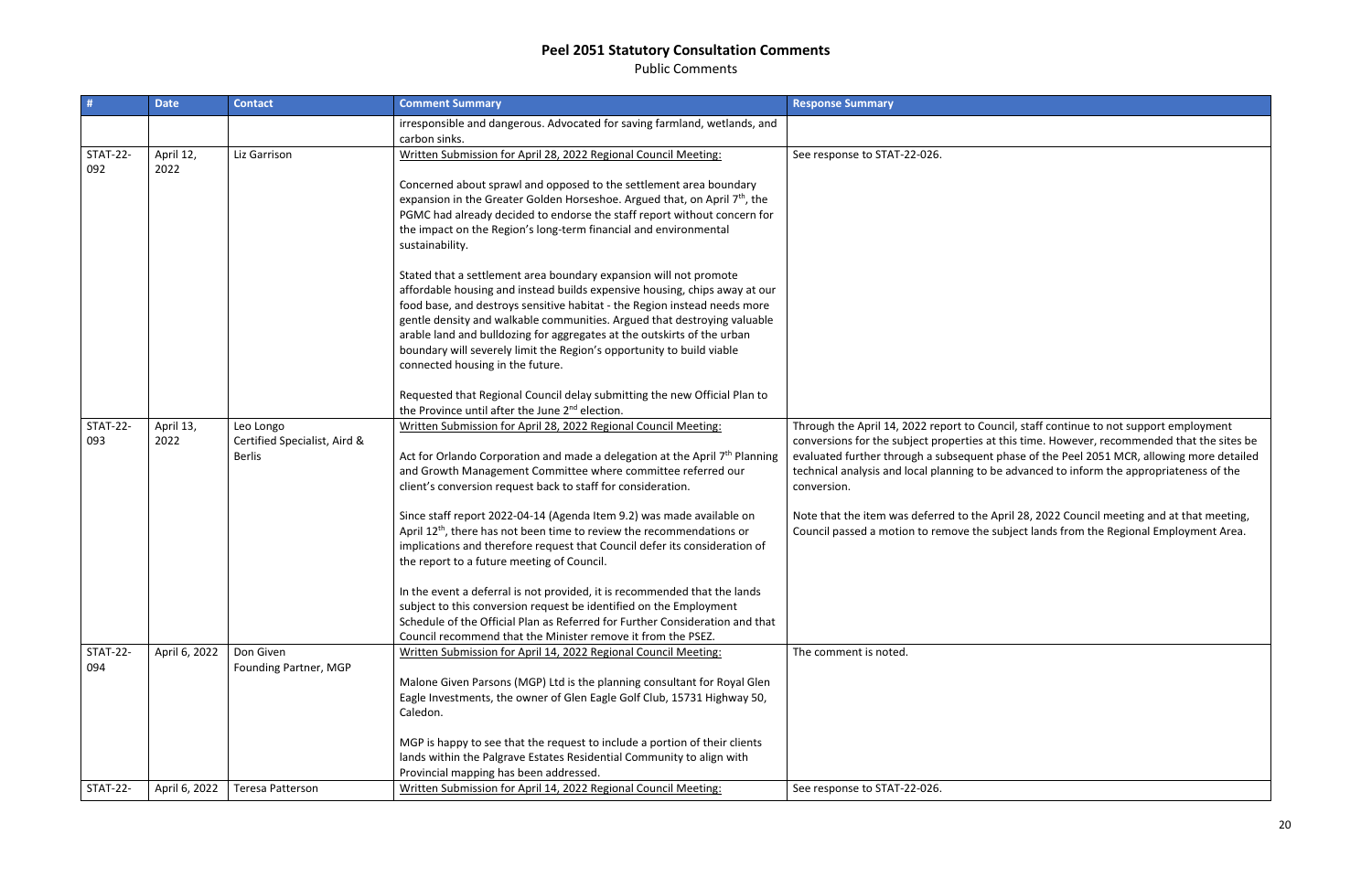Public Comments

| #               | <b>Date</b>   | <b>Contact</b>   | <b>Comment Summary</b>                                                                                                                           | <b>Response Summary</b>                     |
|-----------------|---------------|------------------|--------------------------------------------------------------------------------------------------------------------------------------------------|---------------------------------------------|
| 095             |               |                  |                                                                                                                                                  |                                             |
|                 |               |                  | Argued that farming is not for everyone, but everyone benefits from local                                                                        |                                             |
|                 |               |                  | farming. Expressed opposition to the settlement area boundary expansion                                                                          |                                             |
|                 |               |                  | and urged Regional Council to not support it. Described the negative                                                                             |                                             |
|                 |               |                  | externalities resulting from losing farmland, including impacting the                                                                            |                                             |
|                 |               |                  | potential of young farmers.                                                                                                                      |                                             |
| <b>STAT-22-</b> | April 6, 2022 | Irene Ford       | Written Submission for April 14, 2022 Regional Council Meeting:                                                                                  | See response to STAT-22-026.                |
| 096             |               |                  | Opposed to the settlement area boundary expansion. Provided written                                                                              |                                             |
|                 |               |                  | submissions recently submitted to the Town of Caledon and York Region                                                                            |                                             |
|                 |               |                  | Council, which identify issues with the ongoing MCR process and highlight                                                                        |                                             |
|                 |               |                  | how MZOs are promoting sprawl.                                                                                                                   |                                             |
|                 |               |                  |                                                                                                                                                  |                                             |
|                 |               |                  | Argued that the conflict between the Region of Peel and Town of Caledon                                                                          |                                             |
|                 |               |                  | Councils is troublesome, and that the Province appears to be biased in                                                                           |                                             |
|                 |               |                  | making decisions that only advance the interests of Caledon. Stated that                                                                         |                                             |
|                 |               |                  | politicians are not addressing climate change, affordable housing, car                                                                           |                                             |
|                 |               |                  | dependency, or sustainable, healthy, livable communities.                                                                                        |                                             |
|                 |               |                  |                                                                                                                                                  |                                             |
|                 |               |                  | Also attached a photo of an article in the Toronto Star, 'Climate crisis nears                                                                   |                                             |
|                 |               |                  | point of no return: UN' by Alex Ballingall.                                                                                                      |                                             |
| <b>STAT-22-</b> | April 7, 2022 | Nicole Di Cintio | Written Submission for April 14, 2022 Regional Council Meeting:                                                                                  | See response to STAT-22-026 and STAT-22-038 |
| 097             |               |                  |                                                                                                                                                  |                                             |
|                 |               |                  | Expressed concern about urban sprawl and opposition to the settlement<br>area boundary expansion in the Greater Golden Horseshoe, including Peel |                                             |
|                 |               |                  | Region's currently proposal. Urged Council to vote against a settlement                                                                          |                                             |
|                 |               |                  | area boundary expansion.                                                                                                                         |                                             |
|                 |               |                  |                                                                                                                                                  |                                             |
|                 |               |                  | Suggested that destroying the Region's food base, increasing pollution,                                                                          |                                             |
|                 |               |                  | building expensive housing, and destroying sensitive habitat will not solve                                                                      |                                             |
|                 |               |                  | problems. Advocated for gentle density, walkable/bikeable communities                                                                            |                                             |
|                 |               |                  | with places to buy food, and visit parkland. Provided a link to an article                                                                       |                                             |
|                 |               |                  | from the Environmental Defence's website regarding why building                                                                                  |                                             |
|                 |               |                  | highways will not improve commutes.                                                                                                              |                                             |
| <b>STAT-22-</b> | April 7, 2022 | Jane Gray        | Written Submission for April 14, 2022 Regional Council Meeting:                                                                                  | See response to STAT-22-026 and STAT-22-038 |
| 098             |               |                  |                                                                                                                                                  |                                             |
|                 |               |                  | Concerned about sprawl and opposed to the settlement area boundary                                                                               |                                             |
|                 |               |                  | expansion in the Greater Golden Horseshoe. Urged Regional Council to                                                                             |                                             |
|                 |               |                  | reject the settlement area boundary expansion.                                                                                                   |                                             |
|                 |               |                  | Advocated for more gentle density and walkable, connected communities                                                                            |                                             |
|                 |               |                  | in the Region, instead of developing more expensive single detached                                                                              |                                             |
|                 |               |                  | housing. Argued that building homes on agricultural or sensitive habitat                                                                         |                                             |
|                 |               |                  | land and developing more highways are not viable solutions. Further stated                                                                       |                                             |
|                 |               |                  | that affordable housing, density, transportation, environmental protection,                                                                      |                                             |

| 038 |  |
|-----|--|
|     |  |
|     |  |
|     |  |
|     |  |
|     |  |
|     |  |
|     |  |
|     |  |
|     |  |
|     |  |
|     |  |
|     |  |
|     |  |
| 038 |  |
|     |  |
|     |  |
|     |  |
|     |  |
|     |  |
|     |  |
|     |  |
|     |  |
|     |  |
|     |  |
|     |  |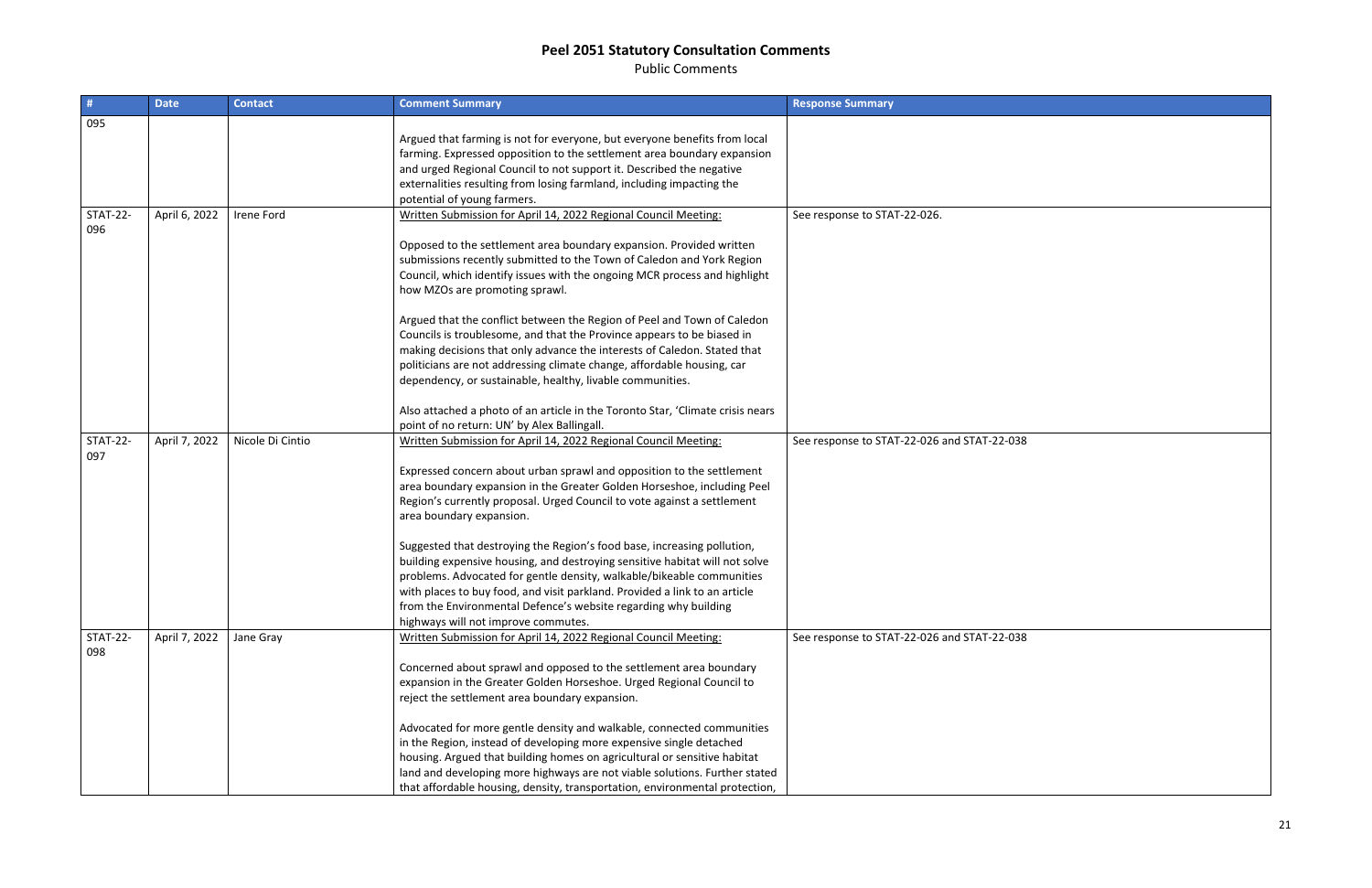Public Comments

| #                      | <b>Date</b>                      | <b>Contact</b>                                                                                                                       | <b>Comment Summary</b>                                                                                                                                                                                                                                                                                                                                                                                                                                                                                                                                                                                                                                                                                                                                                                                                       | <b>Response Summary</b>     |
|------------------------|----------------------------------|--------------------------------------------------------------------------------------------------------------------------------------|------------------------------------------------------------------------------------------------------------------------------------------------------------------------------------------------------------------------------------------------------------------------------------------------------------------------------------------------------------------------------------------------------------------------------------------------------------------------------------------------------------------------------------------------------------------------------------------------------------------------------------------------------------------------------------------------------------------------------------------------------------------------------------------------------------------------------|-----------------------------|
|                        |                                  |                                                                                                                                      | and a sustainable future are tied together and need to be planned as such.                                                                                                                                                                                                                                                                                                                                                                                                                                                                                                                                                                                                                                                                                                                                                   |                             |
| <b>STAT-22-</b><br>099 | April 12 to<br>April 25,<br>2022 | [391 form comments were<br>received by the Region by<br>April 12 to 25, 2022 - see list<br>below for complete list of<br>submitters] | Written Submission for April 14, 2022 Regional Council Meeting:<br>Asked Regional Council to vote to defer consideration of the Draft Peel<br>2051 Official Plan until after June 2 <sup>nd</sup> , 2022. Argued that the Region is being<br>strong-armed by the present Provincial government into a plan that would<br>be financially, and environmentally disastrous, Highlighted that Regional<br>governments are not obliged to finalize their Official Plans until July 22 <sup>nd</sup> .<br>Further, there is reason to hope that the intervening provincial election<br>may bring about a suspension of that conformity deadline and establish<br>new planning rules.                                                                                                                                               | See response to STAT-22-026 |
|                        |                                  |                                                                                                                                      | Stated that the PGMC indicates that it has been pushed by the present<br>government's "rigid Provincially mandated policy framework" and<br>imposition of a 2051 planning horizon, to approve the new Regional Official<br>Plan. Voting for this plan before June 2 <sup>nd</sup> would see Peel lock itself into<br>bulldozing green space at around double the current rate for 30 years<br>straight, destroying roughly 27,500 acres by 2051 and leaving most existing<br>neighborhoods mired in car-dependency that makes it impossible for Peel<br>to meet its climate change obligations. In the Committee's own words, this<br>would create "strong pressure for designated land to be made available for<br>development decades in advance of need in a potentially premature,<br>unstructured and piecemeal basis." |                             |
|                        |                                  |                                                                                                                                      | Argued that approving the present Draft Peel 2051 before June 2 <sup>nd</sup> would<br>be contrary to the clear marching orders the Region has received from the<br>public. Experts ranging from biologists and physicians to legal and land use<br>planning experts made it clear that the Region can and should<br>accommodate the next 30 years of new homes and workplaces within its<br>existing settlement area, by tackling exclusionary zoning and requiring<br>much more efficient land use in the existing Designated Greenfield<br>Area. Almost all of the more 750 written and oral deputations, along 73%<br>of official consultation responses, demanded that Regional Council adopt<br>this efficient, environmentally friendly approach.                                                                     |                             |
| <b>STAT-22-</b><br>100 | April 13,<br>2022                | Shaun Sammut                                                                                                                         | Written Submission for April 28, 2022 Regional Council Meeting:<br>Concerned about sprawl and opposed to the settlement area boundary<br>expansion in the Greater Golden Horseshoe. Argued that on April 7 <sup>th</sup> , the<br>PGMC had already decided to endorse the staff report, stating that the<br>Province did not provide enough time to undertake the appropriate<br>consultation process.<br>Stated that a settlement area boundary expansion will not promote<br>affordable housing and instead builds expensive housing, chips away at our<br>food base, destroys sensitive habitat, and continues decades of costly                                                                                                                                                                                          | See response to STAT-22-026 |

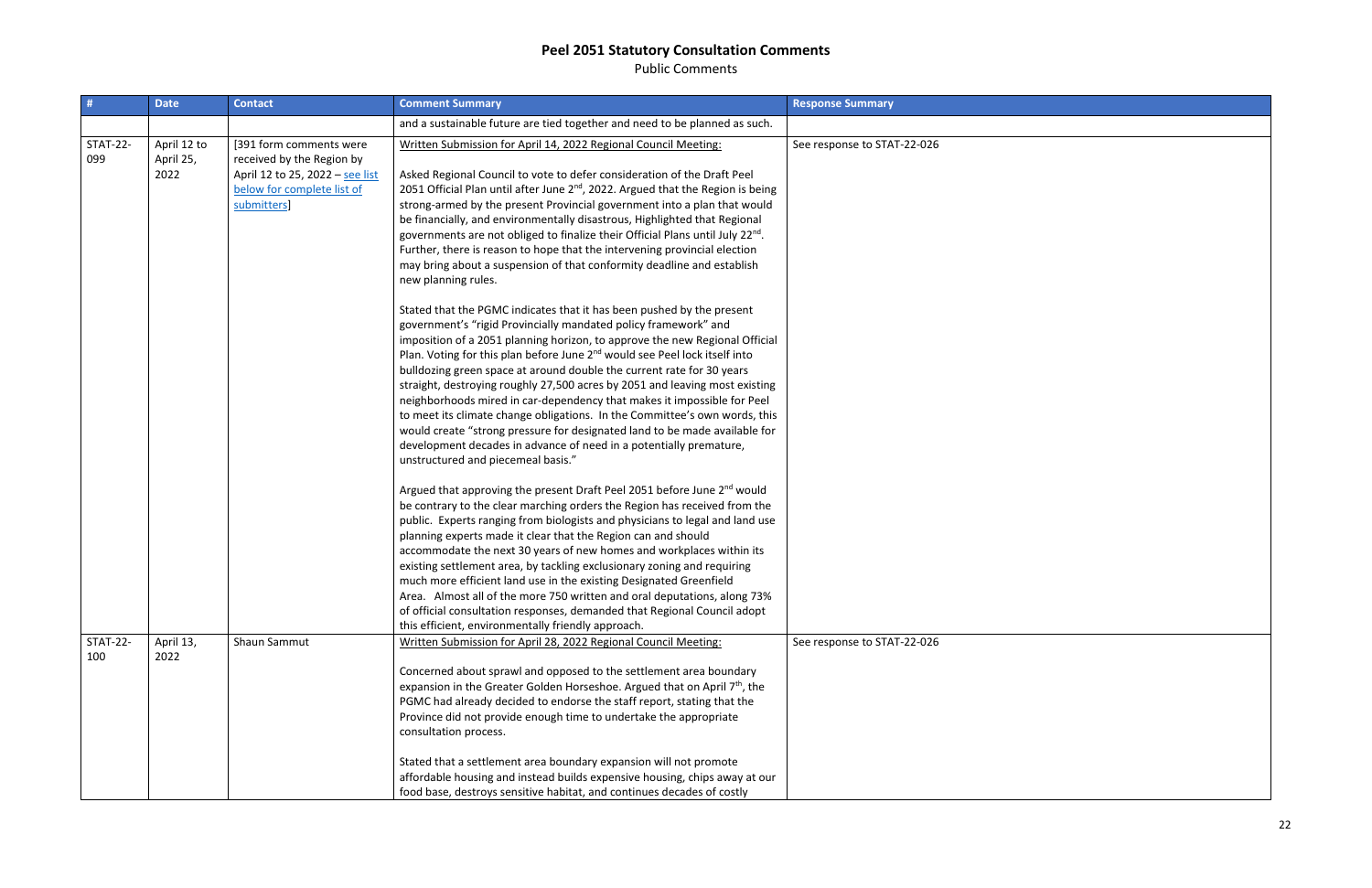Public Comments

|                        | <b>Date</b>       | <b>Contact</b>                             | <b>Comment Summary</b>                                                                                                                                                                                                                                                                                                                                                                                                                                                                                                                                                                                                                                                                                                                                                                                                                                                                                                                 | <b>Response Summary</b>                 |
|------------------------|-------------------|--------------------------------------------|----------------------------------------------------------------------------------------------------------------------------------------------------------------------------------------------------------------------------------------------------------------------------------------------------------------------------------------------------------------------------------------------------------------------------------------------------------------------------------------------------------------------------------------------------------------------------------------------------------------------------------------------------------------------------------------------------------------------------------------------------------------------------------------------------------------------------------------------------------------------------------------------------------------------------------------|-----------------------------------------|
|                        |                   |                                            | sprawl - the Region instead needs more gentle density and walkable<br>communities.                                                                                                                                                                                                                                                                                                                                                                                                                                                                                                                                                                                                                                                                                                                                                                                                                                                     |                                         |
|                        |                   |                                            | Requested that Regional Council delay submitting the new Official Plan to<br>the Province until after the June 2 <sup>nd</sup> election to give the public more time to<br>have their say and to allow time to re-evaluate the consequences of sprawl.                                                                                                                                                                                                                                                                                                                                                                                                                                                                                                                                                                                                                                                                                 |                                         |
| <b>STAT-22-</b><br>101 | April 12,<br>2022 | Mark Forler                                | Written Submission for April 28, 2022 Regional Council Meeting:<br>Argued that it would be short-sighted to allow settlement area boundary                                                                                                                                                                                                                                                                                                                                                                                                                                                                                                                                                                                                                                                                                                                                                                                             | See response to STAT-22-026.            |
|                        |                   |                                            | expansion in an era of increasing climate crisis and growing world hunger.<br>Advocated for the Region leading in the field of preventing climate change<br>and protecting food resources. Sprawl has been shown to be both fiscally<br>and socially expensive.                                                                                                                                                                                                                                                                                                                                                                                                                                                                                                                                                                                                                                                                        |                                         |
|                        |                   |                                            | Asked Regional Council to maintain existing settlement area boundaries and<br>delay Official Plan adoption until after the upcoming federal election.                                                                                                                                                                                                                                                                                                                                                                                                                                                                                                                                                                                                                                                                                                                                                                                  |                                         |
| <b>STAT-22-</b><br>102 | April 13,<br>2022 | <b>Stacie Roberts</b>                      | Written Submission for April 28, 2022 Regional Council Meeting:<br>Opposed to the settlement area boundary expansion and asked Regional<br>Council to not support it. Argued that gentle intensification and livable,<br>transit-connected communities can be achieved within the existing<br>Regional boundaries. Also stated that the appropriate<br>transportation/transit systems should be in place before development<br>occurs to ensure immediate livability.<br>Urged Regional Council to delay submission of the Official Plan until after<br>the results of the June 2 <sup>nd</sup> Provincial election, as experienced leadership at<br>all government levels will be needed to ensure that this development is<br>completed responsibility.<br>Suggested that many Peel residents are only recently learning about the<br>Growth Plan and are not yet aware of what the Region has proposed in the<br>new Official Plan. | See response to STAT-22-026.            |
| <b>STAT-22-</b><br>103 | April 13,<br>2022 | Lucrezia Chiapetta<br>Co-Chair, ecoCaledon | Written Submission for April 28, 2022 Regional Council Meeting:<br>Asked that Regional Council reconsider the proposed expansion of the<br>settlement area boundary area to protect 10,000+ acres of prime<br>agricultural land and green spaces. Argued that within existing boundaries,<br>the Region of Peel can both meet the Provincial population targets and take<br>meaningful action against climate change - especially as last week, the UN's<br>Intergovernmental Panel on Climate Change warned that the world is close<br>to a point of no return unless greenhouse gas emissions fall even faster<br>than promised. Additionally noted that the Ontario Federation of<br>Agriculture stated that Ontario has lost farmland at a rate of 175 acres a<br>day over the past two decades.                                                                                                                                   | See response to STAT-22-026 and STAT-22 |

 $\overline{2-038.}$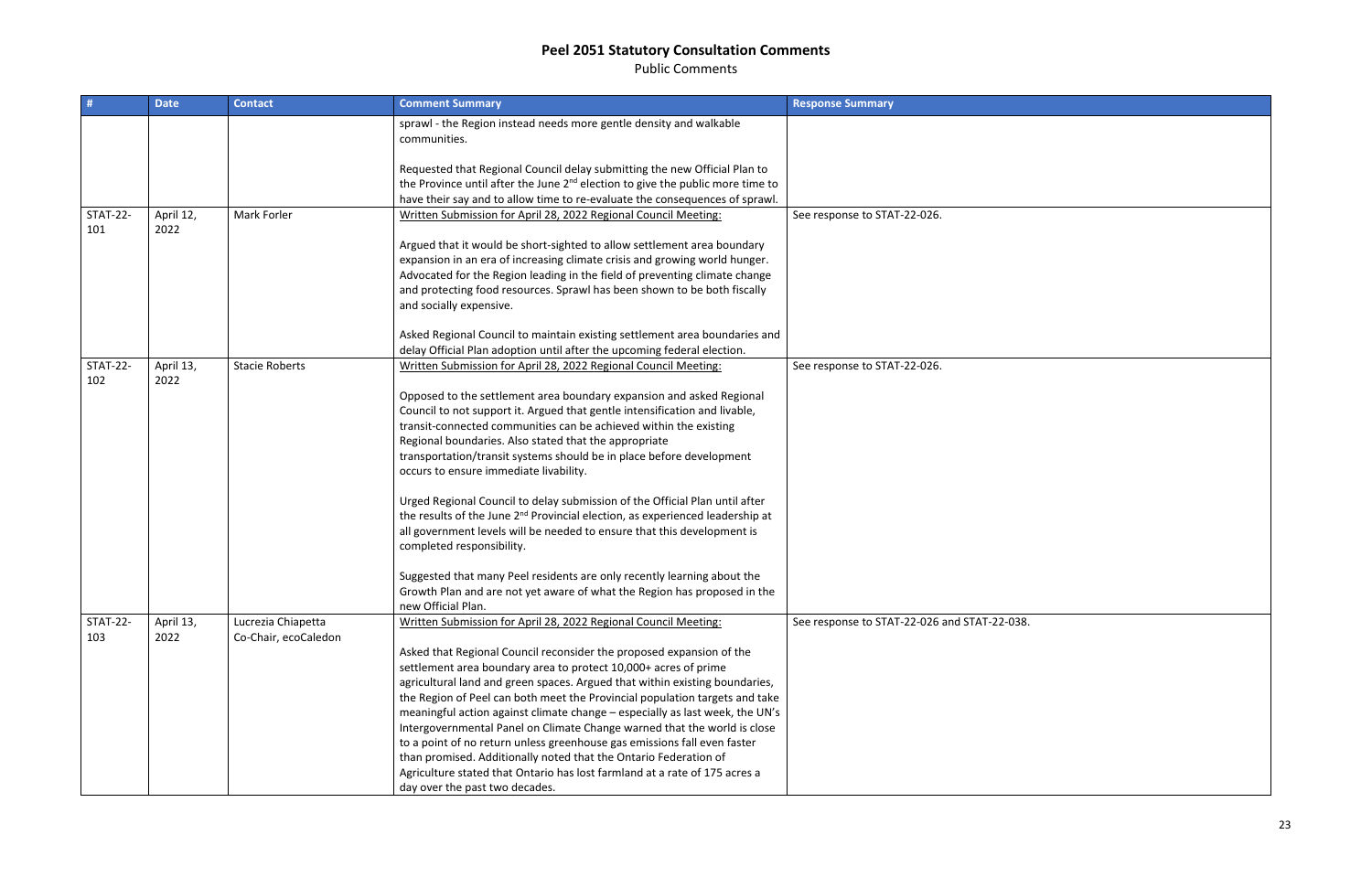Public Comments

| #                      | <b>Date</b>       | <b>Contact</b>                                     | <b>Comment Summary</b>                                                                                                                                                                                                                                                                                                                                                                                                                                                                                                                                                                                                                                                                                                                                                                                                                                                                                                                                                               | <b>Response Summary</b>                                                                                                                                                                                  |
|------------------------|-------------------|----------------------------------------------------|--------------------------------------------------------------------------------------------------------------------------------------------------------------------------------------------------------------------------------------------------------------------------------------------------------------------------------------------------------------------------------------------------------------------------------------------------------------------------------------------------------------------------------------------------------------------------------------------------------------------------------------------------------------------------------------------------------------------------------------------------------------------------------------------------------------------------------------------------------------------------------------------------------------------------------------------------------------------------------------|----------------------------------------------------------------------------------------------------------------------------------------------------------------------------------------------------------|
|                        |                   |                                                    | Highlighted that municipalities play a key role in addressing climate change,<br>and the Region's focus should be on creating sustainable communities<br>through gentle density and mixed-use communities. Urged Regional Council<br>to not support the proposal to expand the settlement area boundary<br>expansion.                                                                                                                                                                                                                                                                                                                                                                                                                                                                                                                                                                                                                                                                |                                                                                                                                                                                                          |
| <b>STAT-22-</b><br>104 | April 13,<br>2022 | Kathleen Moleski                                   | Written Submission for April 28, 2022 Regional Council Meeting:<br>Concerned about sprawl and opposed to the settlement area boundary<br>expansion in the Greater Golden Horseshoe. Argued that, on April 7 <sup>th</sup> , the<br>PGMC had already decided to endorse the staff report, despite the petitions<br>and letters from residents in the Region.<br>Distressed that Regional staff and the PGMC are not more mindful of the<br>climate emergency in their approach. Argued that the Region can meet the<br>Provincial government's projections for increased growth to 2041 without<br>expending by increasing intensification in existing low density<br>neighbourhoods, zoning the unused greenfield areas for higher densities,<br>and requiring development in industrial areas to be multi-level. Further<br>stated that preventing settlement area boundary expansion will save<br>taxpayers the funding required to expand, operate, and maintain new<br>services. | See response to STAT-22-026 and STAT-22-                                                                                                                                                                 |
|                        |                   |                                                    | Asked Regional Council to not support the settlement area boundary<br>expansion, support increased density targets, and delay Official Plan<br>adoption until after the June 2 <sup>nd</sup> election.                                                                                                                                                                                                                                                                                                                                                                                                                                                                                                                                                                                                                                                                                                                                                                               |                                                                                                                                                                                                          |
| <b>STAT-22-</b><br>105 | April 12,<br>2022 | Johanna R. Shapira<br>Partner, Woodbull LLP        | Written Submission for April 28, 2022 Regional Council Meeting:<br>Submitted comments on behalf of 69 Bramalea Holdings Limited, the owner<br>of 69 Bramalea Road in Brampton. Requested confirmation that the subject<br>property is not designated Employment Area on Schedule E-4 or otherwise<br>in the new Regional Official Plan. Outlined the policy context of the subject<br>lands and argued that an Employment Area designation would be contrary<br>to the existing local planning policy permissions.                                                                                                                                                                                                                                                                                                                                                                                                                                                                   | Email response sent on April 13:<br>The lands at 69 Bramalea Road are not pro<br>Schedule E-4 or otherwise in the New Regio<br>adoption. This was confirmed in employme<br>Official Plan review process. |
| <b>STAT-22-</b><br>106 | April 13,<br>2022 | Rahul Mehta<br>Founder, Sustainable<br>Mississauga | Written Submission for April 28, 2022 Regional Council Meeting:<br>Concerned about sprawl and opposed to the settlement area boundary, as<br>well as the latest draft of the new Regional Official Plan which appears to<br>ignore six months of public comments since the statutory consultation<br>concluded in November 2021. Argued that on April 7 <sup>th</sup> , the PGMC had<br>already decided to endorse the staff report without concern for the impact<br>on the Region's long-term financial and environmental sustainability.<br>Stated that a settlement area boundary expansion will not promote                                                                                                                                                                                                                                                                                                                                                                     | See response to STAT-22-026.<br>Policy direction has been included in the Re<br>will require the development of a more sus<br>form in Peel's communities.                                                |

 $\overline{2-038}$ .

pposed to be designated Employment Area on ion of Peel Official Plan being recommended for ent conversion analysis prepared in the Peel 2051

Region of Peel Official Plan in various sections that istainable, compact, complete, and healthy built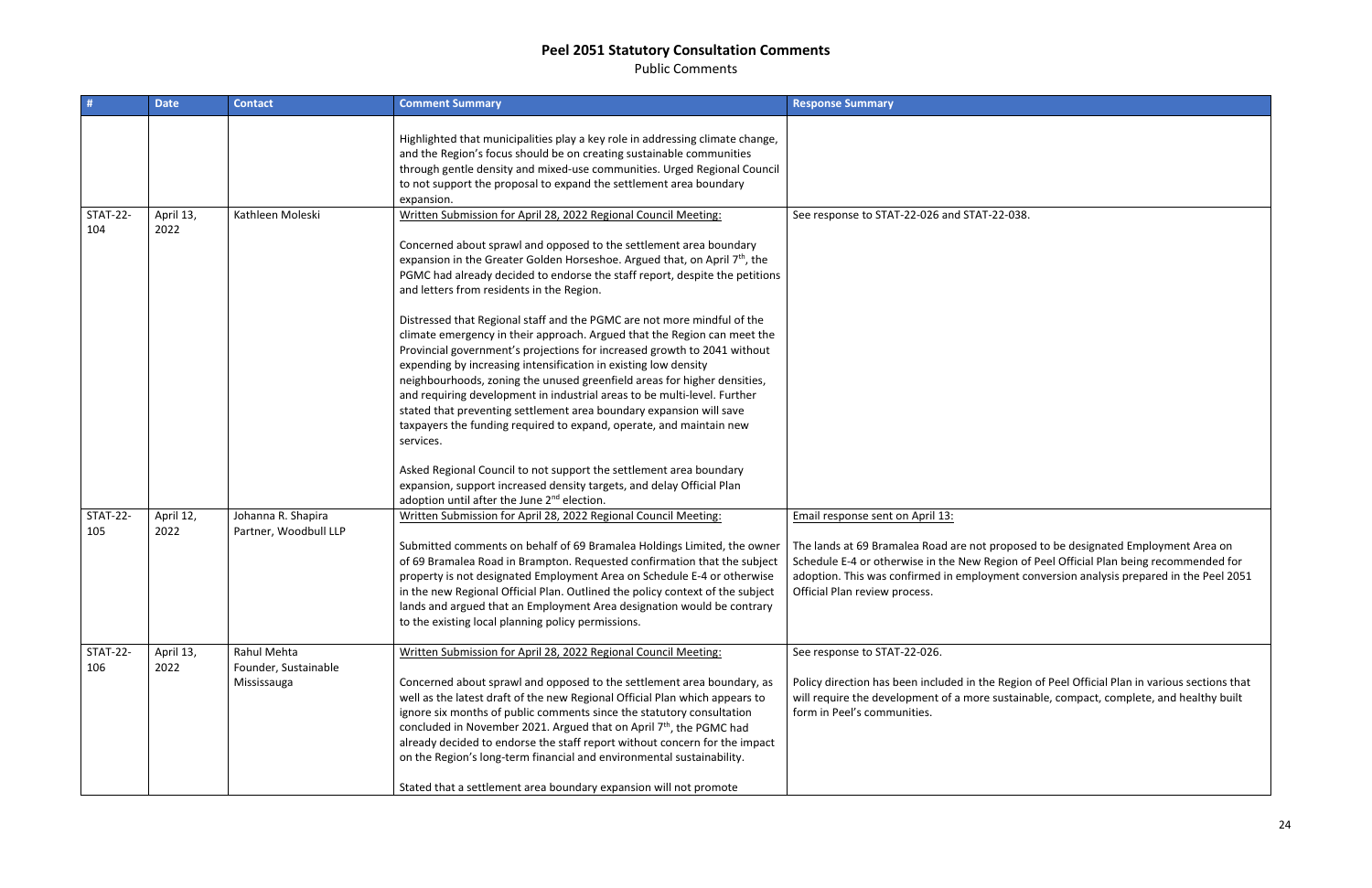Public Comments

|                        | <b>Date</b>       | <b>Contact</b> | <b>Comment Summary</b>                                                                                                                                                                                                                                                                                                                                                                                                                                                                                                                                                                                                                                                                                                                                                                                                                                                                                                                                                                                                                                                                                                                                                                          | <b>Response Summary</b>               |
|------------------------|-------------------|----------------|-------------------------------------------------------------------------------------------------------------------------------------------------------------------------------------------------------------------------------------------------------------------------------------------------------------------------------------------------------------------------------------------------------------------------------------------------------------------------------------------------------------------------------------------------------------------------------------------------------------------------------------------------------------------------------------------------------------------------------------------------------------------------------------------------------------------------------------------------------------------------------------------------------------------------------------------------------------------------------------------------------------------------------------------------------------------------------------------------------------------------------------------------------------------------------------------------|---------------------------------------|
|                        |                   |                | affordable housing and instead builds expensive housing, chips away at our<br>food base, and destroys sensitive habitat - the Region instead needs more<br>gentle density and walkable communities. Argued that destroying valuable<br>arable land and bulldozing for aggregates at the outskirts of the urban<br>boundary will severely limit the Region's opportunity to build viable<br>connected housing in the future. Stated that the net population decline in<br>Mississauga in the latest census is a wake-up call of current planning in the<br>Region, which will eventually impact Brampton and Caledon as well.                                                                                                                                                                                                                                                                                                                                                                                                                                                                                                                                                                    |                                       |
|                        |                   |                | Requested that Regional Council delay submitting the new Official Plan to<br>the Province until after the June 2 <sup>nd</sup> election and that new public<br>feedback/comments are meaningfully incorporated into the new Regional<br>Official Plan (including presenting options on no SABE with alternatives<br>showing higher density targets within the existing urban boundary,<br>including current and pre-approved development sites).                                                                                                                                                                                                                                                                                                                                                                                                                                                                                                                                                                                                                                                                                                                                                |                                       |
| <b>STAT-22-</b><br>107 | April 13,<br>2022 | Yvonne Pigott  | Written Submission for April 28, 2022 Regional Council Meeting:<br>Concerned about sprawl and opposed to the settlement area boundary, as<br>well as the latest draft of the new Regional Official Plan which appears to<br>ignore six months of public comments since the statutory consultation<br>concluded in November 2021. Argued that on April 7 <sup>th</sup> , the PGMC had<br>already decided to endorse the staff report without concern for the impact<br>on the Region's long-term financial and environmental sustainability.<br>Stated that a settlement area boundary expansion will not promote<br>affordable housing and instead builds expensive housing, chips away at our<br>food base, and destroys sensitive habitat - the Region instead needs more<br>gentle density and walkable communities. Asked why natural areas are<br>being built out when there are so many existing low-built areas which seem<br>better suited for intensification. Argued that destroying valuable arable<br>land and bulldozing for aggregates at the outskirts of the urban boundary<br>will severely limit the Region's opportunity to build viable connected<br>housing in the future. | See response to STAT-22-026.          |
|                        |                   |                | Requested that Regional Council delay submitting the new Official Plan to<br>the Province until after the June 2 <sup>nd</sup> election to allow more time for public<br>input and second thoughts on the consequences of sprawl.                                                                                                                                                                                                                                                                                                                                                                                                                                                                                                                                                                                                                                                                                                                                                                                                                                                                                                                                                               |                                       |
| <b>STAT-22-</b><br>108 | April 12,<br>2022 | Dean Orr       | Written Submission for April 28, 2022 Regional Council Meeting:<br>Expressed dismay at Ontario's approach to land use practices. Argued that<br>our current food system will not be viable in the future if we are going to<br>lower our carbon emissions and save ourselves from climate change - food<br>will instead have to come from local sources. Stated that we need to<br>preserve our farmland for the food security of our current and future<br>population, especially to create a buffer against crop variations in crop yield                                                                                                                                                                                                                                                                                                                                                                                                                                                                                                                                                                                                                                                     | See response to STAT-22-026 and STAT- |

 $-22-045.$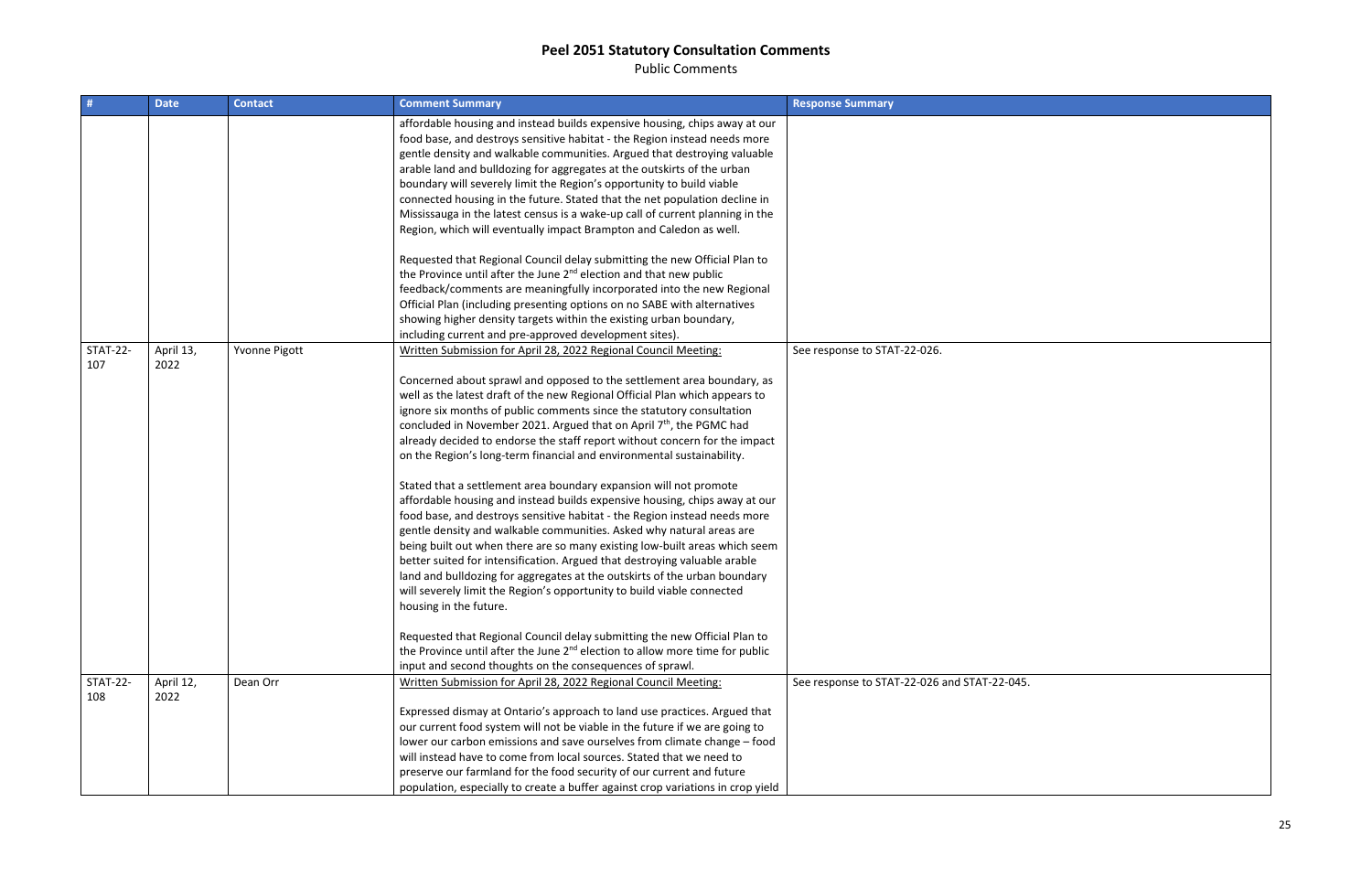Public Comments

|                        | <b>Date</b>       | <b>Contact</b>                                                               | <b>Comment Summary</b>                                                                                                                                                                                                                                                                                                                                                                                                                                                                                                                                                                                                                              | <b>Response Summary</b>                                                                      |
|------------------------|-------------------|------------------------------------------------------------------------------|-----------------------------------------------------------------------------------------------------------------------------------------------------------------------------------------------------------------------------------------------------------------------------------------------------------------------------------------------------------------------------------------------------------------------------------------------------------------------------------------------------------------------------------------------------------------------------------------------------------------------------------------------------|----------------------------------------------------------------------------------------------|
|                        |                   |                                                                              | as a result of climate change. Argued that preserving local farms for more<br>locally derived agriculture allows for huge economic growth and suggested<br>reading the report 'Dollars and Sense: Opportunities to Strengthen<br>Southern Ontario's Food System' published in 2015.                                                                                                                                                                                                                                                                                                                                                                 |                                                                                              |
|                        |                   |                                                                              | Recommended looking at examples of pre-World War II city design that<br>does not rely on cars and instead focuses on walking, transit, and cycling to<br>accommodate a greater need for farmland. Argued that sprawl will<br>exacerbate food insecurity and greenhouse emissions. Asked why<br>agriculture has never been considered part of city design. Advocated for<br>fast and dramatic action in response to the most recent report from the UN<br>Intergovernmental Panel on Climate Change. Urged Regional Council to not<br>support settlement area boundary expansion and stated that building with<br>no boundary expansion is possible. |                                                                                              |
| <b>STAT-22-</b><br>109 | April 13,<br>2022 | Stop Sprawl Peel                                                             | Written Submission for April 28, 2022 Regional Council Meeting:<br>Argued that it is in the Region of Peel's best interest for Regional Council to<br>take a "sober second thought" on the new Official Plan, in light of a hotly<br>contested Provincial election with clear differences in party policy decisions.                                                                                                                                                                                                                                                                                                                                | See response to STAT-22-026.                                                                 |
|                        |                   |                                                                              | Provided links to three articles from the Pointer ('As urban expansion<br>threatens Peel's last natural 'stronghold' councillors must decide what they<br>truly value' by Joel Wittnebel), the Narwhal ('Does growth demand sprawl?<br>Ontario's Peel Region will vote on opening up 10,000 acres of farmland for<br>development' by Emma McIntosh), and the Toronto Star ('How 'no sprawl'<br>groups are defying Doug Ford's Toronto area development plan' by Noor<br>Javed).                                                                                                                                                                     |                                                                                              |
| <b>STAT-22-</b><br>110 | April 19,<br>2022 | <b>Rob Russell</b><br>President, Robert Russell<br>Planning Consultants Inc. | Submitted comments on behalf of 2427224 Ontario Inc., the owners of<br>lands in Part Lot 16, Concession 1, West of Hurontario Street in the Town of<br>Caledon. Requested that the subject lands be redesignate for settlement<br>uses as part of an expansion to Caledon Village. Provided planning<br>justification for this request. Asked that Regional Council's decision<br>regarding the subject lands be deferred until this request can be reviewed,<br>given the Region's MCR process is nearly completed.                                                                                                                                | Residential growth to 2051 can be accommodat<br>continue to not recommend expansions of rura |
| <b>STAT-22-</b><br>111 | April 21,<br>2022 | Glen Broll<br>Urban Planner, GSAI                                            | Oral Submission for April 28, 2022 Regional Council Meeting:<br>On behalf of Orlando Corporation, presented and requested an<br>employment conversion to allow mixed use community uses on a portion of<br>the 'Heartland Town Centre lands'. Highlighted the increasing trend<br>towards e-commerce, causing a shift in brick-and-mortar retail. Provided an<br>overview of the subject lands, potential development concepts, and<br>planning justification for this request. The City of Mississauga staff has<br>agreed to collaborate with Orlando Corporation to create a vision for the<br>redevelopment of these lands over two years.      | See Response to STAT-22-036.                                                                 |
| <b>STAT-22-</b>        | April 21,         | Kathleen Wilson                                                              | Oral Submission for April 28, 2022 Regional Council Meeting:                                                                                                                                                                                                                                                                                                                                                                                                                                                                                                                                                                                        | See response to STAT-22-026 and STAT-22-038.                                                 |

nmodated within the draft SABE and therefore staff of rural settlements into the Greenbelt.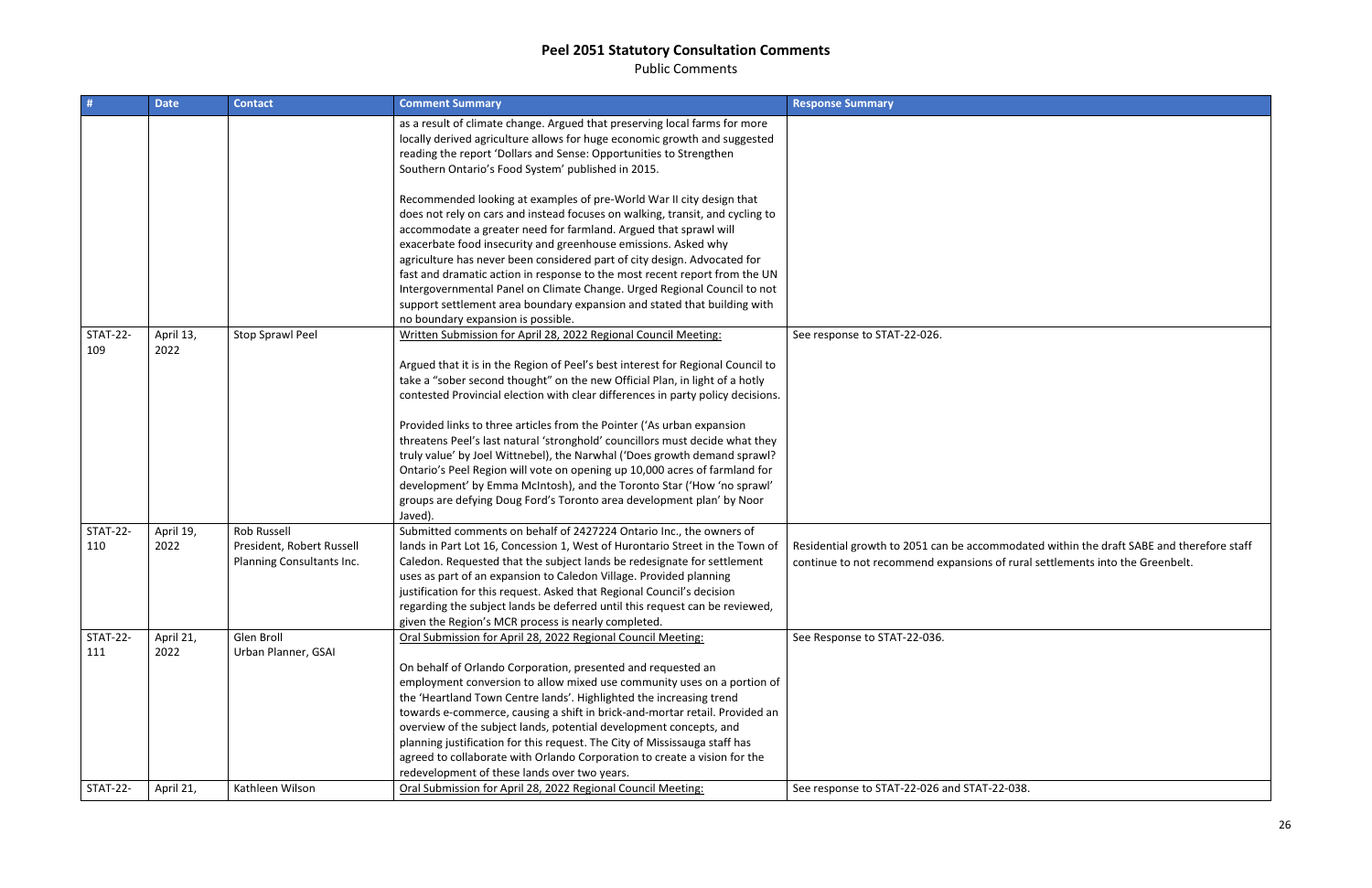Public Comments

| #               | <b>Date</b> | <b>Contact</b>         | <b>Comment Summary</b>                                                                                                                   | <b>Response Summary</b>     |
|-----------------|-------------|------------------------|------------------------------------------------------------------------------------------------------------------------------------------|-----------------------------|
| 112             | 2022        |                        |                                                                                                                                          |                             |
|                 |             |                        | Asked Council to reconsider the settlement area boundary. Argued that                                                                    |                             |
|                 |             |                        | settlement area boundary expansion is not the solution but part of the                                                                   |                             |
|                 |             |                        | problem for climate change, food insecurity, and species at risk. Totalled up                                                            |                             |
|                 |             |                        | the development applications at the Town of Caledon which requested that                                                                 |                             |
|                 |             |                        | prime agriculture/environmentally sensitive lands be converted to<br>residential or employment lands. Argued that enough measurement has |                             |
|                 |             |                        | been undertaken and that a holistic perspective has not been undertaken.                                                                 |                             |
| <b>STAT-22-</b> | April 19,   | Dr. Eric James McNiece | Written Submission for April 28, 2022 Regional Council Meeting:                                                                          | See response to STAT-22-026 |
| 114             | 2022        |                        |                                                                                                                                          |                             |
|                 |             |                        | Concerned about sprawl in Caledon, which has resulted in loss of valuable                                                                |                             |
|                 |             |                        | farmland and the destruction of wetlands.                                                                                                |                             |
|                 |             |                        |                                                                                                                                          |                             |
|                 |             |                        | Stated that a settlement area boundary expansion will not promote                                                                        |                             |
|                 |             |                        | affordable housing and instead builds expensive housing, chips away at our                                                               |                             |
|                 |             |                        | food base, and destroys sensitive habitat - the Region instead needs more                                                                |                             |
|                 |             |                        | gentle, walkable, and connected communities. Argued that decades of                                                                      |                             |
|                 |             |                        | sprawl is costing the Region quality of life and ravaging quality local soil.                                                            |                             |
|                 |             |                        |                                                                                                                                          |                             |
|                 |             |                        | Asked that Regional Council recognizes greater responsibility in their                                                                   |                             |
|                 |             |                        | decision making and acts in a manner that leaves a legacy to support the                                                                 |                             |
|                 |             |                        | environment and ends sprawl. Requested that Regional Council delay                                                                       |                             |
|                 |             |                        | submitting the Official Plan until after the June 2 <sup>nd</sup> election to give the                                                   |                             |
|                 |             |                        | public more time to have their say, and for everyone to rethink the                                                                      |                             |
| <b>STAT-22-</b> | April 14,   | Gordana Srdoc          | consequences of sprawl.<br>Written Submission for April 28, 2022 Regional Council Meeting:                                               |                             |
| 115             | 2022        |                        |                                                                                                                                          | See response to STAT-22-026 |
|                 |             |                        | Concerned about urban sprawl and opposed to the attempts to expand the                                                                   |                             |
|                 |             |                        | urban boundaries of municipalities in the Greater Golden Horseshoe.                                                                      |                             |
|                 |             |                        | Argued that on April 7 <sup>th</sup> , the PGMC had already decided to endorse the staff                                                 |                             |
|                 |             |                        | report, stating that the Province did not provide enough time to undertake                                                               |                             |
|                 |             |                        | the appropriate consultation process.                                                                                                    |                             |
|                 |             |                        |                                                                                                                                          |                             |
|                 |             |                        | Stated that a settlement area boundary expansion will not promote                                                                        |                             |
|                 |             |                        | affordable housing and instead builds expensive housing, chips away at our                                                               |                             |
|                 |             |                        | food base, and destroys sensitive habitat - the Region instead needs more                                                                |                             |
|                 |             |                        | gentle, walkable, and connected communities. Argued that decades of                                                                      |                             |
|                 |             |                        | sprawl is causing large swathes of residential land to be developed at the                                                               |                             |
|                 |             |                        | edge of Regional communities into warehouse uses with little to no service                                                               |                             |
|                 |             |                        | by public transit, resulting in more truck traffic and not servicing long-term                                                           |                             |
|                 |             |                        | Regional prosperity.                                                                                                                     |                             |
|                 |             |                        | Argued that destroying valuable arable land and bulldozing for aggregates                                                                |                             |
|                 |             |                        | at the outskirts of the urban boundary will severely limit the Region's                                                                  |                             |
|                 |             |                        | opportunity to build viable connected housing in the future.                                                                             |                             |

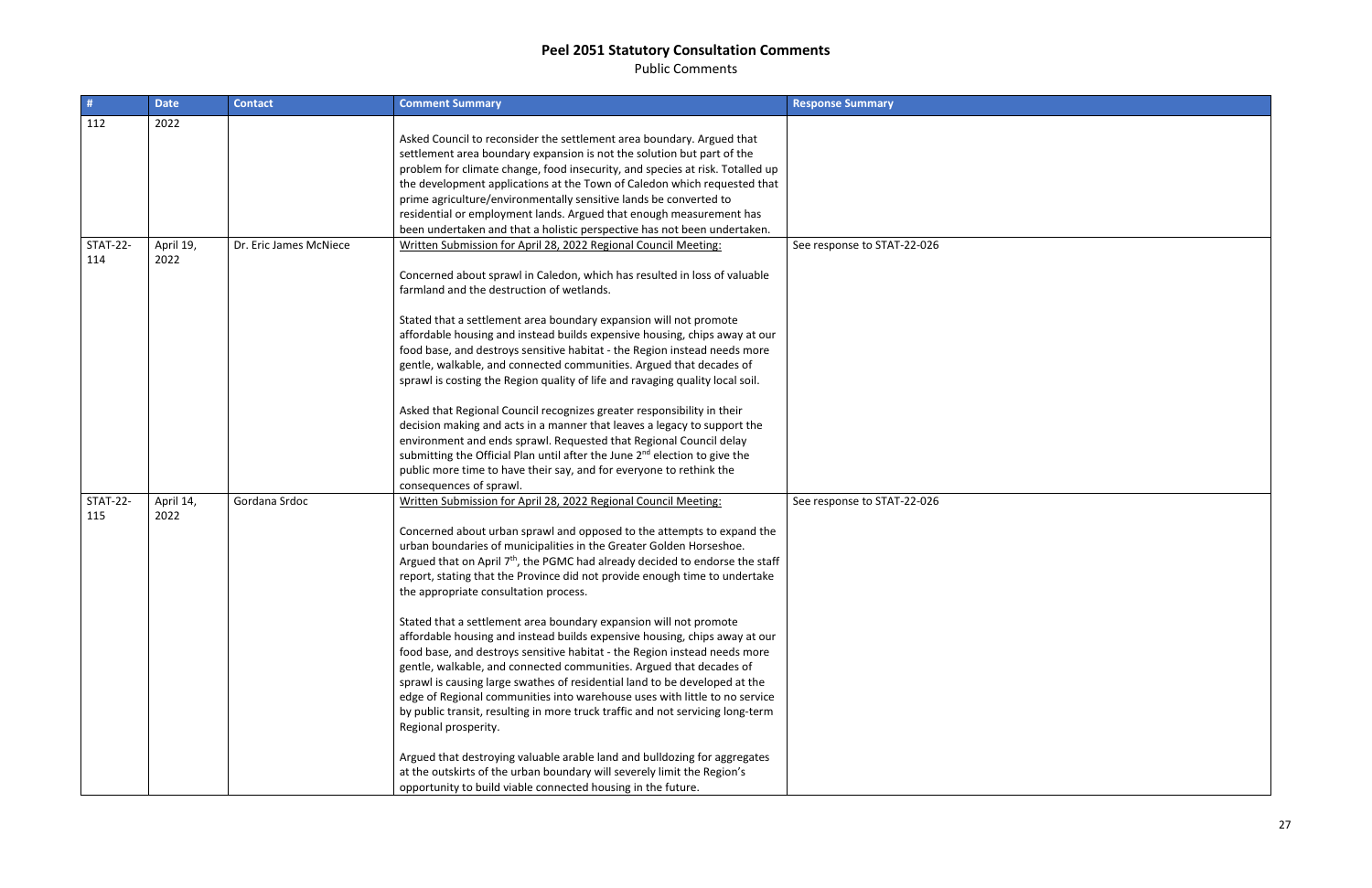Public Comments

28

| #                      | <b>Date</b>       | <b>Contact</b>          | <b>Comment Summary</b>                                                                                                                                                                                                                                                                                                                                                                                                                                                                                                                                                                                                                                                                                                                                                                                                                                                                                                                                                                                                                                                                                                                                                                                                                                                                                                                                                                                                                                                                                                                                                                                                                                                                                                                                                                                                                                                                                                                                                                                                                                                                                                                                                                                                                                                                                                                                                                                                                    | <b>Response Summary</b>     |
|------------------------|-------------------|-------------------------|-------------------------------------------------------------------------------------------------------------------------------------------------------------------------------------------------------------------------------------------------------------------------------------------------------------------------------------------------------------------------------------------------------------------------------------------------------------------------------------------------------------------------------------------------------------------------------------------------------------------------------------------------------------------------------------------------------------------------------------------------------------------------------------------------------------------------------------------------------------------------------------------------------------------------------------------------------------------------------------------------------------------------------------------------------------------------------------------------------------------------------------------------------------------------------------------------------------------------------------------------------------------------------------------------------------------------------------------------------------------------------------------------------------------------------------------------------------------------------------------------------------------------------------------------------------------------------------------------------------------------------------------------------------------------------------------------------------------------------------------------------------------------------------------------------------------------------------------------------------------------------------------------------------------------------------------------------------------------------------------------------------------------------------------------------------------------------------------------------------------------------------------------------------------------------------------------------------------------------------------------------------------------------------------------------------------------------------------------------------------------------------------------------------------------------------------|-----------------------------|
|                        |                   |                         | Asked that Regional Council recognize the broader picture in decision-<br>making and that Council does not submit the Draft Official Plan to Minister<br>Clark until after June 2nd.                                                                                                                                                                                                                                                                                                                                                                                                                                                                                                                                                                                                                                                                                                                                                                                                                                                                                                                                                                                                                                                                                                                                                                                                                                                                                                                                                                                                                                                                                                                                                                                                                                                                                                                                                                                                                                                                                                                                                                                                                                                                                                                                                                                                                                                      |                             |
| <b>STAT-22-</b><br>116 | April 19,<br>2022 | Rima Dornfeld           | Written Submission for April 28, 2022 Regional Council Meeting:<br>Opposed to Regional Council's haste in approving the Official Plan in its<br>current form, which extends the urban boundaries that currently exist.<br>Stated that Council possesses incomplete information to base their<br>decisions for future speculative applications for development of farmland.<br>Concerned about urban sprawl and opposed to the attempts to expand the<br>urban boundaries of municipalities into the Greenbelt and agricultural lads.<br>Argued that on April 7 <sup>th</sup> , the PGMC had already decided to endorse the staff<br>report, without concern for the impact on the Region's long-term financial<br>and environmental sustainability.<br>Stated that a settlement area boundary expansion will not promote<br>affordable housing and instead builds expensive housing, chip away at our<br>food base, and destroy sensitive habitat - the Region instead needs more<br>gentle, walkable, and connected communities. Argued that decades of<br>sprawl is causing large swathes of residential land to be developed at the<br>edge of Regional communities into warehouse uses with little to no service<br>by public transit, resulting in more truck traffic and not servicing long-term<br>Regional prosperity. Compared the City of Toronto's development to the<br>Region's and argued that allowing exclusionary zoning is encouraging<br>families to take on more dept and fostering car dependence.<br>Asked that Regional Council and staff extract data from tax rolls on how<br>many acres in the Region are zoned A1, A2, and A3, and how many acres<br>have that residential but have become rural residential or primarily non-<br>residential. Also asked Council to extract the data for how many acres of<br>farmland have already been zoned Commercial, Industrial and Residential<br>according to the tax rolls. Stated that it is not possible to recognize the<br>bigger picture of how much usable Agricultural acreage is left as of 2022<br>without tying the zoning to actual use through taxes paid. Argued that 80%<br>claimed Agricultural acreage by the Town of Caledon is overstated and that<br>much of it is already out of use.<br>Requested that Regional recognize the broader picture in decision-making<br>and that Council not submit the Draft Official Plan to Minister Clark until | See response to STAT-22-026 |
|                        |                   |                         | after the public has had more time to have their say and staff has<br>assembled the correct data on useable agricultural land.                                                                                                                                                                                                                                                                                                                                                                                                                                                                                                                                                                                                                                                                                                                                                                                                                                                                                                                                                                                                                                                                                                                                                                                                                                                                                                                                                                                                                                                                                                                                                                                                                                                                                                                                                                                                                                                                                                                                                                                                                                                                                                                                                                                                                                                                                                            |                             |
| <b>STAT-22-</b>        | April 22,         | Aneep Dhade             | Oral Submission for April 28, 2022 Regional Council Meeting:                                                                                                                                                                                                                                                                                                                                                                                                                                                                                                                                                                                                                                                                                                                                                                                                                                                                                                                                                                                                                                                                                                                                                                                                                                                                                                                                                                                                                                                                                                                                                                                                                                                                                                                                                                                                                                                                                                                                                                                                                                                                                                                                                                                                                                                                                                                                                                              | See response to STAT-22-026 |
| 117                    | 2022              | MPP Candidate, Brampton |                                                                                                                                                                                                                                                                                                                                                                                                                                                                                                                                                                                                                                                                                                                                                                                                                                                                                                                                                                                                                                                                                                                                                                                                                                                                                                                                                                                                                                                                                                                                                                                                                                                                                                                                                                                                                                                                                                                                                                                                                                                                                                                                                                                                                                                                                                                                                                                                                                           |                             |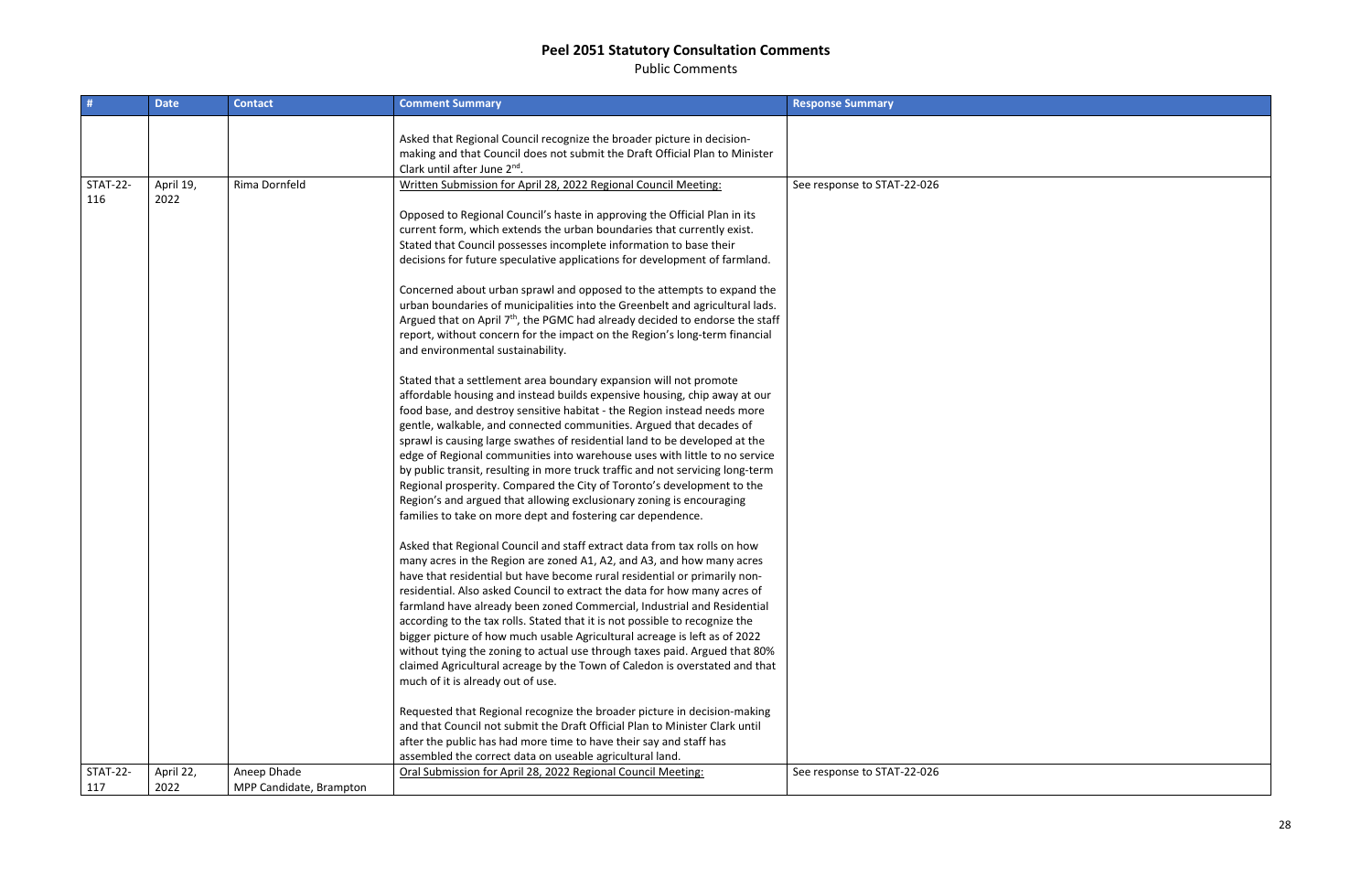Public Comments

| #                      | <b>Date</b>       | <b>Contact</b>                                                                                  | <b>Comment Summary</b>                                                                                                                                                                                                                                                                                                                                                                                                                                                                                                                                                                                                                                                                                                                                                                                                                                                                              | <b>Response Summary</b>                                                                                                                                                                                                                                                                                                                                                                                                                 |
|------------------------|-------------------|-------------------------------------------------------------------------------------------------|-----------------------------------------------------------------------------------------------------------------------------------------------------------------------------------------------------------------------------------------------------------------------------------------------------------------------------------------------------------------------------------------------------------------------------------------------------------------------------------------------------------------------------------------------------------------------------------------------------------------------------------------------------------------------------------------------------------------------------------------------------------------------------------------------------------------------------------------------------------------------------------------------------|-----------------------------------------------------------------------------------------------------------------------------------------------------------------------------------------------------------------------------------------------------------------------------------------------------------------------------------------------------------------------------------------------------------------------------------------|
|                        |                   | North, Green Party                                                                              | Stressed that the settlement area boundary expansion is not sustainable<br>policy. Expressed opinions on housing affordability, exclusionary zoning,<br>risks to water resources, car dependence, and gentle density. Requested<br>that Regional Council should reconsider the settlement area boundary<br>expansion.                                                                                                                                                                                                                                                                                                                                                                                                                                                                                                                                                                               |                                                                                                                                                                                                                                                                                                                                                                                                                                         |
| <b>STAT-22-</b><br>118 | April 25,<br>2022 | Christine Fang-Denissov<br>Principal, Urban Strategies Inc.<br>(via Alex Heath)                 | Oral Submission for April 28, 2022 Regional Council Meeting:<br>Urban Strategies Inc. represents SmartCentres REIT in regard to the<br>employment conversion requests for the following properties:<br>1100, 1140 and 1170 Burnhamthorpe Road West<br>720 and 780 Burnhamthorpe West<br>3015, 3017, 3021, 3025, 3029, 3031, 3035, 3041, 3055, 3110, 3120,<br>3126, 3130, 3136, 3140, 3150, 3155, and 3160 Argentia Road<br>(SmartCentres Meadowvale)<br>Provided an overview of each of the sites and descriptions of the<br>preliminary redevelopment concepts. Outlined planning justification for the<br>subject lands to be removed from the draft Employment Areas identified on<br>proposed Schedule Y6 to permit a full range of uses, including residential,<br>on the subject lands. Requested that the employment conversions and<br>redesignations of the subject lands be reconsidered. | See Response to STAT-22-077                                                                                                                                                                                                                                                                                                                                                                                                             |
| <b>STAT-22-</b><br>119 | April 25,<br>2022 | Anne Biason-Hart<br>Stop Sprawl Peel                                                            | Oral Submission for April 28, 2022 Regional Council Meeting:<br>Opposed to the settlement area boundary expansion. Described personal<br>experiences with urban sprawl. Argued that people are drawn to the Region<br>because of greenspaces. Expressed opinions on farmland preservation, job<br>creation from investing in the cycling industry, and the negative<br>externalities of car dependence. Asked that Regional Council reject the<br>settlement area boundary expansion.                                                                                                                                                                                                                                                                                                                                                                                                               | See response to STAT-22-026                                                                                                                                                                                                                                                                                                                                                                                                             |
| <b>STAT-22-</b><br>120 | April 25,<br>2022 | Rahul Mehta,<br>Founder, Sustainable<br>Mississauga<br>Community Organizer, Stop<br>Sprawl Peel | Oral Submission for April 28, 2022 Regional Council Meeting:<br>Argued that Bill 109 will not help with housing affordability. Argued that<br>public advocation for density are being ignored. Expressed opinions on<br>MZOs, and the protection of Greenbelt lands, employment conversions.<br>Stressed that the Region of Peel Official Plan is not yet ready for adoption<br>and due diligence for public consultation has not been undertaken.<br>Highlighted that the forecasts in the draft local Official Plans are not<br>conforming to the Region or the Province. Requested that Regional Council<br>delay submitting the Official Plan to the Province.                                                                                                                                                                                                                                  | See response to STAT-22-026<br>The growth forecasts in the current in effe<br>of Peel Official Plan and reflect growth for<br>Growth Plan, 2006.<br>The growth forecasts were implemented t<br>approved by the Province in the case of th<br>the case of the local official plans. The Reg<br>through the Peel 2051 Regional Official Pla<br>Growth Plan, 2020 up to 2051. Once the R<br>municipalities will update their local officia |
| <b>STAT-22-</b><br>121 | April 25,<br>2022 | Jenni Le Forestier<br><b>Stop Sprawl Peel</b>                                                   | Oral and Written Submission for April 28, 2022 Regional Council Meeting:<br>Concerned about loss of farmland. Confused as to why the Region of Peel                                                                                                                                                                                                                                                                                                                                                                                                                                                                                                                                                                                                                                                                                                                                                 | See response to STAT-22-026                                                                                                                                                                                                                                                                                                                                                                                                             |

The growth forecasts in the current Region recasts up to 2031 as prescribed in Schedule 3 the

through previous official plan reviews and were he Region of Peel Official Plan and by the Region in gion of Peel growth forecasts are being updated lan Review to meet the Schedule 3 forecasts in the Regional Plan is approved by the Province, the local ial plan to conform to the new forecasts to 2051.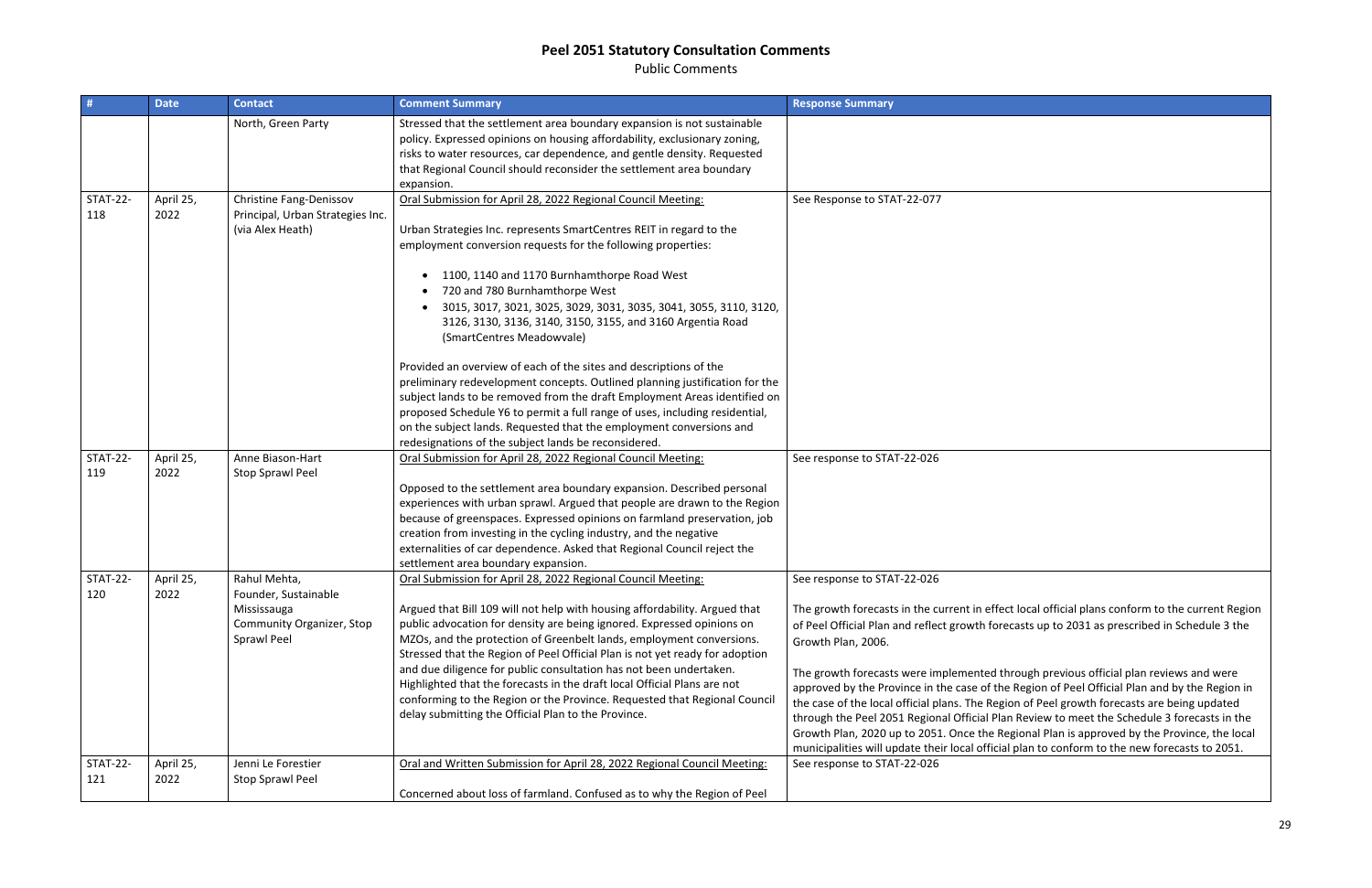Public Comments

| #                       | <b>Date</b>       | <b>Contact</b>                                                                                                                                                                                                                                                                                                                                                                                                                                     | <b>Comment Summary</b>                                                                                                                                                                                                                                                                                                                                                                                                                                                                                                                                                                                                                                                                                                                            | <b>Response Summary</b>                                                                                                                                                                                                                                                                                                                                             |
|-------------------------|-------------------|----------------------------------------------------------------------------------------------------------------------------------------------------------------------------------------------------------------------------------------------------------------------------------------------------------------------------------------------------------------------------------------------------------------------------------------------------|---------------------------------------------------------------------------------------------------------------------------------------------------------------------------------------------------------------------------------------------------------------------------------------------------------------------------------------------------------------------------------------------------------------------------------------------------------------------------------------------------------------------------------------------------------------------------------------------------------------------------------------------------------------------------------------------------------------------------------------------------|---------------------------------------------------------------------------------------------------------------------------------------------------------------------------------------------------------------------------------------------------------------------------------------------------------------------------------------------------------------------|
|                         |                   |                                                                                                                                                                                                                                                                                                                                                                                                                                                    | Official Plan is being considered if it mirrors the Highway 413, which<br>Regional Council is not supportive of. Asked about the increase of taxes<br>which will be caused by the settlement area boundary expansion. Argued<br>that the pandemic has allowed adequate consultation efforts. Opposed to<br>Councillor Thompson's motion related to the Prime Agricultural designation<br>for Greenbelt lands. Requested that Regional Council direct staff to prepare<br>a zero boundary expansion and new phased policies.                                                                                                                                                                                                                       |                                                                                                                                                                                                                                                                                                                                                                     |
| <b>STAT-22-</b><br>123  | April 26,<br>2022 | <b>Alistair Shields</b><br>Senior Planner, KLM Planning<br>Partners Inc.<br>Note: This comment was not<br>considered by Council when<br>adopting the Region of Peel<br>Official Plan. Council adopted<br>the April 2022 Region of Peel<br>Official Plan on April 28, 2022.<br>Due to late submission of this<br>correspondence for the April<br>28, 2022 agenda, Council<br>deferred the correspondence<br>to the May 12, 2022 Council<br>meeting. | Written Submission for May 12, 2022 Regional Council Meeting:<br>Requested an employment conversion of the lands located southwest of<br>the intersection of Airport Road and Mayfield Road on behalf of the<br>landowner, Caliber Homes. The subject lands are legally known as Part of<br>Lots 17, Concession 6, EHS. This conversion is being requested to permit the<br>development of mixed uses, similar to the proposed concept precinct plan<br>for the area prepared by the City of Brampton.<br>Provided policy and land use context for the subject lands, as well as<br>planning justification for the request. Requested to be notified of any<br>decision of Regional Council and the Ministry of Municipal Affairs and<br>Housing. | Although staff did not recommend conversi<br>recommended it be further evaluated throu<br>Comprehensive Review, a Council motion w<br>from the Regional Employment Area.<br>Staff recommended this site not be suppor<br>At the April 28 Regional Council meeting w<br>was adopted, staff were directed by Regior<br><b>Employment Area designation on Schedule</b> |
| <b>STAT-22-</b><br>124  | April 25,<br>2022 | Patricia Franks<br><b>CAFFI</b>                                                                                                                                                                                                                                                                                                                                                                                                                    | Requested that stronger language in the Town of Caledon Official Plan be<br>incorporated to reflect a policy of inclusion at the local levels. Identified<br>areas where this may apply locally in the Town of Caledon Official Plan in a<br>presentation forwarded to the Region. Requested that the Regional Official<br>Plan reflect a similar ideal to encourage the implementation of inclusion in<br>all aspects and operations.                                                                                                                                                                                                                                                                                                            | The April 2022 Region of Peel Official Plan h<br>diversity and inclusion policies that were in<br>ongoing and sustained efforts to hear diver<br>equity through our planning processes.                                                                                                                                                                             |
| <b>STAT-22-</b><br>125i | April 26,<br>2022 | Dana Anderson<br>Partner, MHBC<br><b>Gerry Tchisler</b><br>Associate, MHBC<br>Note: This comment was not<br>considered by Council when<br>adopting the Region of Peel<br>Official Plan. Council adopted<br>the April 2022 Region of Peel<br>Official Plan on April 28, 2022.<br>Due to late submission of this<br>correspondence for the April<br>28, 2022 agenda, Council<br>deferred the correspondence                                          | Written Submission for May 12, 2022 Regional Council Meeting:<br>Represents Morguard Corporation with respect to the Brampton City<br>Centre located at 25 Peel Centre Drive and a group of<br>commercial/employment properties generally bound by Kennedy Road,<br>Steeles Avenue East, Rutherford Road South, and existing employment<br>lands. Reviewed the draft Region of Peel Official Plan, April 2022 and have<br>the following concerns.                                                                                                                                                                                                                                                                                                 | Comments noted and responded to below.                                                                                                                                                                                                                                                                                                                              |

sion of the subject lands at this time and ough a subsequent phase of the Region's Municipal was passed on April 28, 2022 to remove the lands

### **State for an employment conversion.**

where the April 2022 Region of Peel Official Plan onal Council to covert the site removing it from the le E-4.

has carried forward and expanded on accessibility, ncluded in the previous plan. The plan also supports engoing perspectives and foster greater inclusion and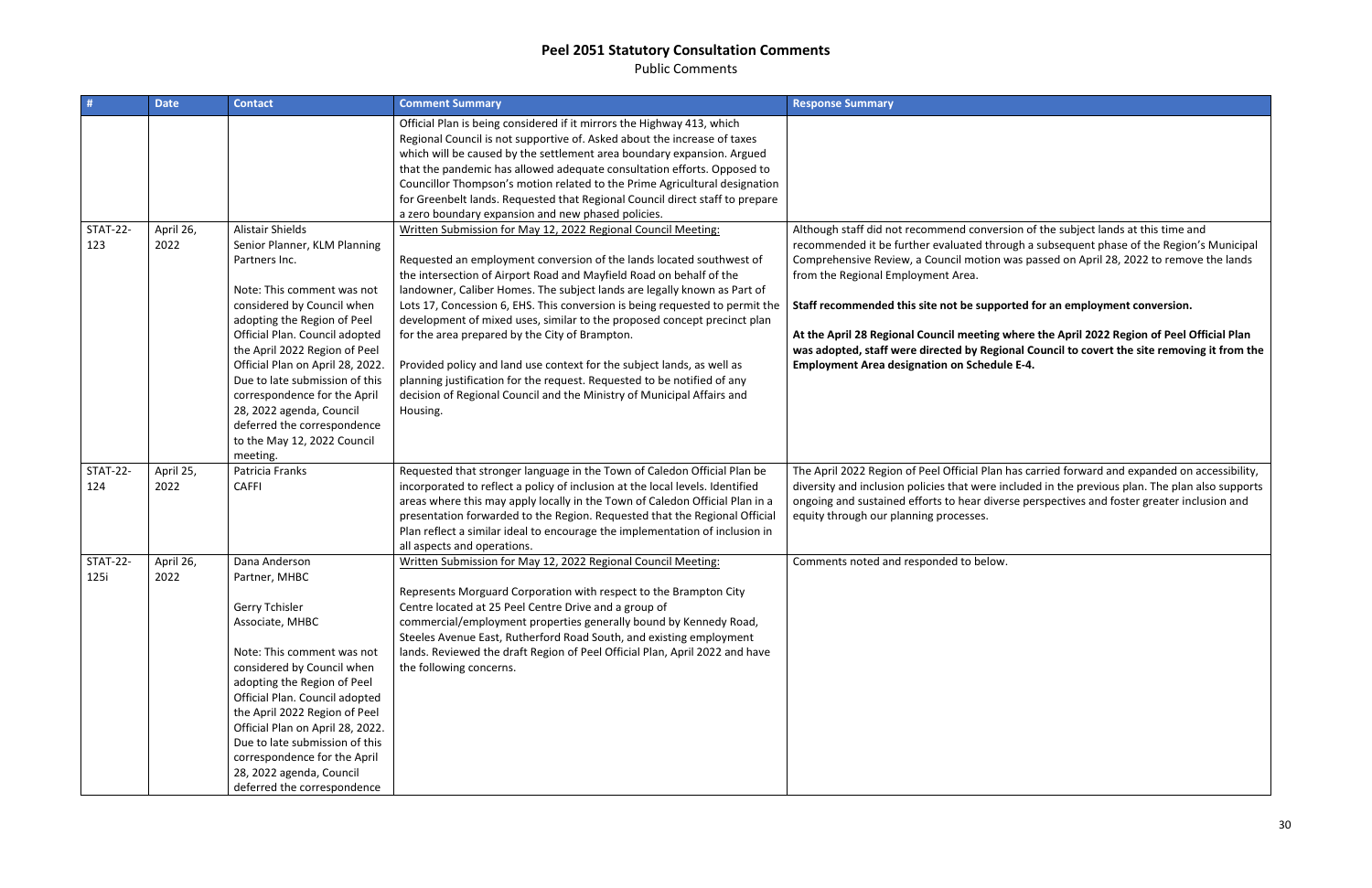Public Comments

| #                         | <b>Date</b>       | <b>Contact</b>                                                      | <b>Comment Summary</b>                                                                                                                                                                                                                                                                                                                                                                                                                                                   | <b>Response Summary</b>                                                                                                                                                                                                            |
|---------------------------|-------------------|---------------------------------------------------------------------|--------------------------------------------------------------------------------------------------------------------------------------------------------------------------------------------------------------------------------------------------------------------------------------------------------------------------------------------------------------------------------------------------------------------------------------------------------------------------|------------------------------------------------------------------------------------------------------------------------------------------------------------------------------------------------------------------------------------|
|                           |                   | to the May 12, 2022 Council<br>meeting                              |                                                                                                                                                                                                                                                                                                                                                                                                                                                                          |                                                                                                                                                                                                                                    |
| <b>STAT-22-</b><br>125ii  | April 26,<br>2022 | Dana Anderson<br>Partner, MHBC                                      | Section 5.6.19.14: Appreciate the incorporation of transition language into<br>this policy, however, this transition should be strengthened with respect to<br>major commercial land uses to ensure shopping centres are able to evolve                                                                                                                                                                                                                                  | Policy 5.6.19.14 does not preclude the Bran<br>respond to market demand. Regional policy<br>in local official plans.                                                                                                               |
|                           |                   | Gerry Tchisler<br>Associate, MHBC                                   | over time to respond to market demands. This policy should acknowledge<br>that existing shopping centres shall be allowed to continue to develop and<br>expand for commercial purposes.                                                                                                                                                                                                                                                                                  | BCC is within a Major Transit Station Area a<br>will be addressed through local MTSA imple                                                                                                                                         |
| <b>STAT-22-</b><br>125iii | April 26,<br>2022 | Dana Anderson<br>Partner, MHBC<br>Gerry Tchisler<br>Associate, MHBC | Section 5.6.19.18: Stated that this policy appears to be read and may be<br>construed as requiring all development within MTSAs to provide a range of<br>housing options, including affordable housing, which may pose a significant<br>constraint to development. Policies 5.6.19.9 and 5.6.19.10 do not reflect<br>this requirement and instead leave it up to municipalities to implement this<br>requirement through a comprehensive planning process for each MTSA. | The criteria identified are considerations as<br>assist the review of development applicatic<br>implementation planning has not been und<br>There is no expectation that affordable hou<br>developments for exclusively employment |
|                           |                   |                                                                     | Argued that it is unclear how this policy would be interpreted for new<br>commercial development without a residential component.                                                                                                                                                                                                                                                                                                                                        | Affordable housing should be considered in<br>accordance with Regional Housing policies                                                                                                                                            |
|                           |                   |                                                                     | Requested that this policy be amended to clarify that the objectives noted<br>with respect to housing options and affordable housing are only a<br>consideration for residential or mixed use development prior to the<br>implementation of a local MTSA policy framework.                                                                                                                                                                                               |                                                                                                                                                                                                                                    |
| <b>STAT-22-</b>           | April 26,         | Dana Anderson                                                       | Section 5.9.39: Argued that the transition and phasing policy is important                                                                                                                                                                                                                                                                                                                                                                                               | The Regional Official Plan provides the fram                                                                                                                                                                                       |
| 125iv                     | 2022              | Partner, MHBC                                                       | for the introduction of any major policy shift, including the introduction of<br>IZ. Suggested that this policy be strengthened to require a transition and                                                                                                                                                                                                                                                                                                              | implementing inclusionary zoning. Local mu<br>based on local market conditions in accorda                                                                                                                                          |
|                           |                   | Gerry Tchisler<br>Associate, MHBC                                   | phasing policy for the implementation.                                                                                                                                                                                                                                                                                                                                                                                                                                   |                                                                                                                                                                                                                                    |
| <b>STAT-22-</b>           | April 26,         | Dana Anderson                                                       | The draft Region of Peel Official Plan contains a number of policies                                                                                                                                                                                                                                                                                                                                                                                                     | Policies in the Official Plan do not preclude                                                                                                                                                                                      |
| 125v                      | 2022              | Partner, MHBC                                                       | addressing retail and Major Retail land uses within employment areas that<br>generally discourage these uses or prohibit them outright in the case of                                                                                                                                                                                                                                                                                                                    | operation however new or expanded oppo<br>would require a conversion as per the Grov                                                                                                                                               |
|                           |                   | Gerry Tchisler                                                      | Major Retail. Argued that it is important the policy framework explicitly                                                                                                                                                                                                                                                                                                                                                                                                |                                                                                                                                                                                                                                    |
|                           |                   | Associate, MHBC                                                     | acknowledge that there are existing Major Retail uses within employment                                                                                                                                                                                                                                                                                                                                                                                                  |                                                                                                                                                                                                                                    |
|                           |                   |                                                                     | areas that consist of large shopping centres. And support their continued                                                                                                                                                                                                                                                                                                                                                                                                |                                                                                                                                                                                                                                    |
|                           |                   |                                                                     | operations by permitting on-going modifications, alterations and expansion,                                                                                                                                                                                                                                                                                                                                                                                              |                                                                                                                                                                                                                                    |
|                           |                   |                                                                     | as well as the build-out of future commercial/retail buildings that may be<br>over 1,000 square metres.                                                                                                                                                                                                                                                                                                                                                                  |                                                                                                                                                                                                                                    |
| <b>STAT-22-</b>           | April 27,         | Nick Dell                                                           | Written Submission for May 12, 2022 Regional Council Meeting:                                                                                                                                                                                                                                                                                                                                                                                                            | The lands at 3455 Queen Street East in Brar                                                                                                                                                                                        |
| 126                       | 2022              | Harper Dell & Associates Inc.                                       |                                                                                                                                                                                                                                                                                                                                                                                                                                                                          | B40. The lands are designated as Employme                                                                                                                                                                                          |
|                           |                   |                                                                     | Represents the owner of 3455 Queen Street East in Brampton, 2514682                                                                                                                                                                                                                                                                                                                                                                                                      | radius of the Planned QUE-12 / Goreway M                                                                                                                                                                                           |
|                           |                   | Note: This comment was not                                          | Ontario Inc. Requested confirmation that the subject lands are not                                                                                                                                                                                                                                                                                                                                                                                                       | Operating Area. Policy 5.8.36 in the Official                                                                                                                                                                                      |
|                           |                   | considered by Council when                                          | designated Employment Area on Schedule E-4 or otherwise in the new                                                                                                                                                                                                                                                                                                                                                                                                       | introduction of residential uses in select M1                                                                                                                                                                                      |
|                           |                   | adopting the Region of Peel                                         | Regional Official Plan. Suggested a mixed use designation permitting                                                                                                                                                                                                                                                                                                                                                                                                     | local planning studies.                                                                                                                                                                                                            |
|                           |                   | Official Plan. Council adopted                                      | residential uses for the subject lands, as they have been removed from the                                                                                                                                                                                                                                                                                                                                                                                               |                                                                                                                                                                                                                                    |
|                           |                   | the April 2022 Region of Peel                                       | Toronto Pearson International Airport Operating Area and are now included                                                                                                                                                                                                                                                                                                                                                                                                |                                                                                                                                                                                                                                    |

malea City Centre (BCC) from evolving overtime to y directs local municipalities to address transition

and authorized uses and development standards ementation planning

If noted in the preamble which are intended to ans within Major Transit Station Areas where local dertaken.

Ising would be accommodated on proposed and retail uses.

n Major Transit Station Areas where feasible in

mework for local municipalities as they are unicipalities will implement transition and phasing lance with Provincial regulations.

Policial Plann do not existing businesses from continuing their rtunities for major retail uses in employment areas wth Plan.

mpton are filed as employment conversion request ent Area on Schedule E4 and within the 800 m TSA. The lands remain within the Pearson Airport Plan provides some flexibility to consider the TSAs, including this one, subject the conclusion of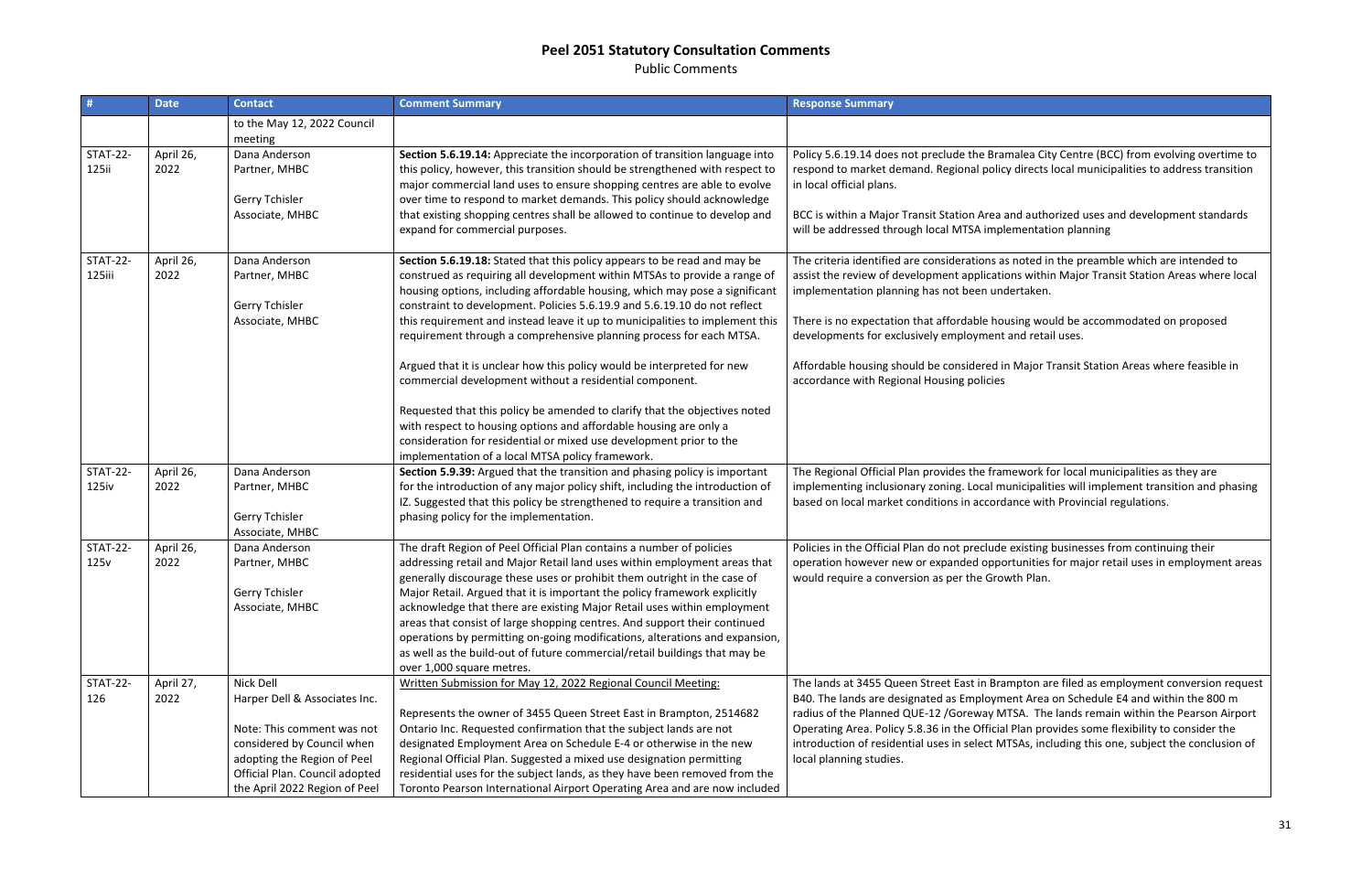Public Comments

|                        | <b>Date</b>       | <b>Contact</b>                                                                                                                                                                                                                                                                                                                                                                                                                             | <b>Comment Summary</b>                                                                                                                                                                                                                                                                                                                                                                                                                                                                                                                                                                                                                                                                                                                                                                                                                                                                                                                                                                                                                                                                                                                                                                                                                                                                                                                                                                                                                                                                                               | <b>Response Summary</b>                                                                                                                                                                                                                                                                                                                                                                                                                |
|------------------------|-------------------|--------------------------------------------------------------------------------------------------------------------------------------------------------------------------------------------------------------------------------------------------------------------------------------------------------------------------------------------------------------------------------------------------------------------------------------------|----------------------------------------------------------------------------------------------------------------------------------------------------------------------------------------------------------------------------------------------------------------------------------------------------------------------------------------------------------------------------------------------------------------------------------------------------------------------------------------------------------------------------------------------------------------------------------------------------------------------------------------------------------------------------------------------------------------------------------------------------------------------------------------------------------------------------------------------------------------------------------------------------------------------------------------------------------------------------------------------------------------------------------------------------------------------------------------------------------------------------------------------------------------------------------------------------------------------------------------------------------------------------------------------------------------------------------------------------------------------------------------------------------------------------------------------------------------------------------------------------------------------|----------------------------------------------------------------------------------------------------------------------------------------------------------------------------------------------------------------------------------------------------------------------------------------------------------------------------------------------------------------------------------------------------------------------------------------|
|                        |                   | Official Plan on April 28, 2022.<br>Due to late submission of this<br>correspondence for the April<br>28, 2022 agenda, Council<br>deferred the correspondence<br>to the May 12, 2022 Council<br>meeting                                                                                                                                                                                                                                    | within 500 metres of the future QUE-12 MTSA and located along a Local<br>Intensification Corridor.                                                                                                                                                                                                                                                                                                                                                                                                                                                                                                                                                                                                                                                                                                                                                                                                                                                                                                                                                                                                                                                                                                                                                                                                                                                                                                                                                                                                                   |                                                                                                                                                                                                                                                                                                                                                                                                                                        |
| <b>STAT-22-</b><br>127 | April 27,<br>2022 | David Tang<br>Partner, Miller Thomson LLP<br>(sent via Ara Calvo)<br>Note: This comment was not<br>considered by Council when<br>adopting the Region of Peel<br>Official Plan. Council adopted<br>the April 2022 Region of Peel<br>Official Plan on April 28, 2022.<br>Due to late submission of this<br>correspondence for the April<br>28, 2022 agenda, Council<br>deferred the correspondence<br>to the May 12, 2022 Council<br>meeting | Written Submission for May 12, 2022 Regional Council Meeting:<br>Represent Mother Parker's Coffee & Tea Inc., the owner of 2530 and 2531<br>Stanfield Road and the occupant of 2470 Stanfield Road in Mississauga. The<br>subject lands are located within the Dixie Employment Area (Map 17-1).<br>Mother Parkers is concerned with the properties located between Haines<br>Road and Ernest Blundell Drive identified as Mixed Use Lands. Opposed to<br>the employment conversion and redesignation of these Employment Lands<br>to permit sensitive land uses, such as residential lands. Provided<br>justification for this request, such as the impact on Mother Parkers'<br>operations.<br>Carried out recent analysis on the potential noise and odour impacts its<br>current operations would have on nearby lands, which is visually depicted<br>in this submission. Argued that this analysis suggests that the lands fronting<br>on Dundas Street East in this area would not qualify to be converted for<br>sensitive land uses from a noise perspective. The nearby lands would also<br>be subject to the Provincial guidelines for setbacks with respect to facilities<br>producing coffee and tea to any property where odour sensitive activity is<br>located.<br>Requested that the City of Mississauga and Region of Peel maintain these<br>Mixed Use Lands as employment lands within an employment area, with no<br>permissions, in principle or conditionally, for any noise or odour sensitive | This letter was received April 27 2022, and<br>Regional Council on April 28, 2022. Due to<br>correspondence to the next meeting of Cou<br>The Regional Official Plan reflects the findir<br>The subject sites requested to be included<br>Primary Major Transit Station Areas, which<br>through local implementation.                                                                                                                  |
| <b>STAT-22-</b>        | April 28,         | Irene Ford                                                                                                                                                                                                                                                                                                                                                                                                                                 | land uses.<br>Written Submission for April 28, 2022 Regional Council Meeting:                                                                                                                                                                                                                                                                                                                                                                                                                                                                                                                                                                                                                                                                                                                                                                                                                                                                                                                                                                                                                                                                                                                                                                                                                                                                                                                                                                                                                                        | The designation of Prime Agricultural Areas                                                                                                                                                                                                                                                                                                                                                                                            |
| 128                    | 2022              | Note: This comment was not<br>considered by Council when<br>adopting the Region of Peel<br>Official Plan. Council adopted<br>the April 2022 Region of Peel<br>Official Plan on April 28, 2022.<br>This submission was provided<br>to the Clerk's office during the<br>April 28, 2022 Council                                                                                                                                               | There is a huge hidden agenda this is a systematic downgrading of<br>greenbelt protection and it's premature. You can't go straight from prime<br>agricultural to rural. Prime agricultural is very restrictive but rural is not<br>restrictive enough. It is the same thing as ROPA7 in York which Council<br>supported in the against the recommendations of TRCA, Vaughan,<br>Markham, York Region staff.<br>Do not support, please I am begging you, this is setting the groundwork to<br>undermine the entire Greenbelt Plan. It is premature, don't please, don't do<br>this, it will not come out well in the media.                                                                                                                                                                                                                                                                                                                                                                                                                                                                                                                                                                                                                                                                                                                                                                                                                                                                                          | policy requirements in the Provincial Policy<br>Growth Plan and Greenbelt Plan require m<br>in conformity with the Agricultural System<br>February 2018. In accordance with the Gre<br>the Provincial Prime Agricultural Area desig<br>Plan Area.<br>The Region may refine the Provincial Prime<br>provincial implementation procedures and<br>exercise was completed as part of the Peel<br>requirements and consultation with provin |

I the Region of Peel Official Plan was adopted by the late submission, Council deferred the uncil.

ngs of the Dundas Connects Study.

in the Regional Employment Area are also within Provides an opportunity to manage land uses

as in the New Region of Peel Official Plan is based on y Statement, Growth Plan and Greenbelt Plan. The Iunicipalities to designate Prime Agricultural Areas land base mapping issued by the Province in enbelt Plan Policy 5.3 and Growth Plan Policy 4.2.6, ignation is currently in effect within the Greenbelt

**Agricultural Area designation in accordance with** I refinement criteria. A mapping refinement I 2051 Review in accordance with provincial ncial staff. The mapping refinement resulted in a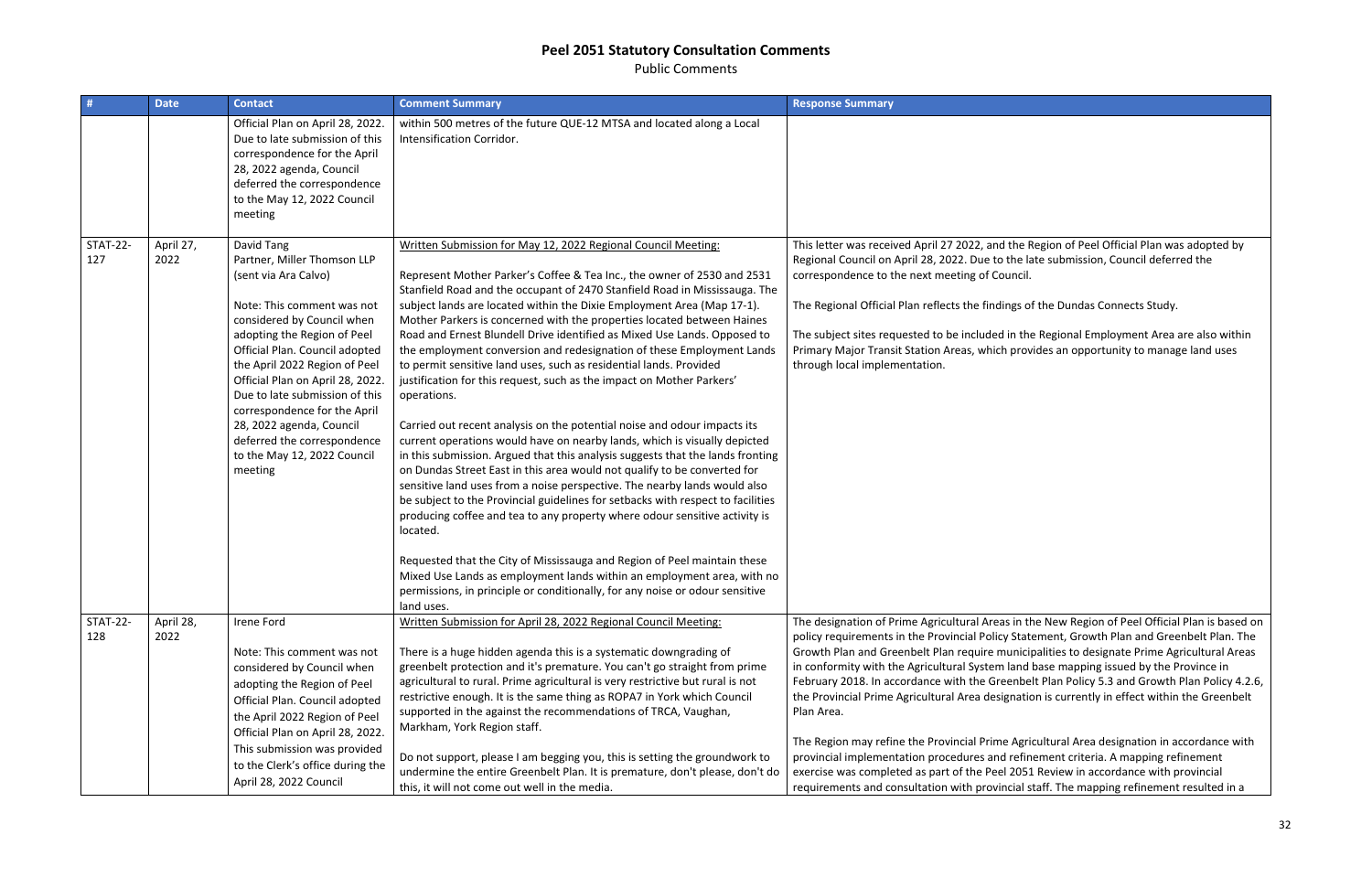Public Comments

| <b>Date</b> | <b>Contact</b> | <b>Comment Summary</b> | <b>Response Summary</b>                                                                                                                                                                                                                     |
|-------------|----------------|------------------------|---------------------------------------------------------------------------------------------------------------------------------------------------------------------------------------------------------------------------------------------|
|             | meeting.       |                        | reduction of the Prime Agricultural Area as<br>information that was not taken into accoun                                                                                                                                                   |
|             |                |                        | At the April 28 <sup>th</sup> , 2022, Regional Council me<br>property known as TPC Toronto at Osprey \<br>from the Prime Agricultural Area and design<br>to the proposed New Region of Peel Officia<br>Region's submission to the Province. |
|             |                |                        | The Province will review the submission of<br>any refinements to the Provincial Prime Age<br>Province.                                                                                                                                      |
|             |                |                        | For further information, please see the com<br>reports and presentation: Regional Council<br>Please also see a response to similar comm<br>response table.                                                                                  |
|             |                |                        | Public Comment Response Tables can be fo<br>webpage: https://www.peelregion.ca/offici                                                                                                                                                       |

s currently mapped by the Province, to reflect local nt in the Provincial mapping.

eeting, Council passed a motion to exclude the Valley at 19370 Main Street, Town of Caledon, mate it as Rural Lands. This adjustment was made Il Plan "Schedule D-1 – Rural System" as part of the

f the New Region of Peel Official Plan mapping and ricultural Area will require approval by the

mmentary in the April 28<sup>th</sup>, 2022, Regional Council <u>Reeting - April 28, 2022 (escribemeetings.com)</u> nents STAT-22-026 in the 2021 public comment

Pund on the Peel 2051 Public Consultation ialplan/review/fall-consultation.asp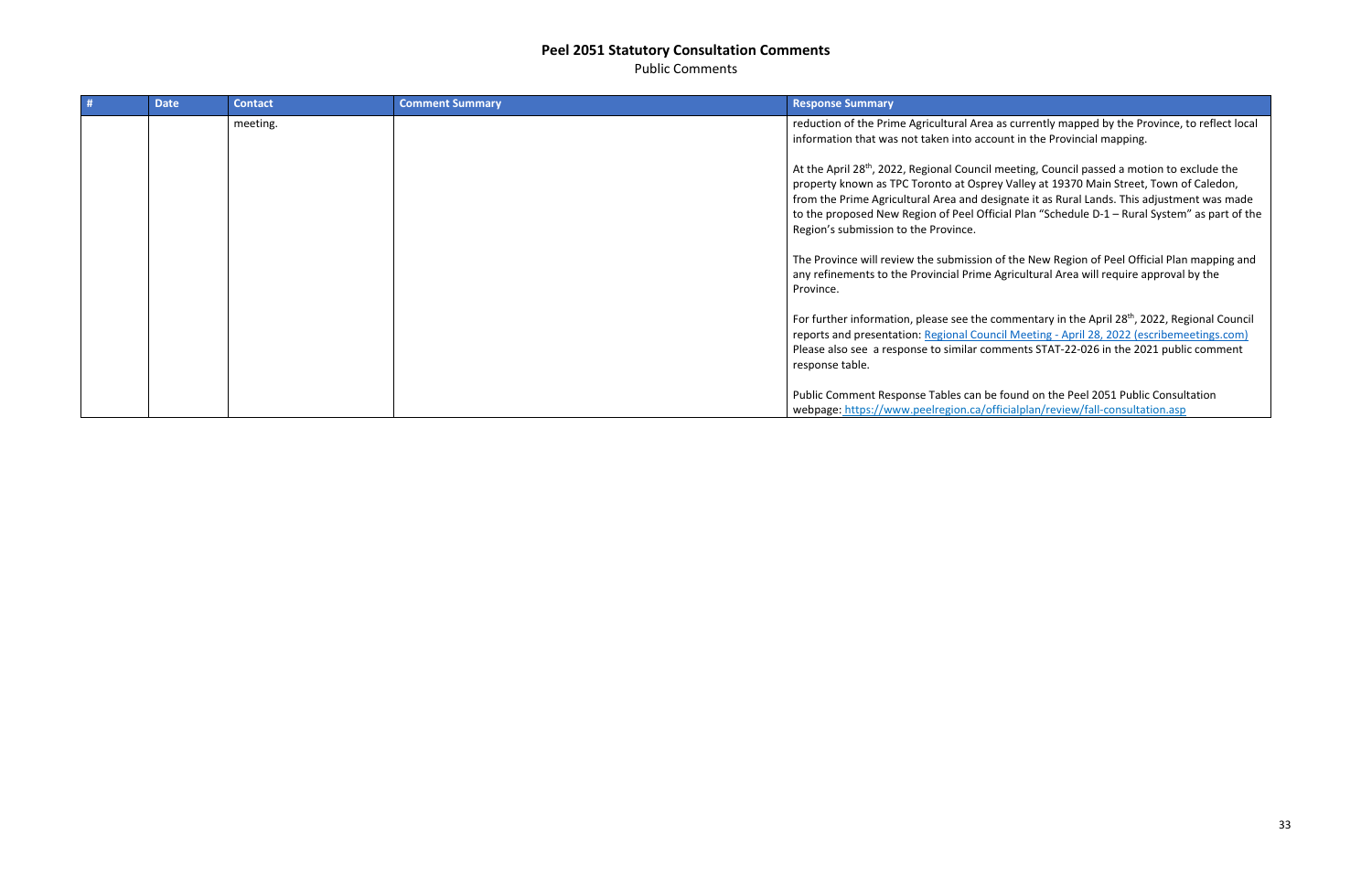Public Comments

### **List of Comment Submitters – STAT-22-026 RE: 'Reject the Draft Peel 2051 - Grow within the Existing Settlement Boundary'**

The following people submitted comments with the subject line 'Reject the Draft Peel 2051 - Grow within the Existing Settlement Boundary' via email as written submissions for the April 7, 2022 Planning and Growth Managemen meeting and the April 14/28, 2022 Regional Council meeting. A total of 529 form submissions were received by the Region between March 29 and April 11, 2022. Please see the comment summary and staff response logged as STATthe table above.

| Francesca Discenza     | Jennifer McLaren      | M. Lyons              |
|------------------------|-----------------------|-----------------------|
| Sigrid Wild            | Cathy Hobin           | <b>Stephen Morris</b> |
| Marjorie Middleton     | Ardith Ekdahl         | <b>Barb Imrie</b>     |
| John Radoman           | <b>Nancy Phillips</b> | Merri-Lee Metzger     |
| Maureen Teixeira       | Alan Barthel          | <b>Judy Bruce</b>     |
| Mona Findlay           | Mark Harper           | Fran Turner           |
| Malene Johansen        | M.J. Martinuk         | Beth Groombridge      |
| Jeff Rowan             | Jan Taylor            | L. Madill             |
| Christiane Langman     | Tim Inkpen            | Greg Roe              |
| Nicole Hannan          | <b>Tony Policelli</b> | Alexandra Wright      |
| Lynda Henry            | David Kraus           | Hyo-Eun Shin          |
| Kay Peck               | John Armstrong        | <b>Marie Prins</b>    |
| Sabrina Scott          | Julie B.              | Kyle Jessiman         |
| Mili Roy               | Lisa Brownstone       | Catherine Bowerman    |
| Jessica Harrower       | Susan May             | S.M.                  |
| Sean Leighland         | Josh Franklin         | Daniel Cox            |
| <b>Gary Vipond</b>     | <b>Steve Franklin</b> | <b>Gerald Lambers</b> |
| Helen Brenner          | Bruce Novakowski      | Ann Low               |
| Cheryl Bowman          | <b>Ted Glover</b>     | Vida Pringle          |
| Cindy Hunt             | K. Laundy             | Dorothee McKinlay     |
| <b>Sharon Stirling</b> | John Liss             | Michael Robertson     |
| Linda Lundstrom        | John Mark Robertson   | Bendt Jorgensen       |
| Denise Larocque        | John Stephen Howden   | Daryl Harkley         |

Guillaume Aird Bailey Chui Marcia Bastias Ken Forgeron Chandra Clarke Mary Anne Coffey Sylvia Pivko Sue Slack Elisabeth Jocz Ralph Wushke Laurie Jeffery Jo Gladding Ralph Plickert Mary Walker Sharon Tranmer Peter Barker Roberta Miggiani Susan Quirk Lisa Hodgetts Iole Fabbro Lisa Swinton Barbara Stanworth Valerie Adriaanse Brenda Rundle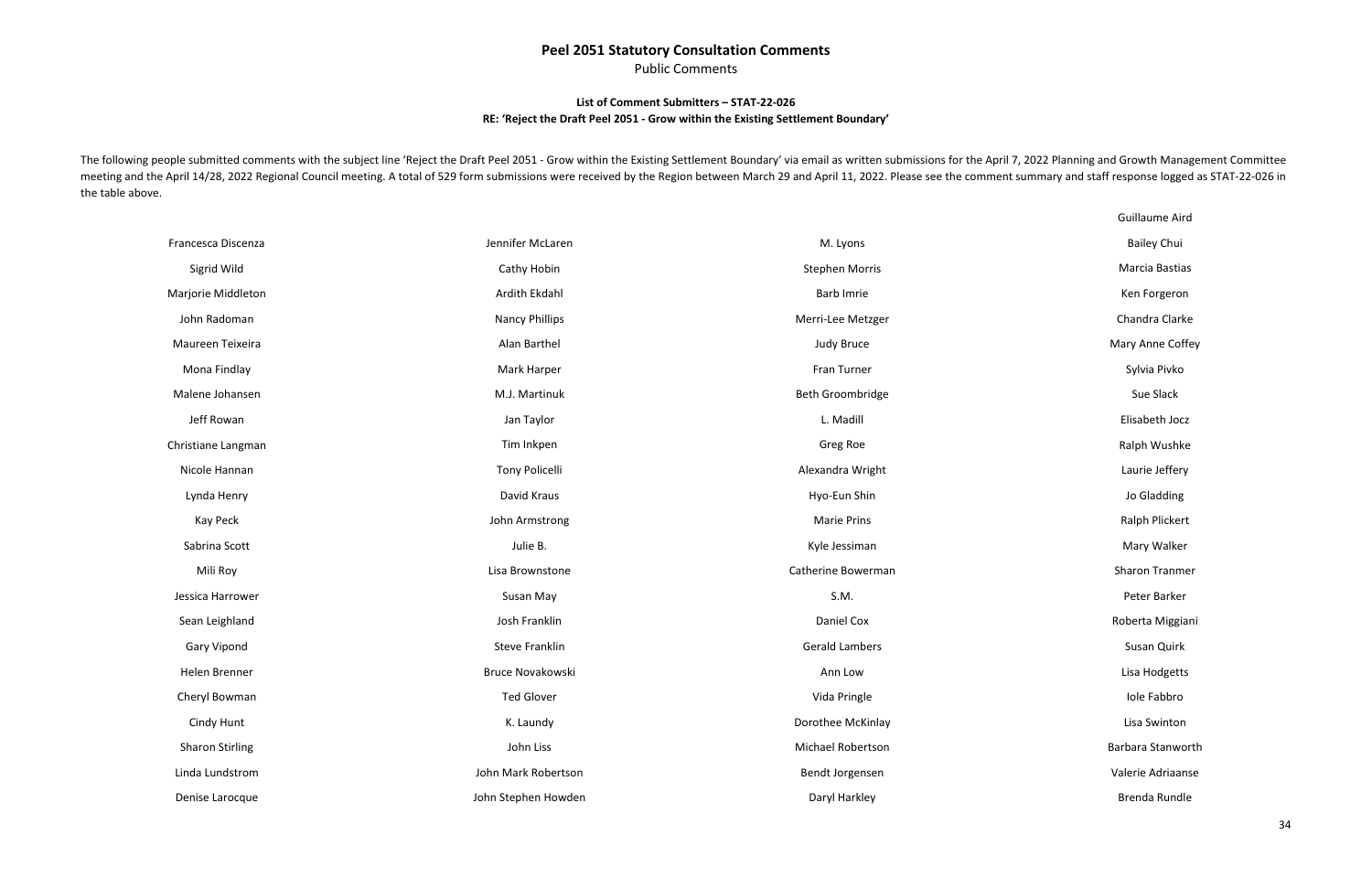Public Comments

| Leanne Cooper                       | Shelagh Keesmaat      | Kathleen Scherban                              |
|-------------------------------------|-----------------------|------------------------------------------------|
| <b>Trevor McLeod</b>                | Ann Dwornik           | Dorothy English                                |
| <b>Ted Mann</b>                     | James Shute           | Alena Whitbread                                |
| Marsha Watts                        | H.H.                  | Greg Boyd                                      |
| Anita Sachanska                     | Aki Tanaka            | Susanna-Shiannes Scania Shanelia Solraysioseum |
| Carole and Karl Conde and Beveridge | Julia Olivares        | Spears                                         |
| Ellen Warwick                       | <b>Chantal Stepa</b>  | Deborah McDowell                               |
| Lanie Chalmers                      | Cassandra Harding     | Shannon Madeley                                |
| Dana Snell                          | Maurizio Telesca      | Gloria Grant                                   |
| Nancy Geburt                        | Claire Rodger         | Sandra Dosen                                   |
| Mike P.                             | Laurel Grace          | Luciana Keogh                                  |
| M. and R. Dimuantes                 | Don Ferguson          | Jesse Leithwood                                |
| <b>Frank Pasquill</b>               | Trisha DiVicenzo      | Lindsay Furan                                  |
| Lynn MacLennan                      | <b>Judith Patrick</b> | Rachelle Chevalier                             |
| Evelyn Adler                        | Maureen Hubble        | Kevin Moore                                    |
| J. Day                              | Joan Murphy-Walker    | Rene Ebacher                                   |
| Adam Busch                          | <b>Bruna Nota</b>     | Patricia Berton                                |
| Grace Asikainen                     | Fred Feenstra         | Kathryn Dean                                   |
| John Johnston                       | Walter Lazar          | D. Fletcher                                    |
| Holly Kirkconnell                   | Sandra Ann Forgues    | Corwin Khoe                                    |
| Karen Hawes                         | Paul Larsen           | <b>Carol Parks</b>                             |
| MaryAnne Davis                      | Samantha Beck         | Nadir Rahman                                   |
| Meredith Rodger                     | Virginia Graham       | Philip Richards                                |
| Judy McDougall                      | Ildi Connor           | Rose Kiemle                                    |
| Carolyn Schmidt                     | Michelle Furgiuele    | Sue Bissonnette                                |
| <b>Ted Broomhead</b>                | <b>Robert Farley</b>  | Sylvia Dresser                                 |
| Judith Reid                         | Sue Horwood           | Lynn McClory                                   |
| <b>Rick Wardell</b>                 | Alex Bogdan           | Kristin Wilhelm                                |
|                                     |                       |                                                |

Friar Edward Debono, OFM Conv.

Gabrielle Schiller

Yvonne Little

Michael Heydon

Judi Wiechula

Brandon Evangelista

Phyllis Dietrich

Anne Barusta

Elizabeth Carter

Betsy Cornwell

Laurel E. Tate

Lyle Clark

Jeri -Li Trainer

Mary Prene y

Ronald MacFarlane

Susan Watt

Les Fabian

Joe Greenspon

Ted Ho

Allison Millman

Victoria Gershon

Tosha Vink

Raffy Dotan

Eric N.

Kaitlyn DiVicenzo

Jess Div

Rick DiVicenzo

Renate VanLeeuwen

Matt Noble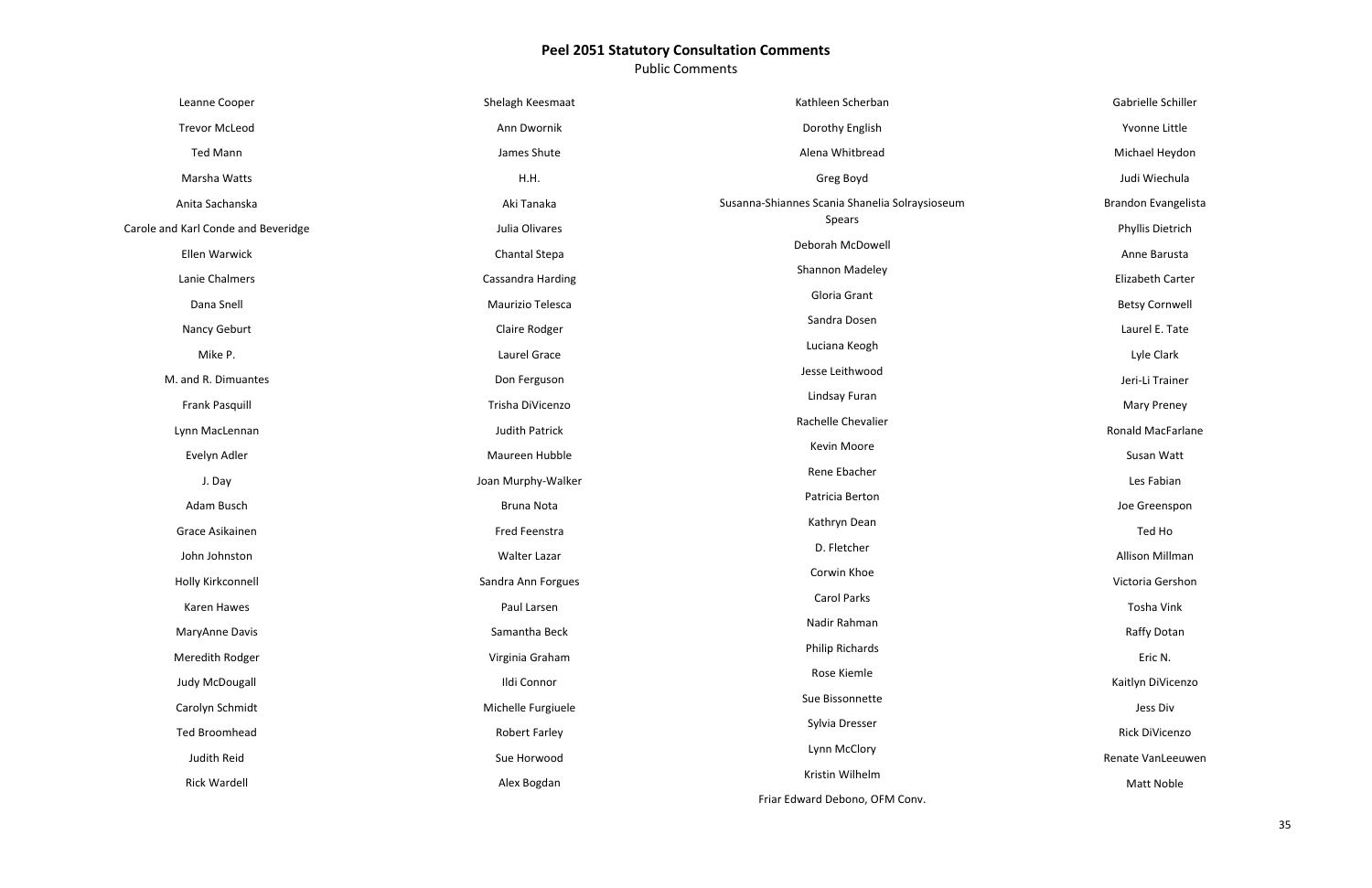Public Comments

| <b>Franco Palacios</b>  | Joan Lewis                  | Livia Pope            |
|-------------------------|-----------------------------|-----------------------|
| Carolyn King            | Susann Easson               | Verena Walter         |
| Alison Tasker           | John Masters                | Kathryn Sullivan      |
| Anna Hughes             | Anna D'Agostino             | Jim McConnach         |
| Joseph Merritt          | Andrzej Bartczak            | <b>Marty Price</b>    |
| Despina (Debbie) Melohe | <b>Thomas Stevens</b>       | Kathy Andrews         |
| Celia Schmidt           | <b>Bruce Chan</b>           | Elizabeth J. Zemdegs  |
| Paul Hore               | Judy Orange                 | Margaret Peck         |
| Jamie Hearder           | Anna Agranat                | Dianne M. Cunningham  |
| D. Herbert Heine        | Janette Johnston            | <b>Tim Shuff</b>      |
| Elizabeth Chen          | John Connor                 | J.L. Stanton          |
| Maria Fornataro         | Lorraine Valenzano          | Sylvie Delisle        |
| John Johnstone          | William and Charlotte Philp | Miranda Pessot        |
| Maria Katic             | Jennifer Smith              | <b>Tom Molyneaux</b>  |
| Nicole Lehman           | <b>Annabel Reinis</b>       | Irene Klein           |
| <b>Dyanne Smart</b>     | Wendy Hooker                | Carole Cabrey         |
| <b>Rick Ortlieb</b>     | Alexandra Powell            | Marcia Niemi          |
| <b>Rolly Laurin</b>     | Deborah Gervais             | Ashley Eveleigh       |
| Miriam Kaufman          | Lyn Folkes                  | Linda Booty           |
| Sarah Ciliberto         | Rachel Smith-Young          | Gary Markotich        |
| Rocco Frangione         | Ann Elliott                 | Margit Mueller        |
| Jo Saunders             | John Mullinder              | Elaine Van Coorn      |
| Carmelle Renaud         | Linda Black                 | Carolyn Zinck         |
| Veronica Dunn           | Natalie Richter             | David McKenzie        |
| <b>Elisabeth Turner</b> | Catherine Clysdale          | Marie Gogo            |
| Marcello Mancuso        | Martina Eisleb              | <b>Cheryl Francis</b> |
| MJane Gorman            | Janice Tkach                | Sean Stone            |
| <b>Brian McClure</b>    | Jack Hewson                 | <b>Ginette Begg</b>   |

Ceredwyn Hill

### Catherine Cabral-Marotta

Perviz Bhumgara

Alice Mrzlecki

Jeff Freeman

Elizabeth Morin

Marilyn Green

G. Guleria

Shannon French

Angelique Dack

Navtej Duggal

Sheila Rhodes

Kevin Harper

Brenna Bartley

Aleksandra Grzywaczewska

Lisa Rambrich

Cynthia Roberts

Mary-Margaret Quennell

Sharon Skup

Joanne Baker

Minu Mathew

Izzy Jahan

B. Tucker

Susan Laberge

Susan Jorgenson

Irene Reyes

Kathy Thorpe

Cindy McDonald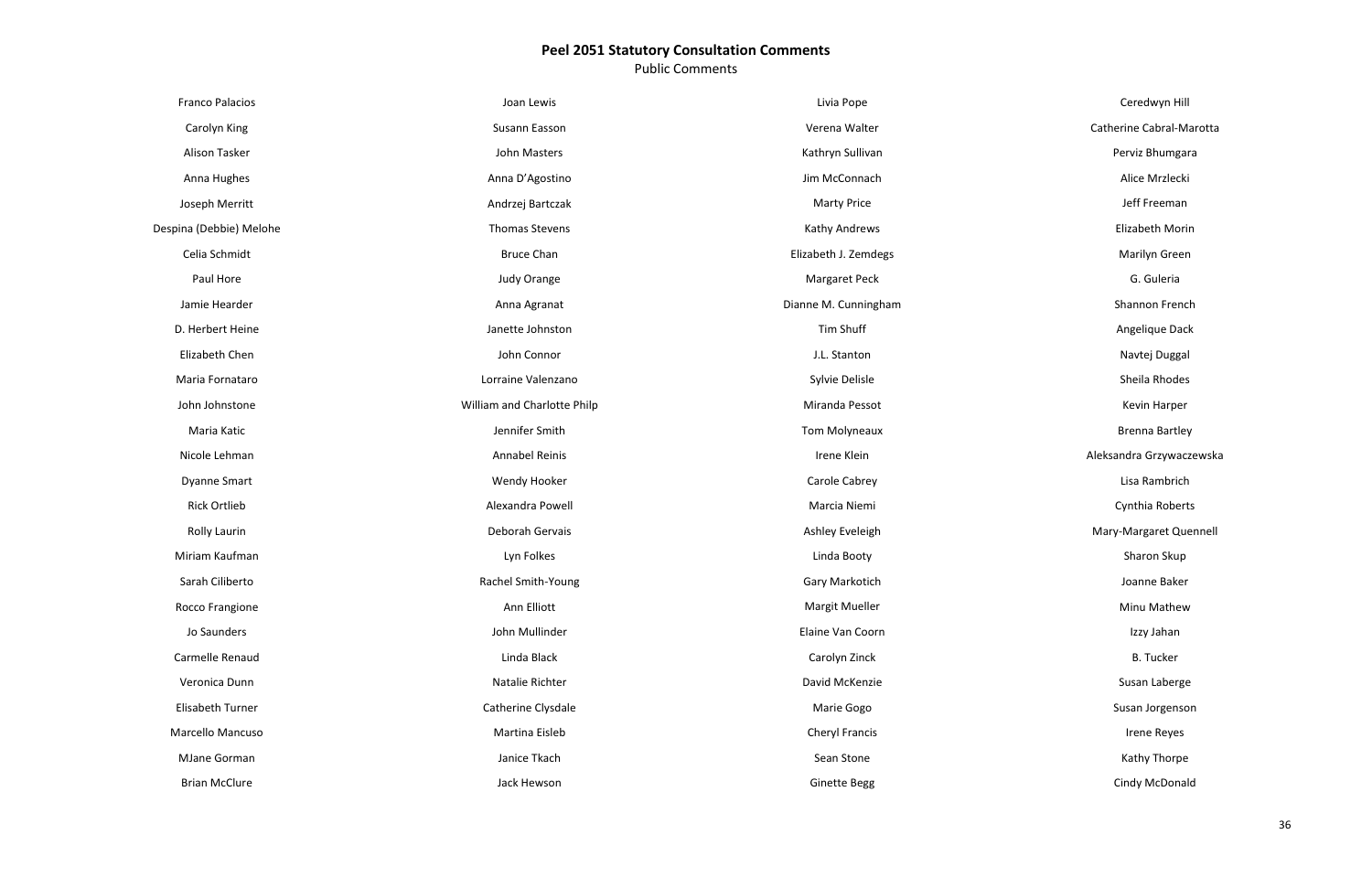Public Comments

| Jocelyn DeLeskie              | Loretta Mezei      | Zaviar Gotham         |
|-------------------------------|--------------------|-----------------------|
| Sharon Pacheco                | Pat Seaton         | Julie Nasmith         |
| Louise Peacock                | Stephanie Bonnell  | Sheri Eby             |
| <b>Allison Concannon</b>      | Melanie Morson     | Judith Blonski        |
| Karen Lathe                   | Shanaz Fancy       | Anthony Gatti         |
| Susan Bools                   | Aimie Mirza        | <b>Christine Fuss</b> |
| Kate McKay                    | Arden Hagedorn     | Yvonne Hiemstra       |
| Sherry Ferguson               | Gordon Schnitt     | Kirsten McCarthy      |
| Jacqueline McKernan           | Pat Joy            | John O'Connor         |
| Kaneera Uthayakumaran         | Yasmin Khan        | Ken Goddard           |
| Rick Ramdeen                  | Victoria Clare     | Bryan Adamczyk        |
| Jacqueline Zakaria            | Jennifer Longo     | Liz Dobrzanski        |
| Saskia Beekhuizen             | Lesley Chapman     | Ed Janiszewski        |
| <b>Echo Railton</b>           | Ann McRuvie        | Amitav Dash           |
| Oliver Seaton                 | Tim Lindhe         | Lyn Adamson           |
| Paramjeet Kaur                | Silke Nebel        | Cynthia Sanderson     |
| Jane MacKay                   | Samantha Valdellon | Jennifer's Ferrari    |
| Silvia Ault                   | Brenda Weitendorf  | Kim Finstad           |
| <b>Elizabeth Eves</b>         | Carolynn Bloomer   | Scott Kennedy         |
| Sandra Marasovic              | Chris Tassone      | <b>Jill Tonini</b>    |
| Doug Caldwell                 | Graciela Conde     | Keegan Wharram        |
| Paula B.                      | Teresa Ryce        | Benjamin Avdicevic    |
| Judith MacCarthy              | Keith Campbell     | Marianne Gallinger    |
| <b>Richard Sharpe</b>         | Rachel Chester     | Catherine Silverglen  |
| M. Mitchell                   | Julie Thompson     | Nancy Middleton       |
| Hari Somaskantha              | Zoe Keary-Matzner  | Vicki Rostant         |
| <b>Charles and Anna Simon</b> | <b>Greg Nisbet</b> | Laura Gapski          |
| Krishna Saga                  | Leslie Jandreau    | Erica McNiece         |

Eugenie Waters

Donna Austin

Doris Clayon

Gemma Coppolella

Olya Keenan

John Coppolella

Christine Lynes

Mike Eklund

Catherine Brenner

Chelsea Dalton

Antonietta Esposito

Meighan Colterjohn

Rosemary Esposito Cruz

Dean Orr

Joanne Edmiston

Lisa Annetta

Gary Pereira

Margaret Beaudette

Mimi May Chan

Michael Kennedy

Jeanette Johnson

Syd Johnson

Joan O'Reilly

David Longstaff

Mabel Jankovic

Paul Wartman

Robert Carson

Kathy Wartman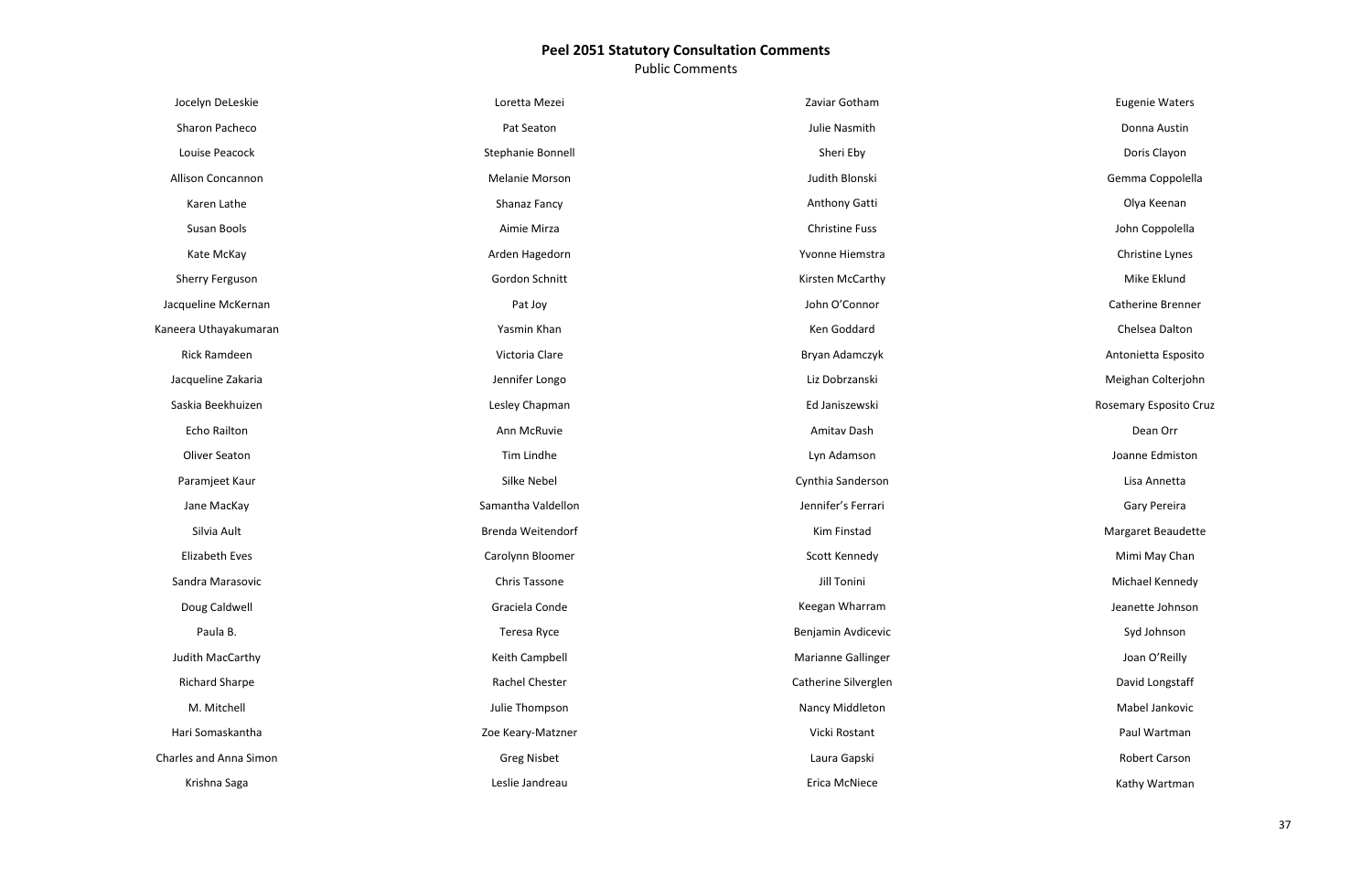Public Comments

| K. Smith                | Alessandra McIntosh      | Lisa McAnulty           |
|-------------------------|--------------------------|-------------------------|
| Anne Sluman             | Julie Heyes              | David Sargent           |
| John Forbes             | Madeleine Fournier       | <b>Hilary Thomas</b>    |
| Linda Ellis             | Janet Duval              | Katrina Tenbroek        |
| Mark Goldstein          | Winston Uytenbogaart     | <b>Elodie Andrews</b>   |
| Pascal Labillois        | Kaitlyn Post             | Kim Reid                |
| Noelle Zitzer           | Sandra Baker             | Amy Claridge            |
| Ian Nautwoke            | Natalie Musallam Stevens | <b>Christine Forand</b> |
| John Conway             | Mark Forler              | Craig White             |
| Brigon Munkholm         | Vanessa Vallenilla       | Eduardo Diconca         |
| Lesley Kotis            | Michelle Tom             | <b>Harley Nott</b>      |
| Patty Valenti           | Maurica Connell          | Janet Berketa           |
| Penny Richardson        | Pia Poblete              | Jonathan Nayler         |
| Kathy Chapman           | Rachel Boere             | Lynne Shibley           |
| Kevin Johnson           | Jaclyn Patterson         | <b>Mary Dennis</b>      |
| Zoe Bakker              | Norma Gamble             | P. Wylie                |
| Alysha Green            | <b>Brodie Peteran</b>    | Padi Danesh             |
| Smith Lynda             | Latasha Millette         | Pauline Petri           |
| Susana Caputo           | Deborah D'Amico          | R. Menezes              |
| Marilyn Williamson      | Joanne Mazanik           | Renata Draganic         |
| Glenn Smith             | James Alofs              | <b>Robert Watts</b>     |
| Nirmit Patel            | Lynn Gates               | <b>Roger Suffling</b>   |
| Laura Bowman            | Jessica Pigeon           | Scott Downie            |
| <b>Teresa Patterson</b> | Fatehpaul Dhaliwal       | Shiva Amiri             |
| Sandford Anderson       | Jennifer Geniole         | Anna Leituruta          |

Jon Forbes Leah Pressey Annette Gibbons Mina Namrud Albert T. Nathan Bylok Louise Brownlee Cory Mogk Johanna Fernandez Lynn Allan Sanjeev Johar Mary Vander Woude Sabeen Abbas Stephanie Meeuwse Donna Austin Hannah Kuryllowicz Karen Code Janine Le Forestier Alexis Wright Mari-Anne Tate Peter Schmolka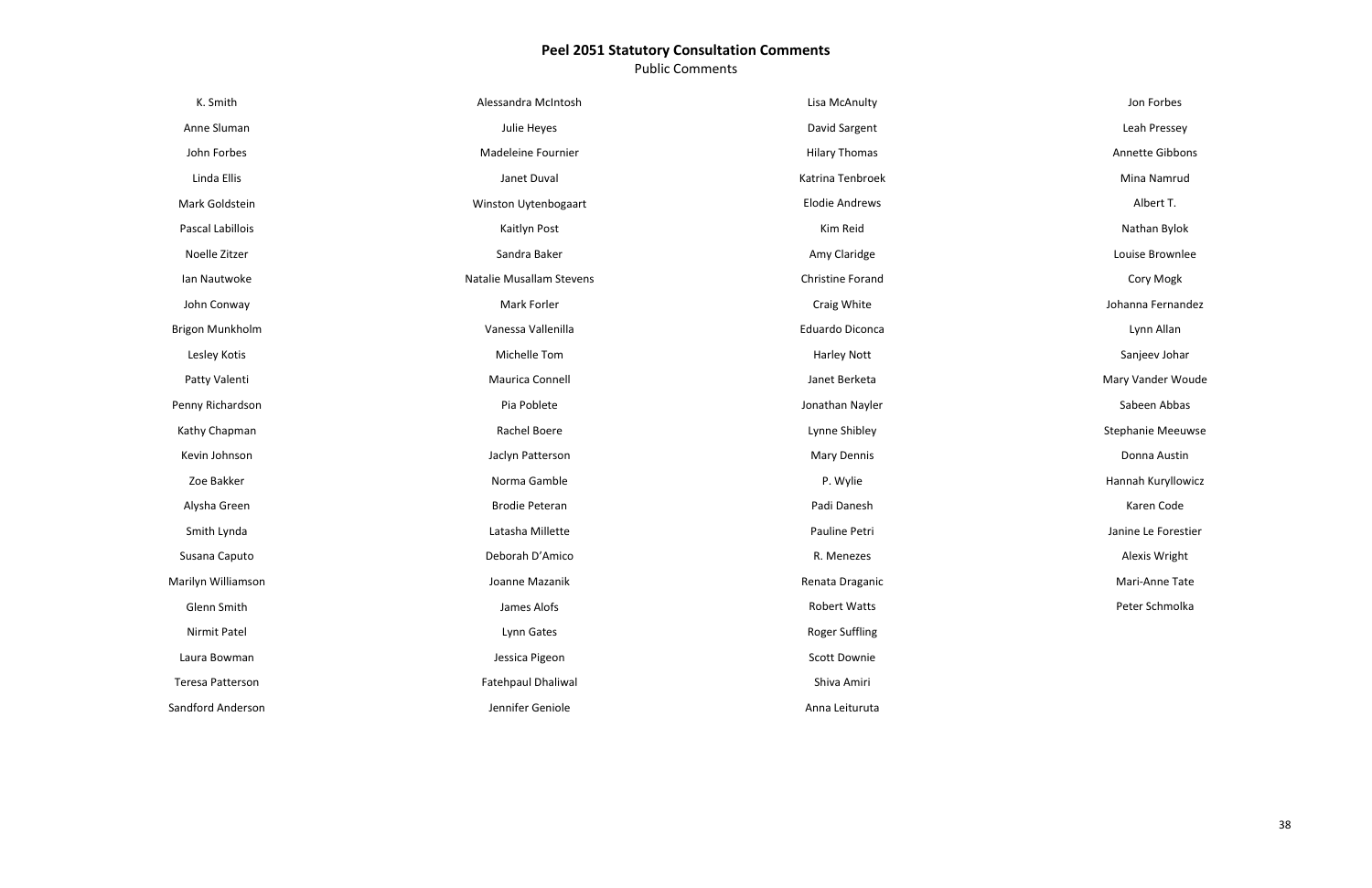Public Comments

### **List of Comment Submitters – STAT-22-099 RE: 'Defer Peel 2051 Official Plan Until After the June Election'**

<span id="page-38-0"></span>The following people submitted comments with the subject line 'Defer Peel 2051 Official Plan Until After the June Election' via email as written submissions for the April 14/28, 2022 Regional Council meeting. A total of 39 were received by the Region between April 12 and April 25, 2022. Please see the comment summary and staff response logged as STAT-22-099 in the table above.

| S. Marenge            | Nick Relph               | Liz Dobrzanski            |
|-----------------------|--------------------------|---------------------------|
| Patrick McParland     | Sandra Ann Forgues       | Scott Kennedy             |
| Leonarda Carranza     | Judi Island              | Holly Kirkconnell         |
| Kevin Harper          | Adam Busch               | Helen Brenner             |
| Bruce Novakowski      | Aleksandra Grzywaczewska | Olya Keenan               |
| Susan May             | Julia Olivares           | Judy Bruce                |
| Roy Manzini           | Judy Orange              | John Mark Roberts         |
| <b>Nancy Phillips</b> | Joanne Avison            | Wesley Choy               |
| Jane Gray             | Sue Bissonnette          | Daniel Cox                |
| Don Ferguson          | Iole Fabbro              | Mark Harper               |
| John Masters          | Jan Taylor               | Shannon Madeley           |
| <b>Gerald Lambers</b> | Kayla Rodrigo            | Wendy Hooker              |
| Brigon Munkholm       | Ken Forgeron             | <b>Rick Wardell</b>       |
| Jan Clare             | Gemma Coppolella         | <b>Bruno Bustos Alegi</b> |
| Larry Dallan          | Judy McDougall           | Carole and Karl Cor       |
| Mina Namrud           | John Thomson             | Maurizio Telesca          |
| Ceredwyn Hill         | Sandra Dosen             | Leah Pressey              |
| Fran Turner           | <b>Howard Russo</b>      | Sylvia Pivko              |
| <b>Richard Sharpe</b> | Amy Claridge             | Amber Murphy              |
| Victoria Gershon      | Elizabeth Chen           | Rita Mary Cote            |
| Jo Saunders           | MacAulay Michele         | Paramjeet Kaur            |
| C.B. Bredschneider    | Vida Pringle             | Carole Cabrey             |
| Christina Cicconetti  | James Shute              | Guillaume Aird            |

son

ria

onde and Beveridge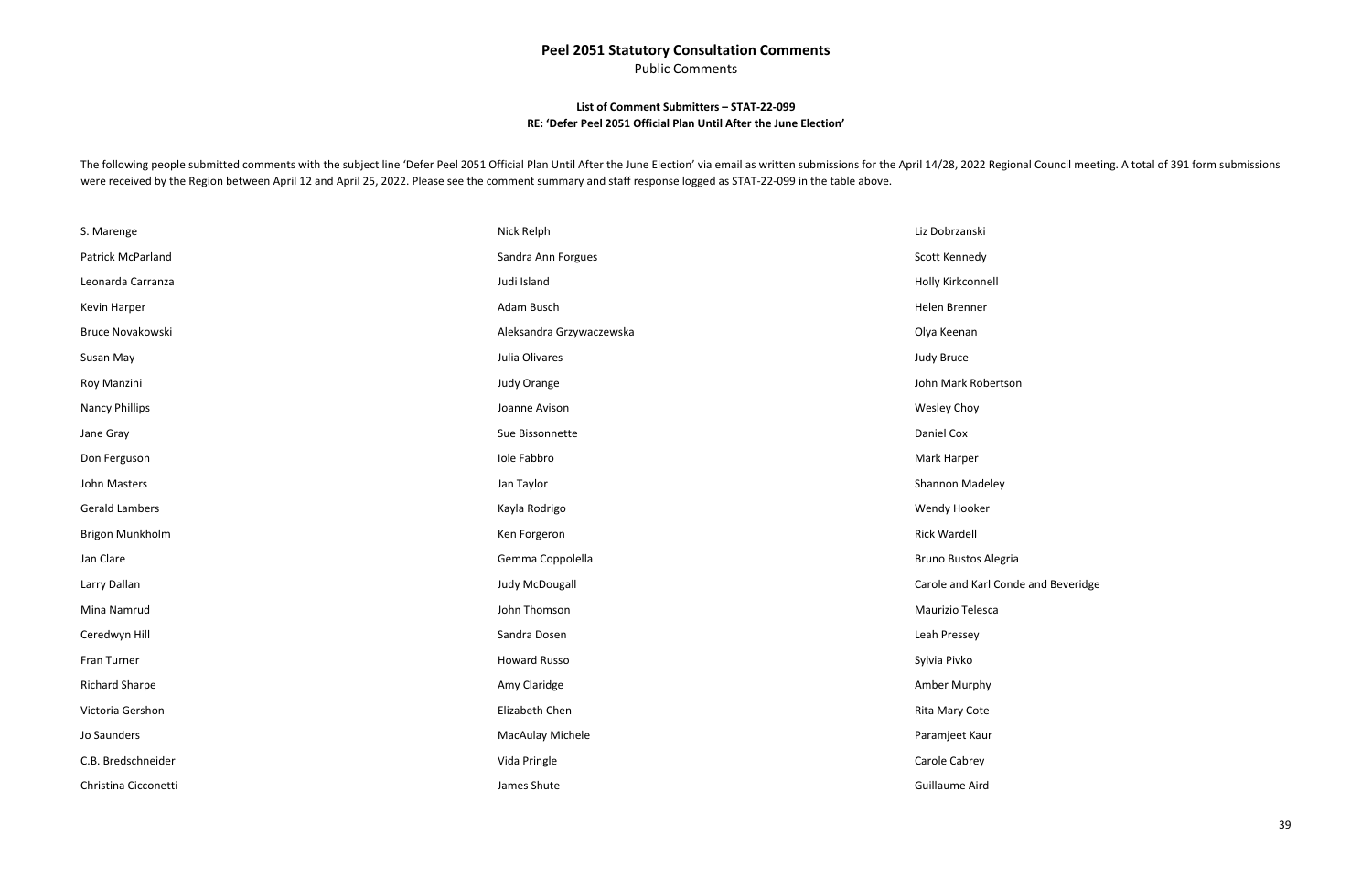Public Comments

| Jane Gray             | Wendy Hart             | Shiva Amiri                 |
|-----------------------|------------------------|-----------------------------|
| <b>Ted Mann</b>       | <b>Kelley DiFiore</b>  | Julie Thompson              |
| Susan May             | Catherine Clysdale     | Gunilla Axwik               |
| Rick Ramdeen          | Jeremy Caulfield       | Daryl Harkley               |
| Joanne Baker          | M & R Dimuantes        | <b>Omar Martinez</b>        |
| David Lewis           | Janet Berketa          | Louise Peacock              |
| Jane Walker           | Sanjeev Johar          | Fred Feenstra               |
| Nancy Geburt          | Zoe Bakker             | Suzanne Robinson            |
| Sylvia Dresser        | Kathryn Dean           | William Clarke              |
| Kevin Harper          | Denise Voth            | Jesse Leithwood             |
| Celia Schmidt         | Tosha Vink             | <b>Heather Read-Crossle</b> |
| <b>Eduard Diconca</b> | Kristein Wilheim       | Greg Boyd                   |
| Janice Pellini        | Cindy Areias           | Moira Farr                  |
| Catherine Bowerman    | Padi Danesh            | <b>Marty Price</b>          |
| Navtej Duggal         | <b>Horacio Martins</b> | Janette Johnston            |
| Gail Krantzberg       | Clay Loziou            | Rose Marie Gauthier         |
| James Alofs           | Merri-Lee Metzger      | Mary Anne Coffey            |
| Dubravko Barac        | Susan Watt             | <b>Matthew Mapplebeck</b>   |
| Livia Pope            | Leonela Zavala         | John Liss                   |
| Julie Heyes           | Verena Walter          | Franca De Angelis           |
| Diana Meskauskas      | <b>Bailey Chui</b>     | Ron McKee                   |
| Andrea Tong           | Susan Laberge          | $\mathsf{I}$ K              |
| Raffy Dotan           | Gloria Grant           | Erin Lindsay                |
| Elizabeth J. Zemdegs  | Janice Tkach           | Matthew Vorsterman          |
| Michele Bruno         | Elisabeth Turner       | Susan Ware                  |
| Karen Gray            | Leanne Cooper          | Grace Asikainen             |
| Kim McCallum          | <b>Elaine Cairns</b>   | Karen Howard                |
| Mary Kord-Bergin      | Amitav Dash            | <b>Tony Policelli</b>       |

ossley

beck

nans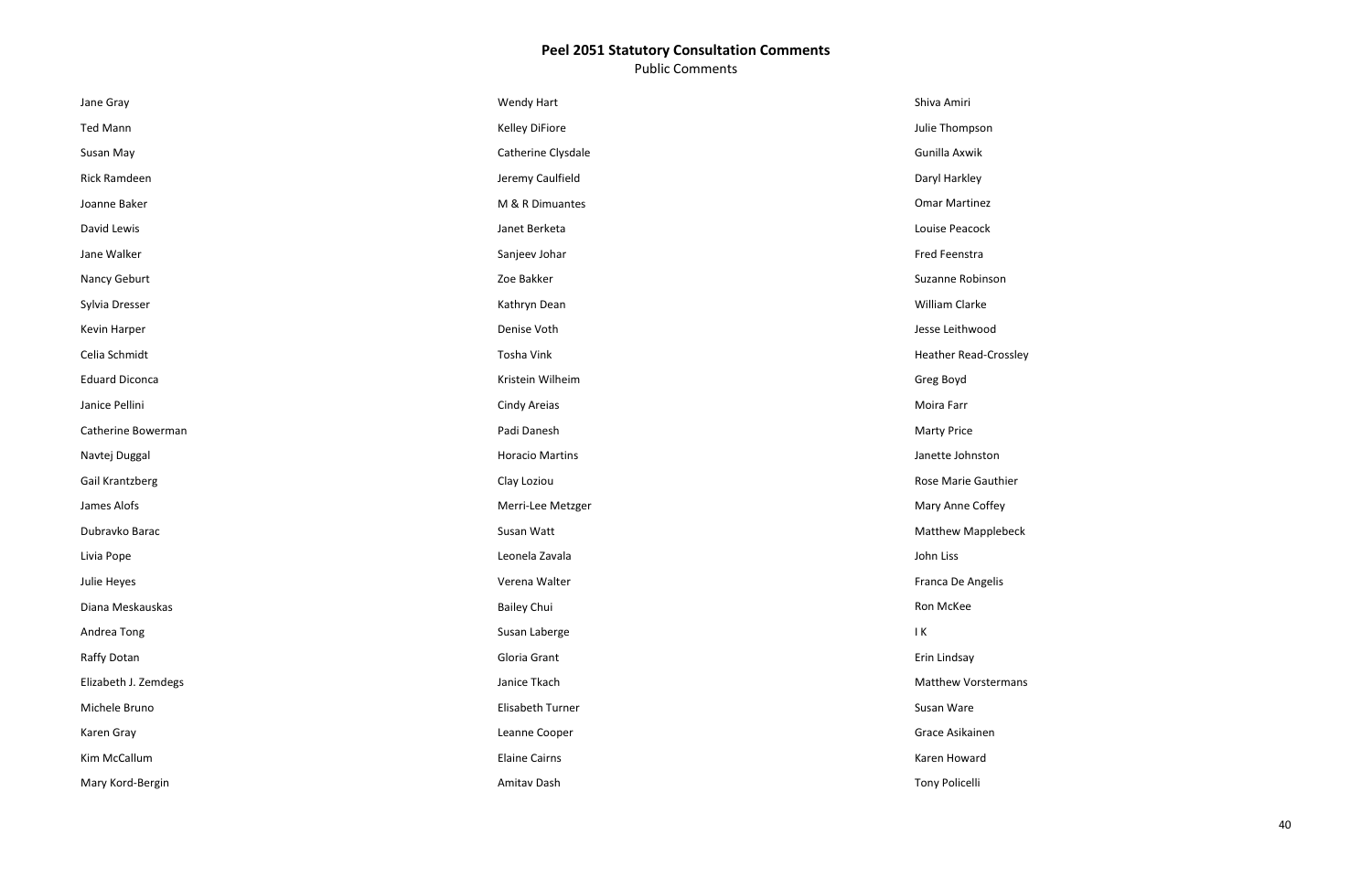Public Comments

| Ann Dwornik              | Cody Wright                 | David Benedetti       |
|--------------------------|-----------------------------|-----------------------|
| Linda Lundstrom          | Lyle Clark                  | Barbara Edward        |
| Gary Markotich           | Mike Fogt                   | Carolyn Schmidt       |
| Natalie Musallam Stevens | Peter Dmytrasz              | <b>Sharon Tranmer</b> |
| Lynn Bennett             | Nadir Rahman                | John Wilson           |
| Larry Flint              | <b>Christine Pearce</b>     | Mark Forler           |
| Judi Wiechula            | Ann Elliott                 | Lindsay Furan         |
| <b>Dyanne Smart</b>      | Bendt Jorgensen             | Maria Fornataro       |
| Lynn Allan               | <b>Barb Imrie</b>           | Lyn Folkes            |
| Lauren Ball              | Michael Heydon              | J Day                 |
| Paul Hore                | Alexandra Wright            | Robert Nicholson      |
| Angela Grella            | <b>Harley Nott</b>          | Rachelle Chevalier    |
| Peter Barker             | Brandon Evangelista         | Lea Ann Mallett       |
| <b>Bruce Chan</b>        | Patricia Armstrong          | Holly Heard-Lucas     |
| Lynn MacLennan           | John Johnston               | Sigrid Wild           |
| Kathy Thorpe             | Joanne Edmiston             | Janis Gibbs           |
| Sandra Baker             | <b>Judith Patrick</b>       | Mary Dennis           |
| Cassandra Harding        | Doris Clayton               | M. Mitchell           |
| Jane MacKay              | William and Charlotte Philp | Doyle & Lori Penne    |
| April Rose               | Rima Dornfeld               | John Forbes           |
| A J MacKay               | Sue Horwood                 | Geoff Day             |
| Ken Goddard              | Arden Hagedorn              | Despina (Debbie) N    |
| Lynn McIntyre            | <b>Robert Watts</b>         | Les Fabian            |
| Kevin Moore              | Krishna Sagar               | Wendy Volpe           |
| <b>Robert Farley</b>     | P Oake                      | Sarah Ciliberto       |
| John Stephen Howden      | Catherine Brenner           | Karen Miller          |
| Paul Larsen              | Beth Groombridge            | Christine Webster     |
| Val Skinner              | Elisabeth Jocz              | Carina Rampelt        |

ner Prier

Melohe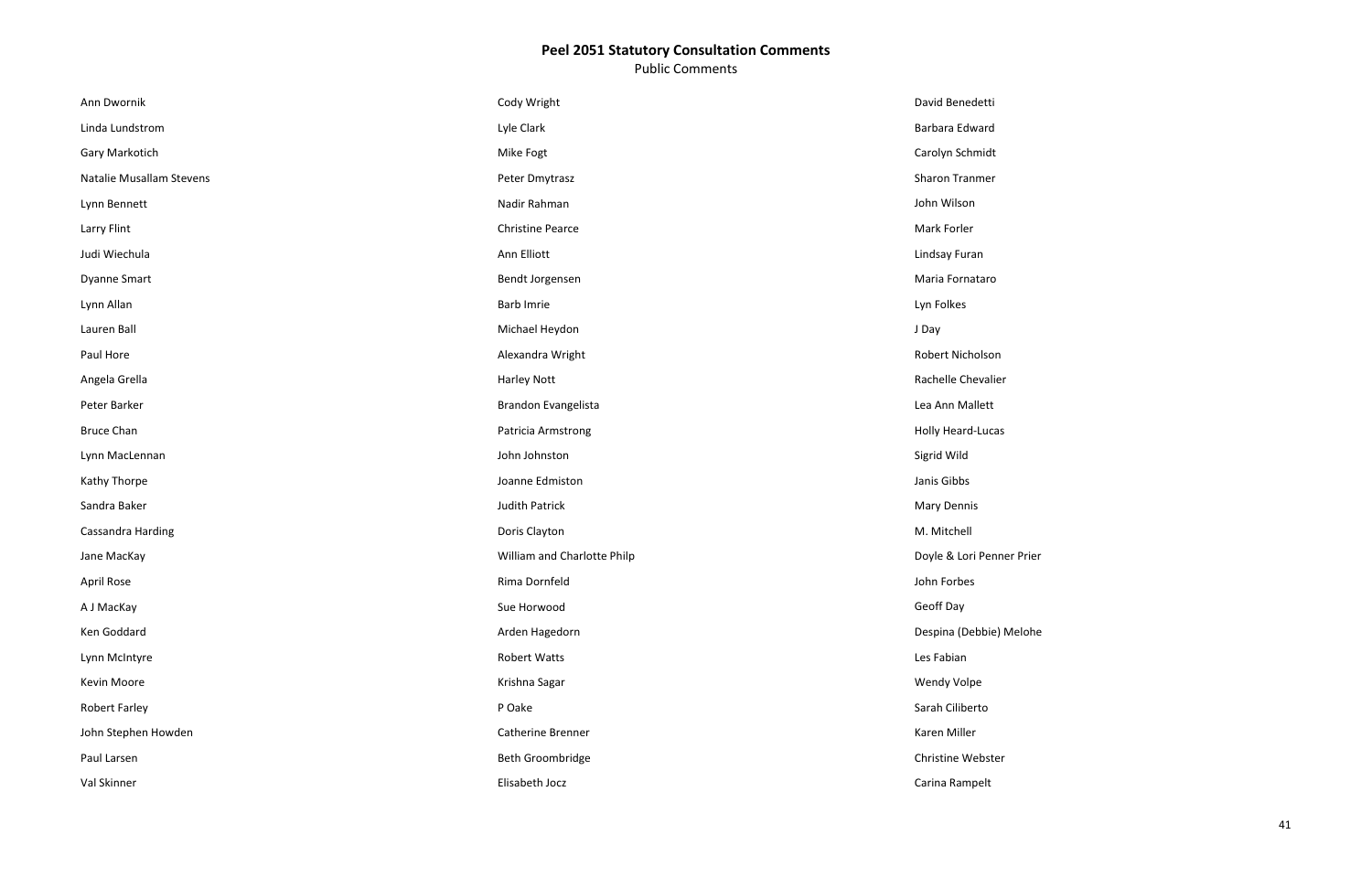Public Comments

| Astrid Hardjana-Large   | Rachel Smith-Young    | Rene Ebacher          |
|-------------------------|-----------------------|-----------------------|
| Carla Cutway            | Colleen Bradshaw      | Kim Kosari            |
| Sarah Curcione          | Zoe Keary-Matzner     | Jamie Jamieson        |
| Ronald Wells            | Linda Black           | Melissa Cusack Stri   |
| <b>Stephen Morris</b>   | John Johnstone        | <b>Beth Carlson</b>   |
| Lou Pellegrini          | J Miles               | Christine Forand      |
| Corwin Khoe             | Barbara B             | Victoria Clare        |
| Linda Pim               | Ann Lay               | Tim Inkpen            |
| Aki Tanaka              | <b>Raheel Patel</b>   | Emma Tamlin           |
| Roberta Keenan          | <b>Hilary Thomas</b>  | Laurel E Tate         |
| D. Herbert Heine        | Judith MacCarthy      | Yvonne Pigott         |
| Barbara Ann Cohen       | Pat Joy               | Marilyn Green         |
| Marcus Johnston         | <b>Bruna Nota</b>     | Sandford Anderson     |
| Elizabeth Elysee-Collen | P Wylie               | Jacqueline Pereira    |
| Marcelle Casciaro       | Thomas Stevens        | Shalue Bharj          |
| Rabia Yazdanie          | Michelle VanDommelen  | <b>Marilyn Demers</b> |
| Miranda Pessot          | Andrzej Bartczak      | Nadine Roberts        |
| Ernie Pietrobon         | Nicole Klompmaker     | Ann Low               |
| K Laundy                | Hanny Simo            | Jessica Harrower      |
| Earl Close              | <b>Brodie Peteran</b> | Josh Franklin         |
| Ann Bone                | Lorraine Green        | John Carlan Benolo    |
| W Kwicien               | Marilyn Hibbins       | Melodie Williams      |
| <b>SG Hurlburt</b>      | <b>Stacie Roberts</b> | Keith Campbell        |
| Harneet Singh           | Dorothy English       | Janet Quinlan         |
| Kim Stone               | Heide Davidson        | M Lyons               |
| Carrie Thomas           | R. Menezes            | David Turner          |
| Susana Caputo           | Jack Hewson           | Silvana landoli       |
| Scott McDowell          | Stephen Lum           | Michael Stevens       |

riepe

oga